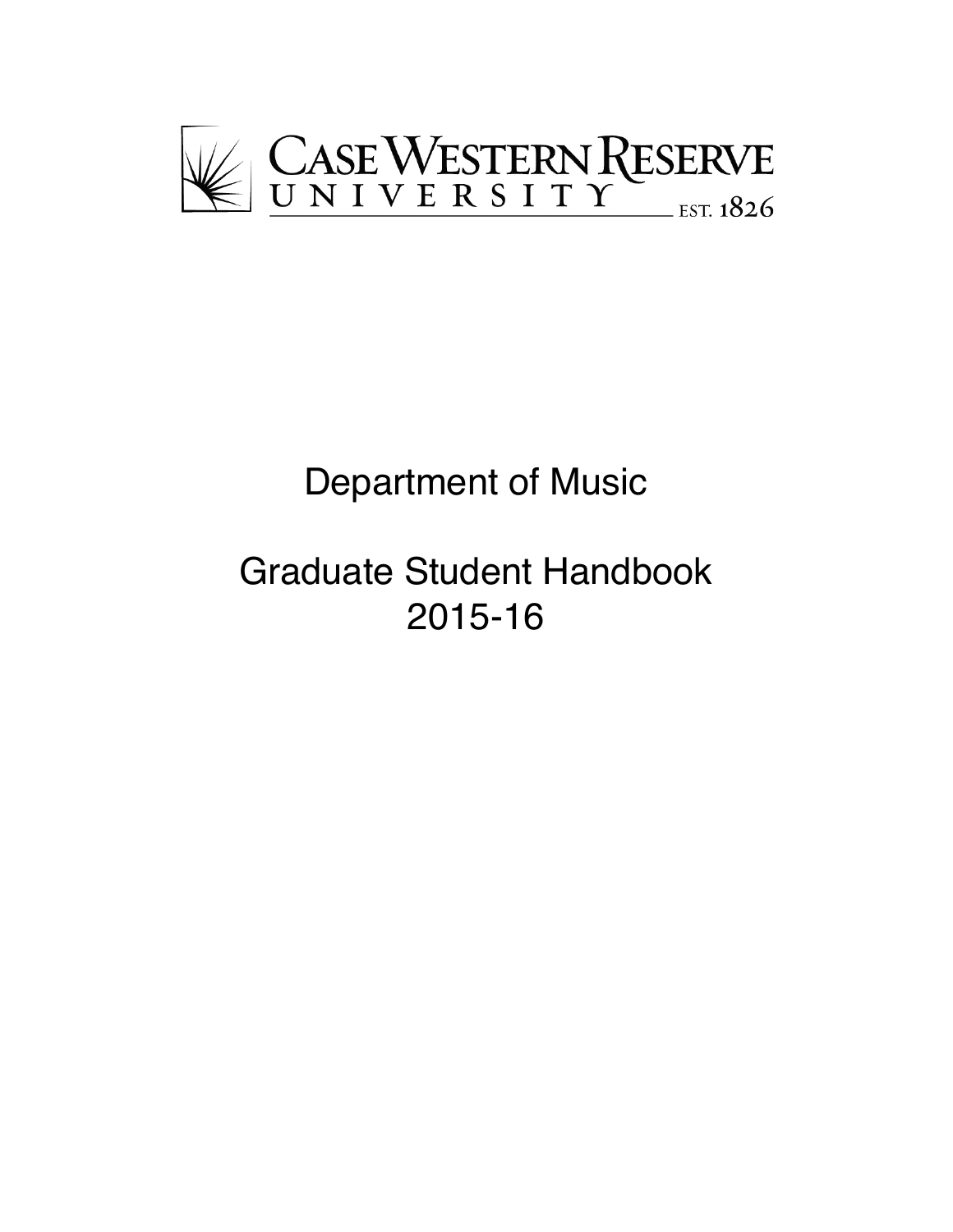## **HANDBOOK CONTENTS**

 $\overline{\phantom{a}}$ 

| <b>Facilities</b>                                   | 5               |
|-----------------------------------------------------|-----------------|
| Haydn Hall                                          |                 |
| <b>Kulas Music Library</b>                          |                 |
| The Core (Computer Classroom)                       |                 |
| <b>Denison Rehearsal Hall</b>                       |                 |
| Florence Harkness Memorial Chapel                   |                 |
| Harkness Classroom                                  |                 |
| Resources                                           |                 |
| Information and Assistance                          | 5               |
| <b>Program Advisors</b>                             |                 |
| <b>Office Administration</b>                        | 6               |
| Mailboxes, Email, Offices, Supplies, Keys, Access   | 7               |
| Procedures                                          | 9               |
| Activities                                          | 9               |
| <b>Graduate Assistantships</b>                      | 9               |
| Performances, Scholarly Activity, and Outside Work  | 10              |
| <b>Fellowship Courses</b>                           | 10              |
| <b>Prizes and Awards</b>                            | 11              |
| Planned Program of Study                            | 12              |
| <b>Degree Requirements</b>                          | 12 <sup>2</sup> |
| Musicology/HPP Diagnostic and Language Examinations | 12              |
| M.A. in Music History                               | 12 <sup>2</sup> |
| PH.D. in Musicology                                 | 14              |
| Ph.D. Musicology Qualifying Exams                   | 13              |
| <b>Historical Performance Practice</b>              | 15              |
| M.A. in Historical Performance Practice             | 15              |
| D.M.A. in Historical Performance Practice           | 17              |
| PH.D. in Musicology with Emphasis on HPP            | 21              |
| <b>Music Education Degrees</b>                      | 25              |
| M.A. for Licensure in Music Education               | 26              |
| M.A. in Music Education                             | 34              |
| PH.D. in Music Education                            | 38              |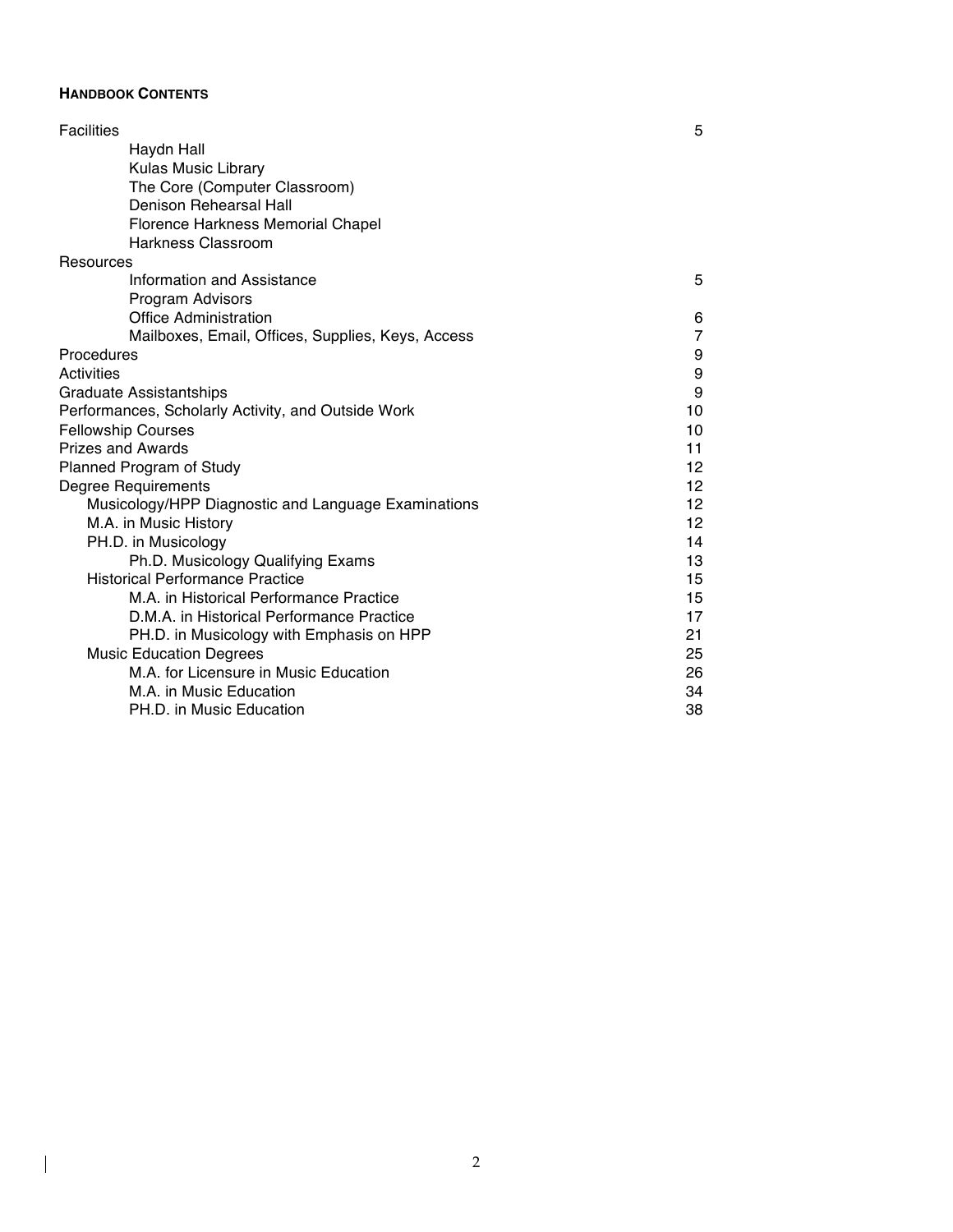

#### Department of Music

Case Western Reserve University 10900 Euclid Avenue Cleveland, Ohio 44106-7105

> Phone 216-368-2400 Fax 216-368-6557 http://music.case.edu

August 2015

To our new students and to those of you who are continuing your studies at Case Western Reserve University: welcome! I hope you enjoyed a wonderful summer and have arrived to campus ready for an exciting and challenging year of study.

This Handbook provides detailed information about the Department of Music's policies, procedures, and requirements for our undergraduate degrees and concentrations. Do look it over before the semester starts (and keep it handy!). Additional departmental information, including the calendars of events, faculty profiles, and performance opportunities, may be found on the Department of Music website (music.case.edu). The CWRU General Bulletin (bulletin.case.edu/collegeofartsand sciences/music/) contains overall University policies and requirements. And of course, you should always feel free to contact the Department Office with questions or concerns. We're here to help.

I look forward to seeing you around campus. And on behalf of the Case Music faculty and staff I wish you a productive and enjoyable year!

Sincerely,

David J. Rothenberg Associate Professor and Chair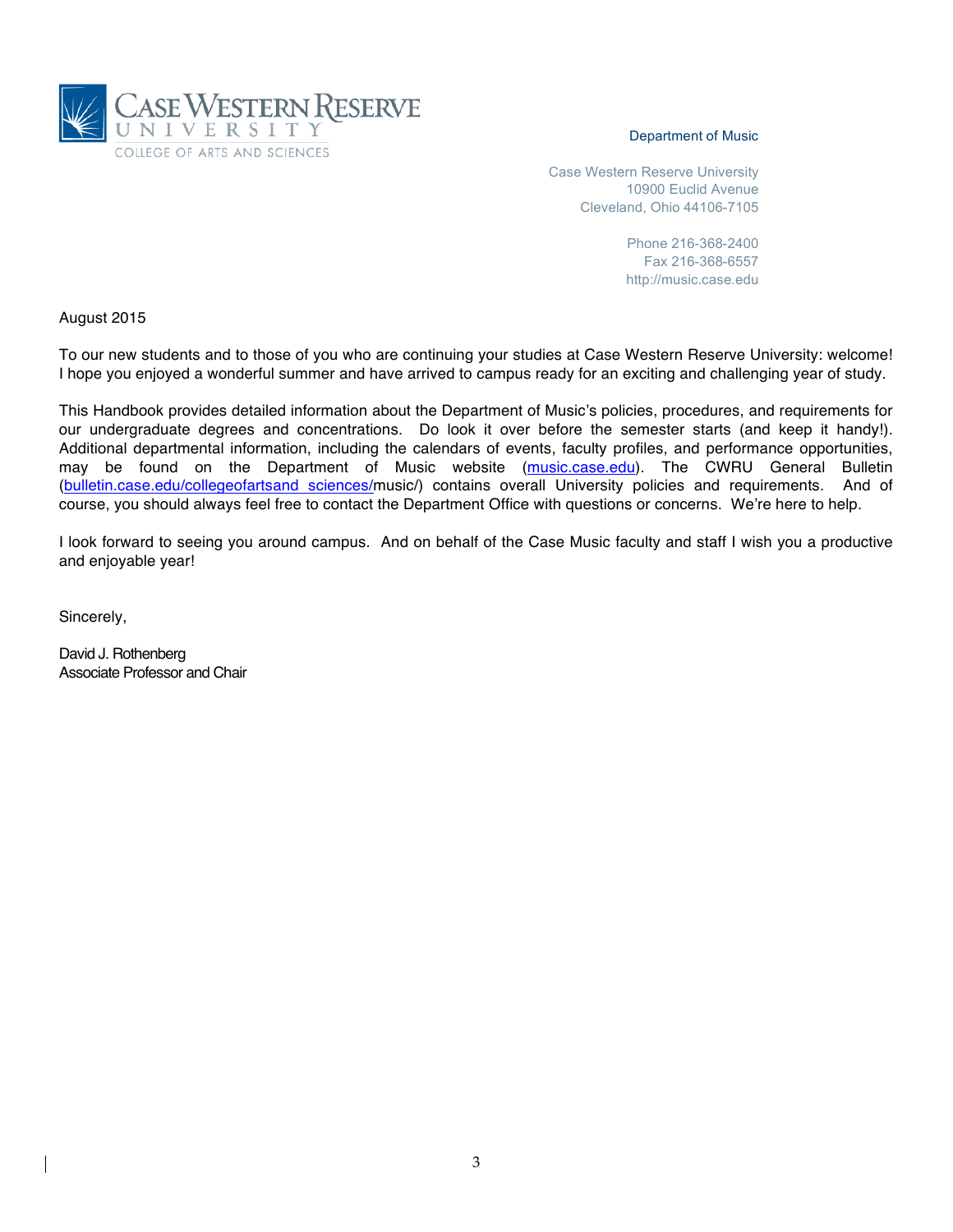| <b>Department of Music Academic Representatives</b>                                              |            |                            |                |
|--------------------------------------------------------------------------------------------------|------------|----------------------------|----------------|
| <b>Department Chair</b>                                                                          |            |                            |                |
| David Rothenberg                                                                                 | Haydn 201A | david.rothenberg@case.edu  | (216) 368-6046 |
| <b>Coordinator of Graduate Studies, Musicology</b>                                               |            |                            |                |
| Georgia Cowart                                                                                   | Haydn 314  | georgia.cowart@case.edu    | (216) 368-2410 |
| Area Head, Historical Performance Practice                                                       |            |                            |                |
| Ross W. Duffin                                                                                   | Haydn 205  | ross.duffin@case.edu       | (216) 368-2412 |
| Area Head, Musicology                                                                            |            |                            |                |
| Susan McClary                                                                                    | Haydn 307  | susan.mcclary@case.edu     | (216) 368-1126 |
| Area Head, Popular Music Studies                                                                 |            |                            |                |
| Daniel Goldmark                                                                                  | Haydn 213  | daniel.goldmark@case.edu   | (216) 368-2526 |
| Area Head, & CGS, Music Education                                                                |            |                            |                |
| Nathan Kruse                                                                                     | Haydn 306  | nathan.kruse@case.edu      | (216) 368-0675 |
| <b>Coordinator of UG Studies, Music Education</b>                                                |            |                            |                |
| <b>Matthew Garrett</b>                                                                           |            | chorus@case.edu            | 216.368.2496   |
| <b>Coordinator of Undergraduate Enrollment</b>                                                   |            |                            |                |
| Eric Charnofsky                                                                                  | Haydn 309  | eric.charnofsky@case.edu   | (216) 368-1602 |
| Department of Music Faculty & Instructors                                                        |            |                            |                |
| Julie Andrijeski (HPP)                                                                           | Haydn 204  | julie.andrijeski@case.edu  | (216) 368-2360 |
| Peter Bennett (Musicology, HPP)                                                                  | Haydn 215  | peter.bennett@case.edu     | (216) 368-2052 |
| Francesca Brittan (Musicology, HPP)                                                              | Haydn 215  | francesca.brittan@case.edu | (216) 368-2052 |
| Gary Ciepluch (Music Education)                                                                  | Haydn 302  | gary.ciepluch@case.edu     | (216) 368-2361 |
| Paul Ferguson (Music History, Jazz)                                                              | Denison    | paul.ferguson@case.edu     | (216) 368-2989 |
| Kathleen Horvath (Music Education)                                                               | Haydn 305  | kathleen.horvath@case.edu  | (216) 368-1613 |
| Lisa Koops (Music Education)                                                                     | Haydn 303  | lisa.koops@case.edu        | (216) 368-2430 |
| Robert Walser (Musicology)                                                                       | Haydn 308  | robert.walser@case.edu     | (216) 368-4410 |
| *For a full directory including lecturers, please visit: http://music.case.edu/about/directory/. |            |                            |                |
| <b>Department of Music Staff</b>                                                                 |            |                            |                |
| <b>Coordinator, Department Operations &amp;</b><br><b>Undergraduate Recruitment</b>              |            |                            |                |
| Jennifer Wright                                                                                  | Haydn 201  | ienwright@case.edu         | (216) 368-2400 |
| <b>Department Administrator</b>                                                                  |            |                            |                |
| Laura Stauffer                                                                                   | Haydn 214  | laura.stauffer@case.edu    | (216) 368-0117 |
| <b>IT Coordinator</b>                                                                            |            |                            |                |
| Ken Wendt                                                                                        | Haydn 11A  | musictech@case.edu         | (216) 368-5456 |

 $\begin{array}{c} \hline \end{array}$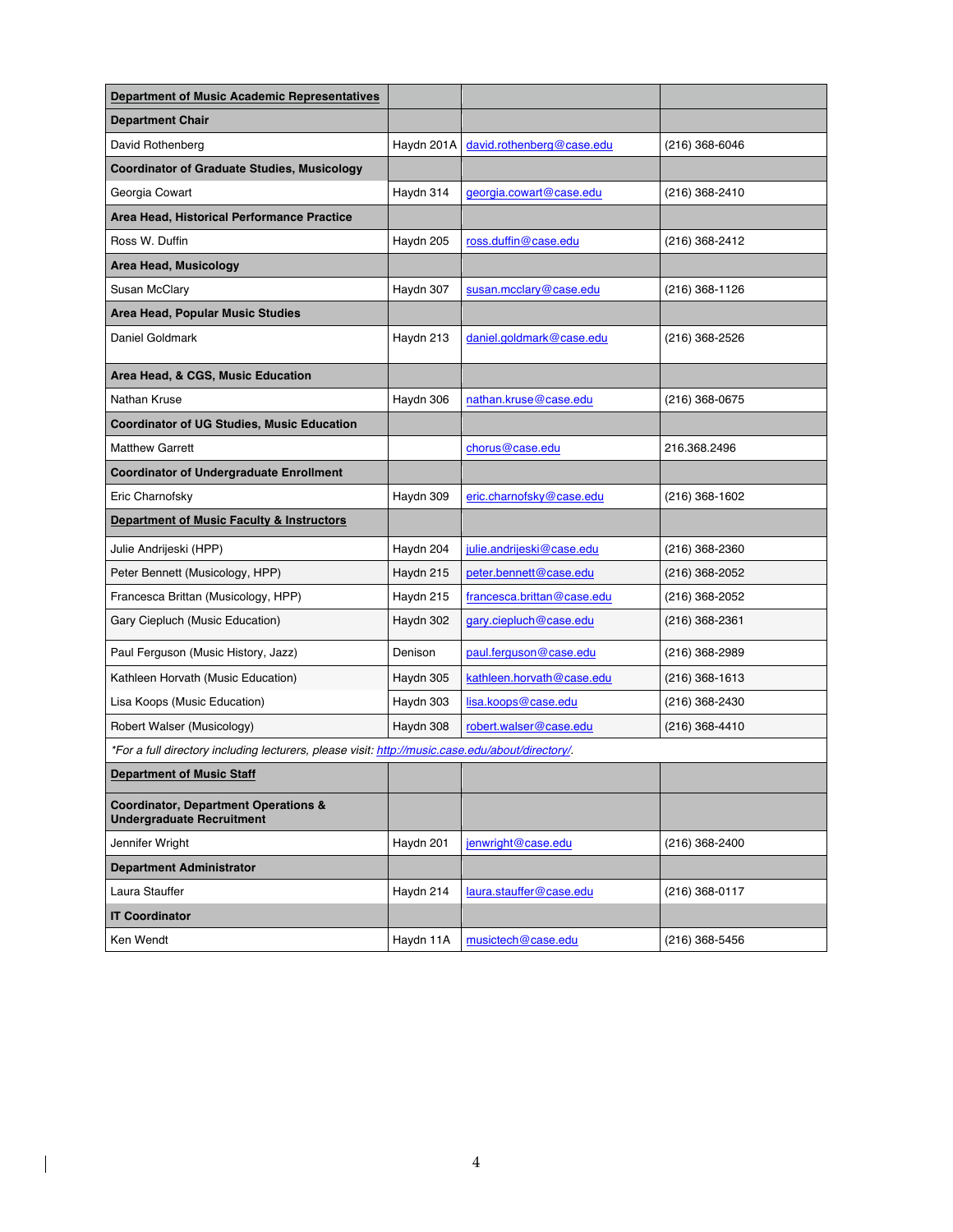# **MUSIC DEPARTMENT FACILITIES**

## **Haydn Hall**

Haydn Hall, which houses the Music Department offices, classrooms, and the Kulas Music Library, is located in the heart of the Mather Quad on the CWRU campus. Originally a combination of a dormitory and classrooms, this building served as the only student center on campus. It was given to the college by Flora Stone Mather, and named in honor of Hiram Collins Haydn, fifth president of Western Reserve University, pastor of the Old Stone Church, and the individual most active in convincing Western Reserve College to move to Cleveland. Charles F. Schweinfurth, the premier residential architect of Euclid Avenue ("Millionaires' Row") mansions, who also rebuilt the interior of the Old Stone Church in 1884 and designed Trinity Cathedral, designed Haydn Hall.

#### **Kulas Music Library**

The Kulas Music Library is a satellite library of Kelvin Smith Library. It houses CWRU's library collections in the area of music and contains 45,000 items, including music scores, books on music, sound recordings, video recordings, microforms and music periodicals. The library also contains a listening room for using the sound recording and video collections. Any CWRU faculty member, student or staff member with a valid university ID or CIM conservatory level faculty member, student or staff member with a valid CIM ID may borrow from the library. Books and scores circulate. Sound and video recordings must be used in the library. The library also provides access to an ever-increasing number of electronic resources in support of music scholarship, including streaming audio, online books and journals, and databases.

### **The Core**

The Core is a Macintosh computer classroom and lab which provides computers and software, as well as video and digital cameras and microphones for checkout, one-on-one tutorial time, classes, and a meeting space. For more information and scheduling visit: music.case.edu/facilities/the-core/

### **Denison/Wade Rehearsal Facility**

The Denison/Wade Rehearsal Facility is located on 115<sup>th</sup> street across from the stadium and is used primarily for ensemble rehearsals. This facility houses several Wenger practice rooms, one of which is a "virtual reality" acoustic room, a percussion studio, and a music library. Classrooms include the Wade Rehearsal Room, Denison Rehearsal Hall, and Chamber Room. Denison also has storage lockers available on a first come-first served basis.

#### **Florence Harkness Memorial Chapel**

Harkness Chapel was built to honor Florence Harkness Severance, the only daughter of Stephen Harkness and his second wife, Anna M. Richardson Harkness. Harkness made his fortune in whisky and banking, and increased it by joining his friend John D. Rockefeller to form the Standard Oil Company. In 1870, when the company became a corporation, Harkness was the second-largest shareholder. His friend Louis Severance (father by his first marriage to John Long Severance, builder of Cleveland's Severance Hall) was also an important stockholder. The building, featuring antique oak, Georgia pine woodwork, and Tiffany windows, serves as the main performance space for the Department. Students may arrange to use the Chapel for rehearsals or performances; this can be coordinated through the Department Office.

#### **Harkness Chapel Classroom**

Harkness Chapel Classroom is the Department's largest classroom. This room has a capacity of approximately 45 and is used mostly for academic lectures. This space also serves as a backstage area during performances in the Chapel.

## **RESOURCES**

#### **Information and Assistance**

The School of Graduate Studies (SGS) oversees programs in the humanities and social sciences, biological and physical sciences, engineering, and selected professional fields. The SGS office is located in the 2nd floor of Tomlinson Hall, and office hours are 8:30 a.m. to 5 p.m., Monday through Friday. The SGS maintains a career center and is a good source of information regarding fellowships, grants, and other funding opportunities.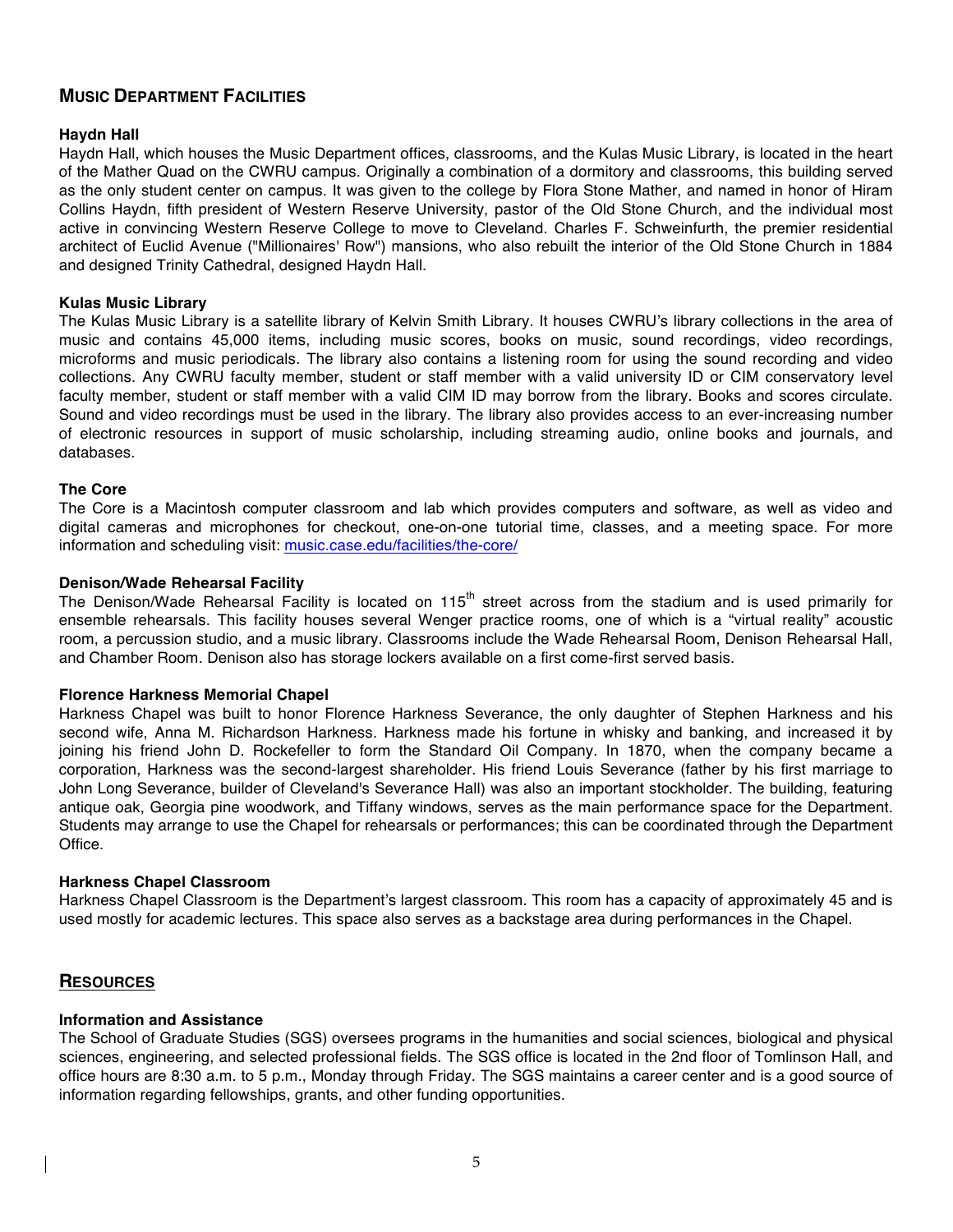Additionally, the School of Graduate Studies publishes a handbook annually that contains important information for all graduate students, including academic policies, specific University deadlines, graduation requirements, and many other topics. It is advisable that you download the handbook and be familiar with the information contained therein as you will be held responsible for the contents. The handbook as well as other information can be obtained on the SGS website at: gradstudies.case.edu/

The Office of International Student Services, located in 143 Tomlinson, provides special assistance and services for international students. The office provides advice regarding academic concerns as well as immigration issues and other practical matters, and sponsors a range of special events.

University Counseling Services, a division of Student Affairs, is located in Sears 220, and is open from 8:30 a.m. through 4:30 p.m. Monday through Friday. All enrolled graduate students are eligible to receive services. Walk-in hours are Monday-Friday, 3:00-4:30 at the Sears location. Emergency assistance is available 24/7 at 844-8892.

University Health Services provides healthcare for students, and is located at 2145 Adelbert Road.

### **Program Advisors**

Information about academic matters is available through the Coordinator of Graduate Studies of your program and/or through your research advisor. You should meet regularly with the Coordinator of Graduate Studies or (when you have one) your resesarch advisor for advisement regarding course work, thesis and/or dissertation topics, and all other matters touching on your program of study. During the formal advisement periods that take place in October and April you are responsible for scheduling an appointment with your advisor in order to receive clearance to register for the following semester. The Coordinator of Graduate Studies will also assist you with advising, scheduling exams, and planning your program of study.

The Coordinator of Graduate Studies for Music Education and the Head of the Historical Performance Program will advise all students in those respective programs. Musicology students may choose a research advisor as soon as they wish upon entering the program, and should have a research advisor at least by the end of the third semester. During the first year of study each student should acquaint themselves with the research interests of the full-time musicology faculty so that they can identify a faculty member to serve as their research advisor. The research advisor will be listed along with the CGS on SIS, and musicology students should work with both to ensure that all requirements are fulfilled.

## **Office Administration**

*Jennifer Wright, Coordinator of Department Operations & Undergraduate Enrollment*

- Calendars and Scheduling
	- o Haydn Classrooms, Harkness Chapel & Classroom, Denison/Wade Rehearsal Facility
	- $\circ$  Maintains event calendar and details: ensemble performances and student recitals
	- o Coordinates any non-departmental events and Harkness weddings
- Facilities and Building Access
	- o Report facility repairs for music buildings
	- o After-hours requests
	- o Key requests
	- o Courtesy parking requests for faculty
	- o Piano tuning/repair
- General Administrative
	- o Maintains all student academic records
	- o Updates faculty/staff and student directories
	- o Web content updates
	- o Office supplies and color printing orders
	- o Controls use of DCard (for department supported lunches, etc.)
- Classes
	- o Schedule of Classes and SIS data entry
	- o Jury exams for undergraduate students
	- o Retains Independent Study Agreement forms
	- o Releases applied music lesson (MUAP) permission requests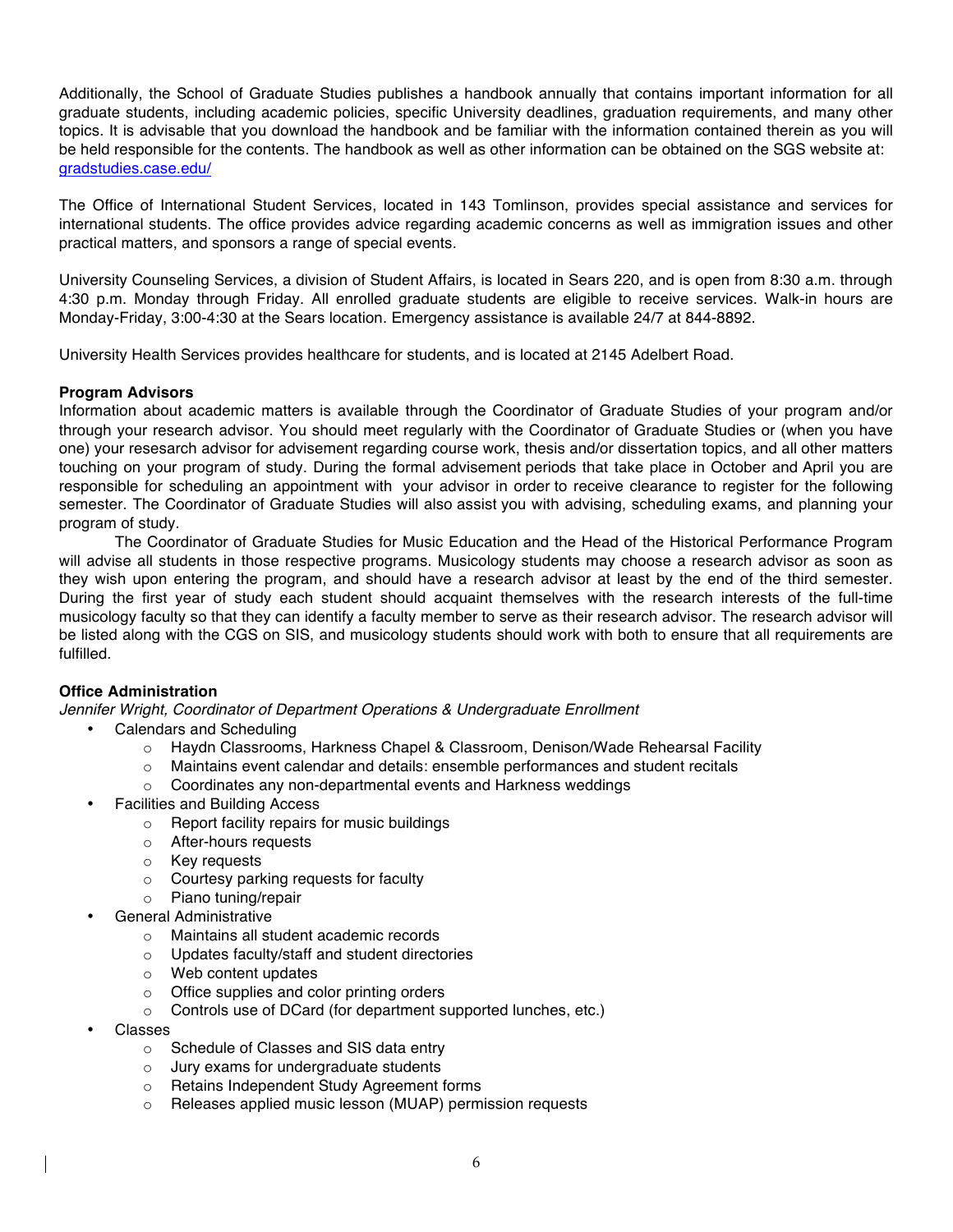### *Ken Wendt, IT Coordinator*

- Tech purchases/Mediavision orders advising
- Software support
- Hardware support/repair
- Lab learning sessions (prescheduled and approved only)
- TEC Classroom support
- Website updates

*Laura Stauffer, Department Administrator*

- Graduate Student Payroll and MOA's
- Graduate application process
- **Reimbursements**
- Travel requests
- Purchase Orders
- Independent Contractors

#### **Student Mailboxes**

Each graduate music student is assigned a mailbox in room 216 of Haydn Hall on the second floor of the building. Graduate teaching or research assistants will receive periodic email regarding the pick up of more sensitive communications and grades. Please check your mailboxes regularly for departmental announcements and other messages.

#### **Email**

When you have registered and are assigned an ID number, you will automatically receive a University email/networking account. Email is widely used by the Department and the University for important communications, and should be checked regularly. The Department will communicate via your CWRU email address only. If you use another account for email, set up your CWRU account to forward all messages. You are responsible for all information sent from the Department; failure to set up your CWRU account does not excuse you from this responsibility.

### **Offices**

A communal space for graduate students may be used as needed and as available. Doctoral students with teaching assignments have first consideration. When a student is assigned departmental office space it is with the understanding that this space is to be used for University business including required duties and studying, etc. As such, your space should be treated as professional space and kept in that the space can be cleaned. Access to office space is a privilege. Non-compliance with departmental requests to clear your space for cleaning or failure to keep this space in an acceptable condition (free of excessive trash, discarded food items, etc.) will result in the loss of your office privileges.

#### **Photocopies and Office Supplies**

Printers are available in each of the graduate offices, and a photocopier is available in Haydn Hall Room 216. TAs will be supplied an individual copier code to facilitate official work for class. If you require office supplies to fulfill your TA responsibilities, please make the proper arrangements with the faculty member supervising your work. The Department encourages scanning materials as much as possible (no charges applied). Graduate students are provided a general password to access the scanning feature of the copier, which sends PDF documents to their CWRU email. Copy guidelines and charges are posted in Haydn Hall 216.

#### **Keys**

Students using office space or teaching a course will need to obtain keys. Students should first obtain an ID card from CWRU Access Services (basement of Crawford Hall). Once you have your ID, you can arrange for your keys through the Music Department. You will be asked to fill out a key request form and provide a key deposit of \$50. This fee covers up to (3) keys. This deposit will be refunded when you return the key(s) to Access Services. Their office will provide you with a receipt, which should be given to the Music Office, along with your current contact information, so that your deposit can be returned.

#### **After-Hours Building Access**

All music majors are given after-hours card access to Haydn Hall and Denison/Wade. If your Student ID does not work, please complete the After-Hours Access Request Form located in the General Information section of the music website.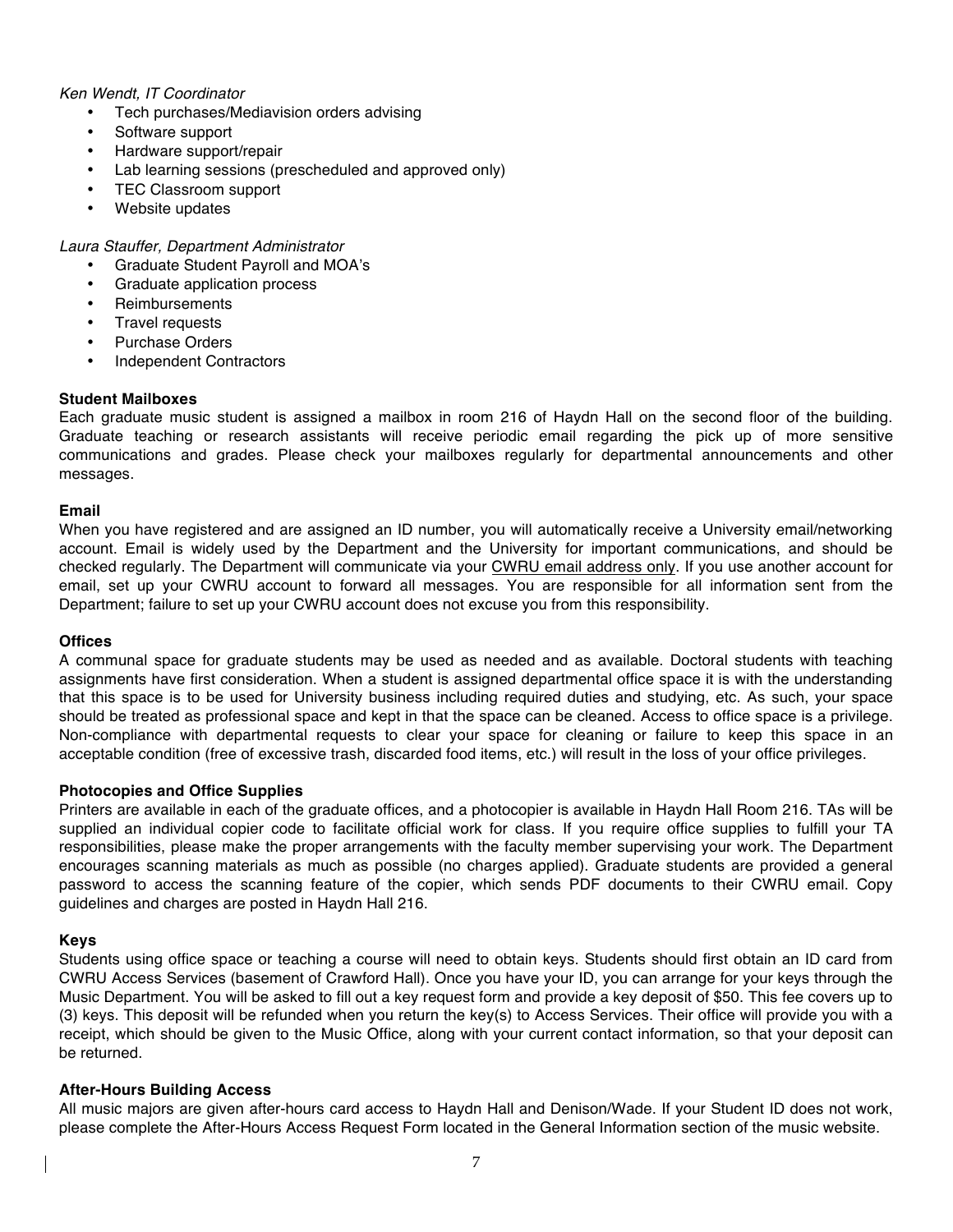Note: According to the Department policy, **you may not lend your key or ID to another student, or borrow another student's key/ID for any reason.** If the Department receives a report of any student misusing his/her access privileges, the student will be given one written warning via email. If the reports continue, key/access privileges will be revoked. Also, final transcripts may be withheld if keys are not returned before a student graduates. Lost keys must be reported to Access Services immediately.

#### **Practice Rooms**

Practice rooms are located on the second floor of Haydn Hall and in Denison/Wade. Please be sure to review the Practice Rooms Guidelines posted on each door. If you discover a problem with one of the pianos, please visit the music office so a technician can be contacted.

#### **Lockers**

There are a limited number of lockers in Haydn Hall available on a first come, first-served basis; if you would like to have a locker please see the Department Assistant. Instrument lockers are available in the Denison Wade Rehearsal Facility that you may sign up for during any of the ensemble rehearsals, or by contacting Dr. Ciepluch (gxc6@case.edu) or Dr. Horvath (kah24@case.edu). Please note that personal belongings, including instruments and laptops, are not covered by CWRU insurance in case of loss or damage.

### **University-owned Instruments**

Any CWRU student enrolled in a class or ensemble that requires the use of a secondary instrument, or is assigned to a specialized instrument, is eligible to loan a school instrument. Dr. Ciepluch (gxc6@case.edu) issues wind instruments, Dr. Horvath (kah24@case.edu), string instruments, and Julie Andrijeski (jxa4@case.edu) Baroque or period instruments.

It is expected that the student who signs for the musical instrument will be the only user of the instrument. All parts of the instrument outfit (instrument, case, accessories, etc.) should be returned in the best possible condition (normal wear and tear is to be expected) by the date specified. If the instrument is lost or stolen the student will bear total financial responsibility of replacing the instrument and accessories. Such loss may be covered by homeowner's insurance. Be sure to notify your insurance company when you are loaned an instrument. Failure to return the instrument by the due date can result in the withholding of grades, blocking of registration, and the cost of a replacement instrument being billed to your student account.

# **PROCEDURES**

#### **Registration Procedures for CIM Lessons**

All CWRU students are to obtain all permit releases in two stages: first meeting with your CWRU Academic Advisor; second, meeting with the CWRU Department Assistant (Haydn 201). The CWRU Music Department Assistant releases permits (by appointment) for Applied Lessons. The CIM Registrar releases permits for all CIM classes (permits for these courses can be requested through SIS or by visiting the CIM Registrar).

Note: Students must notify the CIM Registrar if they drop/withdraw from a CIM class, and/or the CWRU music office if they drop an applied lesson.

#### **Independent Study Courses**

Students who wish to take an Independent Study Course should first consult and receive approval from the supervising faculty member. The completed *Independent Study Agreement*, which is available on the Music Department website, should then be signed by your advisor and submitted to the Music Office.

#### **Theses, Dissertations, and Graduation**

Students are responsible for completing all required forms and meeting deadlines. Please visit the CWRU Graduate Division at gradstudies.case.edu/ for a graduation overview packet.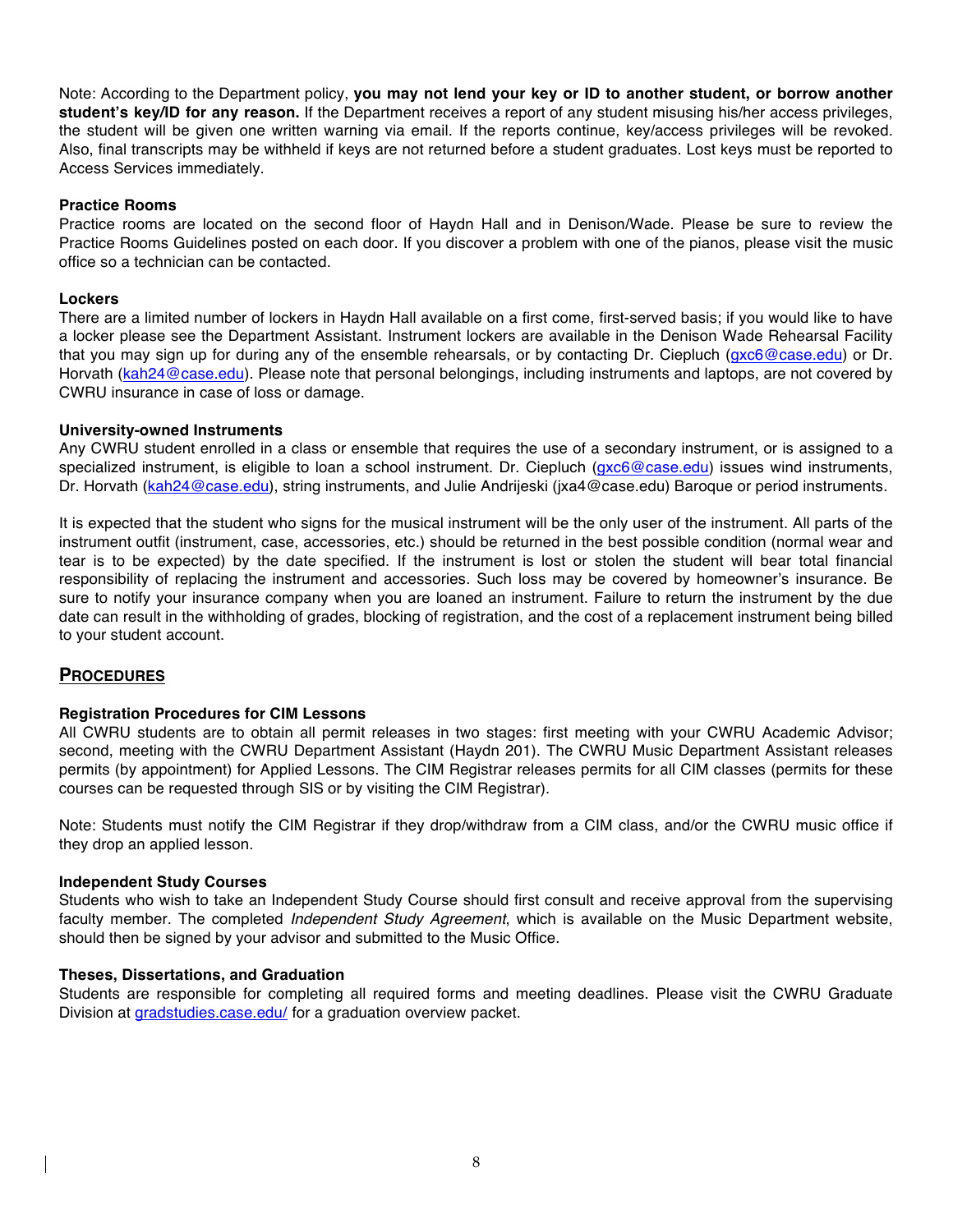# **ACTIVITIES**

#### **Performance Opportunities**

The Department of Music graduate students are welcome to participate in performance groups. Information about our many ensembles may be found on the Department website; additional informational is available through the Department Office.

### **Lecture/Colloquium Opportunities**

The Department's lecture series is the Colloquia Series, which takes place on Fridays at 4:00 p.m. in Harkness Chapel Classroom. All graduate students in residence are expected to attend. PhD students are given the opportunity to present during this series; students interested in presenting should contact the coordinators. An events list is available at http://music.case.edu/.

### **GRADUATE ASSISTANTSHIPS**

If you are receiving financial assistance, assignments will be made upon recommendation of the Department Chair or faculty representative from each program. The Assignment categories are listed below, with a brief summary of duties. Except in exceptional circumstances, assignments will be made before the end of the semester preceding the assignment.

#### **Teaching and Research Assistantships**

All new graduate students who have or will have instructional responsibilities must enroll in the non-credit course UNIV 400 (Professional Development for Graduate Teaching Assistants), or, if applicable, UNIV 400 (B), which is designed for international graduate students. This required course consists of seminars, led primarily by faculty, that focus on effective professional communication skills and that provide teaching assistants with opportunities to discuss and reflect upon their instructional roles. New graduate students with TA responsibilities are also expected to attend the campus-wide TA orientation in August, and to be aware of the policies and guidelines presented in the University's TA Manual, which is available on line at students.case.edu/education/courses/gradta/documents/tamanual.html.

If at any time you have difficulty fulfilling your responsibilities as a TA you must contact the Department Chair. Also, you must consult with your advisor, the Department Chair, and Laura Stauffer prior to altering the number of credits for which you are registered in a given semester, as your financial aid and/or teaching assignment may be affected by the change. Assignments are made after careful consideration, and must be fulfilled unless a formal justification can be provided.

In the Music Department, TA/RA responsibilities typically fall into one of several categories:

**Reader/Grader.** Graders work closely with a professor, either individually or with other graders, to evaluate homework, quizzes and examinations. Although formal structured contact with students may be minimal, graders meet informally with students who may have questions about grades. Maintaining consistent grading procedures within the course is imperative.

**Instructor TA.** An Instructor TA works under the supervision of a faculty member but holds the major responsibility for a class section. This responsibility may include setting the syllabus, choosing texts, and determining final grades for each student. Working with supervising faculty, Instructor TAs determine the content of each class session, teach these sessions, evaluate all student work and encourage communication through individual conferences with their students. If you are assigned primary teaching responsibility for a course, you must be appointed as an Instructor of Record. Please see the Department Office Assistant to expedite this process.

**Assistant Conductor/Ensemble TA.** A Graduate Assistant serves in the capacity of an assistant to one of the CWRU Music Department ensemble conductors. This individual will have responsibility for such things as administrative support such as scheduling rehearsals and filing music, leading the rehearsal, score study, running sectionals as needed, taking attendance, and other duties that facilitate the running of effective and efficient rehearsals.

**Section Leader.** Section TAs lead class sessions that provide opportunities for students to ask questions about lectures or homework or to review for tests. Section leaders may have prepared lesson plans for these sessions, but usually the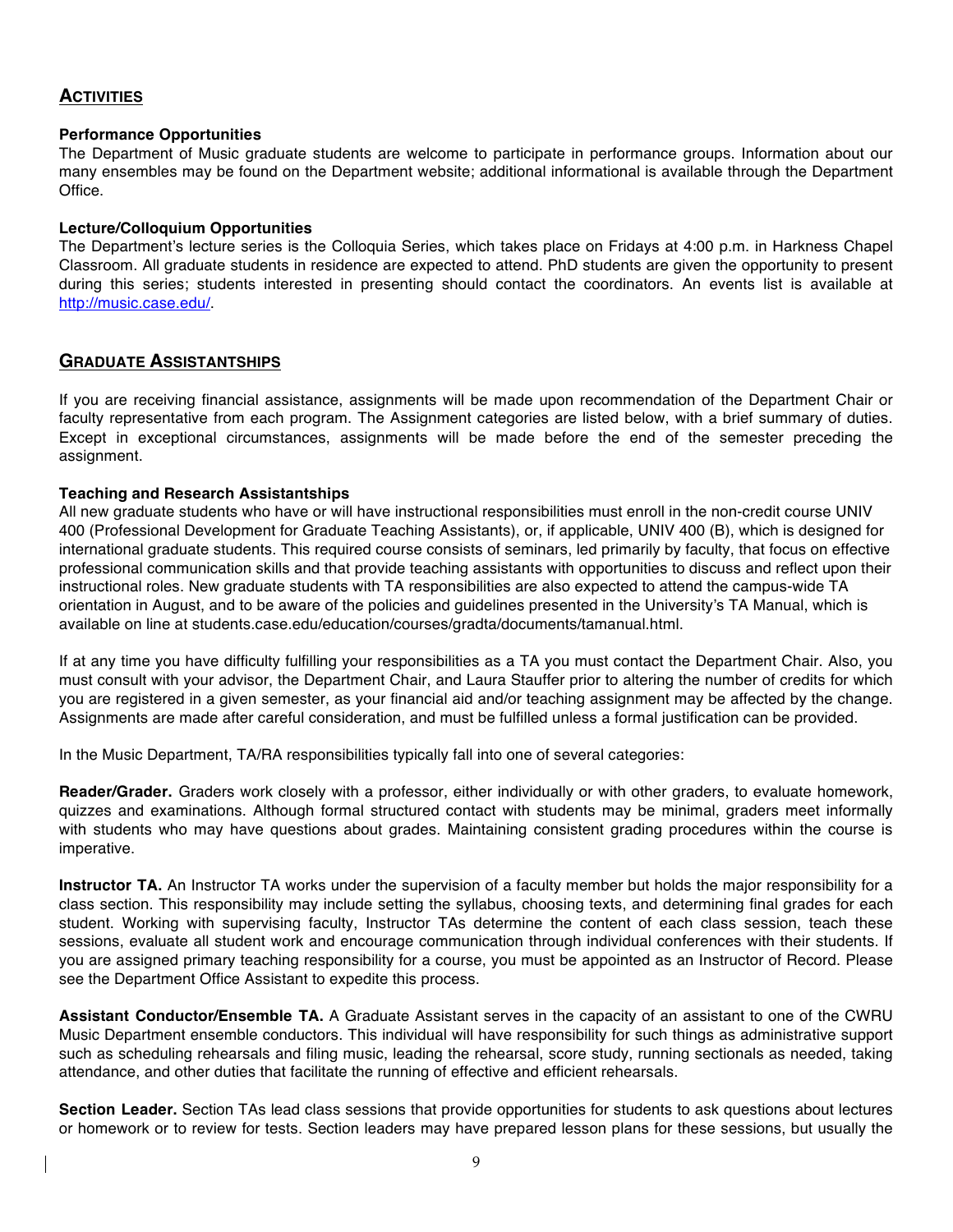discussion centers on student-generated questions. As a result, TA's must be ready for any question; usually dealing with material the students have difficulty understanding.

**Tutor.** Tutors generally work with students on a one-to-one basis. During regular office hours and extra help sessions, these TAs are sought for their expertise in the subject matter. Their true value, however, lies in encouraging students to explore approaches to solving problems rather than answering questions directly.

#### **Research Assistants**

Research Assistantships in the Music Department take a variety of forms: RAs may assist faculty with specific research projects, or work in one of several archives or facilities outside the department, which in the past has included the Cleveland Orchestra Archives (in Severance Hall), the Rock and Roll Hall of Fame and Museum, and the Rock Hall Library & Archives (on the campus of Cuyahoga Community College). If you have questions about available assistantships you should consult the Coordinator of Graduate Studies in your area.

#### **Department Regulations Regarding Graduate Assistantships**

Your appointment as a Graduate Assistant is based on our review of your qualifications and on the needs of the Department. The amount of your award, the duties of your Assistantship, and the number of hours required (which is directly related to the amount of your financial aid) will be conveyed to you by the Department. Financial aid is divided into two categories: 1) tuition waiver and 2) monetary stipend (usually in addition to tuition waiver). If you are granted a tuition waiver, it is your responsibility to know how many tuition hours are granted. It is imperative that you register for the hours that are awarded. You must obtain permission from your advisor, the Department Chair, and Laura Stauffer if you wish to register for a different number of credit hours. If you receive a stipend, YOU MUST complete the FAFSA on-line at the time you are recommended for the award. This is a necessary final step before you receive the award.

Graduate awards are conditional and require that you maintain good standing in the Graduate School and Music Department. If you fail to register before the last day of the late registration period for the session in which your award is valid, you will incur any late fess. Your appointment does not exempt you from adherence to the Graduate School and departmental degree requirements for research and/or teaching experience.

Continued financial assistance is based on your performance in three areas:

- 1. Satisfactory and timely completion of service expectations, completing the hours required within each semester time frame.
- 2. Meeting high academic expectations, including successful completion of coursework with no grade lower than a B. ( The School of Graduate Studies REQUIRES a cumulative GPA of 3.0 to qualify for graduation )
- 3. Meeting a high level of professionalism with faculty, staff, and students, in and out of coursework.

If performance in any one of these three areas is deemed unsatisfactory, you will be given a warning. If at that point correction is not made, you face withdrawal of financial aid and the eventual possibility of probation, suspension and ultimately expulsion from the program.

If you take a leave of absence for reasons of illness, special grants such as a Fulbright, etc., you should be aware that funding is not guaranteed upon your return. For this reason you should discuss the financial logistics with the CGS and your advisor before making the decision to go on leave.

## **PERFORMANCES, SCHOLARLY ACTIVITY, AND OUTSIDE WORK**

Students are encouraged to cultivate opportunities for teaching, performing and scholarship. We wish to work with you to find a balance between these commitments and the requirements of your class schedule. Please consider thoughtfully any additional commitments (teaching private lessons, professional playing, substitute teaching, conference presentations, excessive elective courses, etc.) that you engage in as they may interfere with your work on campus and in some cases can elongate your degree program. Choose these outside commitments very carefully and weigh their impact on your program. These outside commitments are important but not if they interfere with your success in the program. In general and above all, you must abide by the University attendance requirements, as stipulated in the CWRU Graduate Handbook and according to the attendance policies of individual instructors. If you have out-of-town engagements, you must clear these at the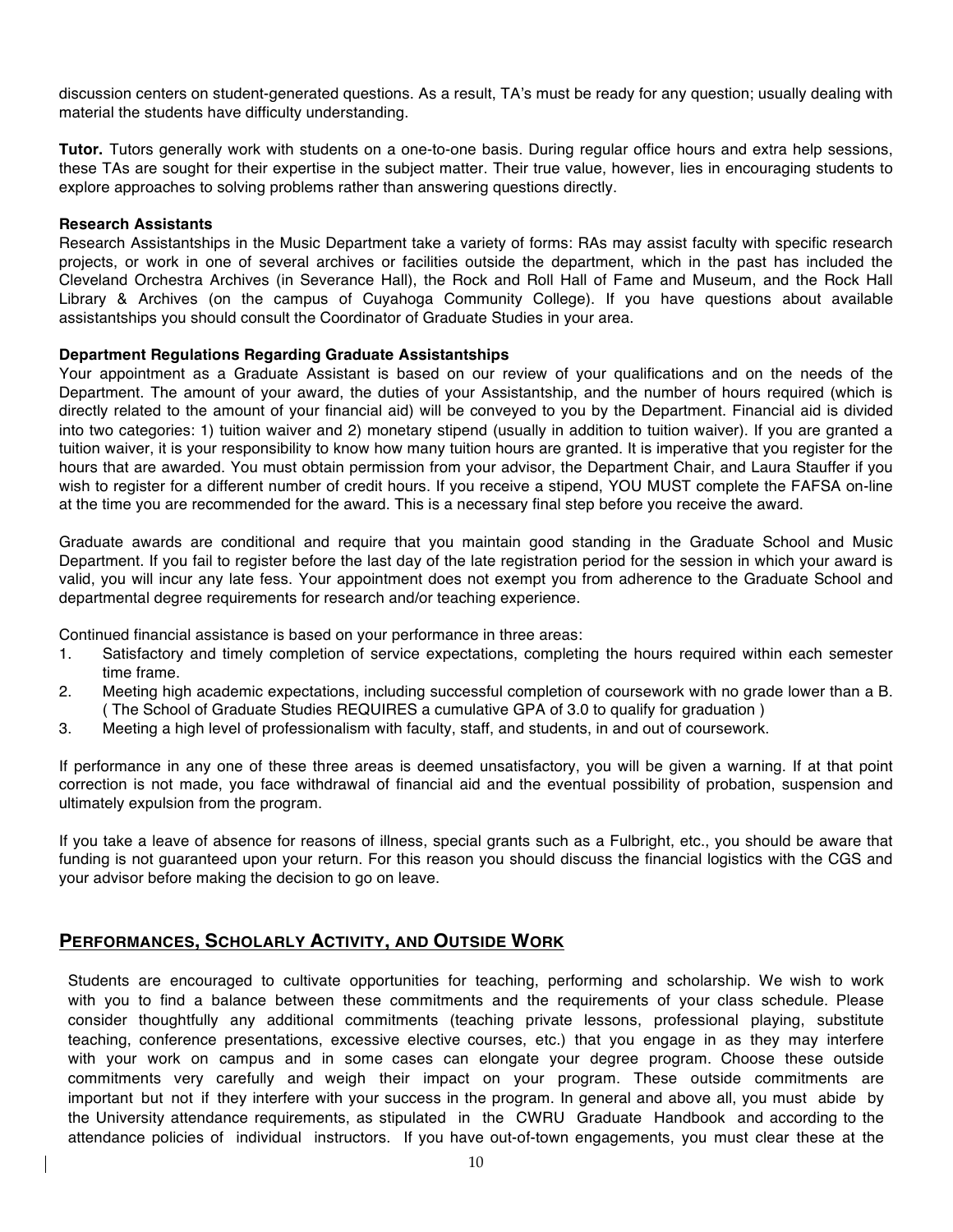beginning of the semester (for HPP, at the end of the previous semester) with your program advisor, prospective instructors, and the faculty member you are assisting.

If you are the instructor of a course, you must take responsibility for regular attendance. If you expect to have out of town engagements, you must make these known to your program advisor/sd at the time the class is assigned. It is vital that you are available to students if they need assistance. You are required to adhere to all of the articulated requirements of the Undergraduate Instructors Manual. During the course of the semester, if you must be absent for any reason, you must inform the department chair and the Coordinator of Graduate and Undergraduate Studies of your absences in advance, with an explanation of how the course will be conducted in your absence.

# **FELLOWSHIP COURSES**

Through the School of Graduate Studies Fellowship Tuition program, graduate students are eligible to take courses beyond their degree requirements with no tuition cost. Students may take up to (8) courses, including language courses. Visit: http://www.case.edu/gradstudies.

## **PRIZES AND AWARDS**

The Department of Music awards the annual **Heinrich Award for** Outstanding Academic Achievement by a Graduate Student in musicology. The prize includes a small stipend, which varies slightly from year to year. The faculty in musicology chooses the awardee in the spring semester of each academic year.

#### **Graduate Research Grants**

Available through Graduate Studies and/or the Baker-Nord Center to help defray the expenses of dissertation-level research:

http://gradstudies.case.edu/prospect/funding.html

http://humanities.case.edu/funding/graduate-research-grant/

#### **Graduate Dean's Awards for Instructional Excellence**

Available to graduate student instructors who demonstrate outstanding achievement in teaching. These awards present academic departments with an annual opportunity to honor graduate students who have shown exceptional skill and dedication in their work. All graduate students who assist with a course, a lab, or a recitation, or who assist with grading or tutoring are eligible for the award, but candidates for nomination must have completed, or be currently enrolled in, the non-credit course UNIV 400, which is a course required of graduate students who provide instruction for undergraduate courses.

#### **Research and Travel Funding**

A limited amount of funding is available through the Music Department. Students in the regular cycle of matriculation who are delivering papers at professional meetings and graduate student symposia will be given priority. Requests for travel during a given semester must be submitted by September 1 for Fall semester or January 1 for Spring semester. Requests should be submitted in writing via email to the Coordinator of Graduate Studies, copying Laura Stauffer (lls3@case.edu). Additional funding may be available through Graduate Studies: http://gradstudies.case.edu/new/awards.html.

Note: Information on **student loans and work study programs** is available from the Office of University Financial Aid, Yost Hall, Room 435, CWRU Western Reserve University, Cleveland, Ohio 44106-7049, phone: 216-368-5054.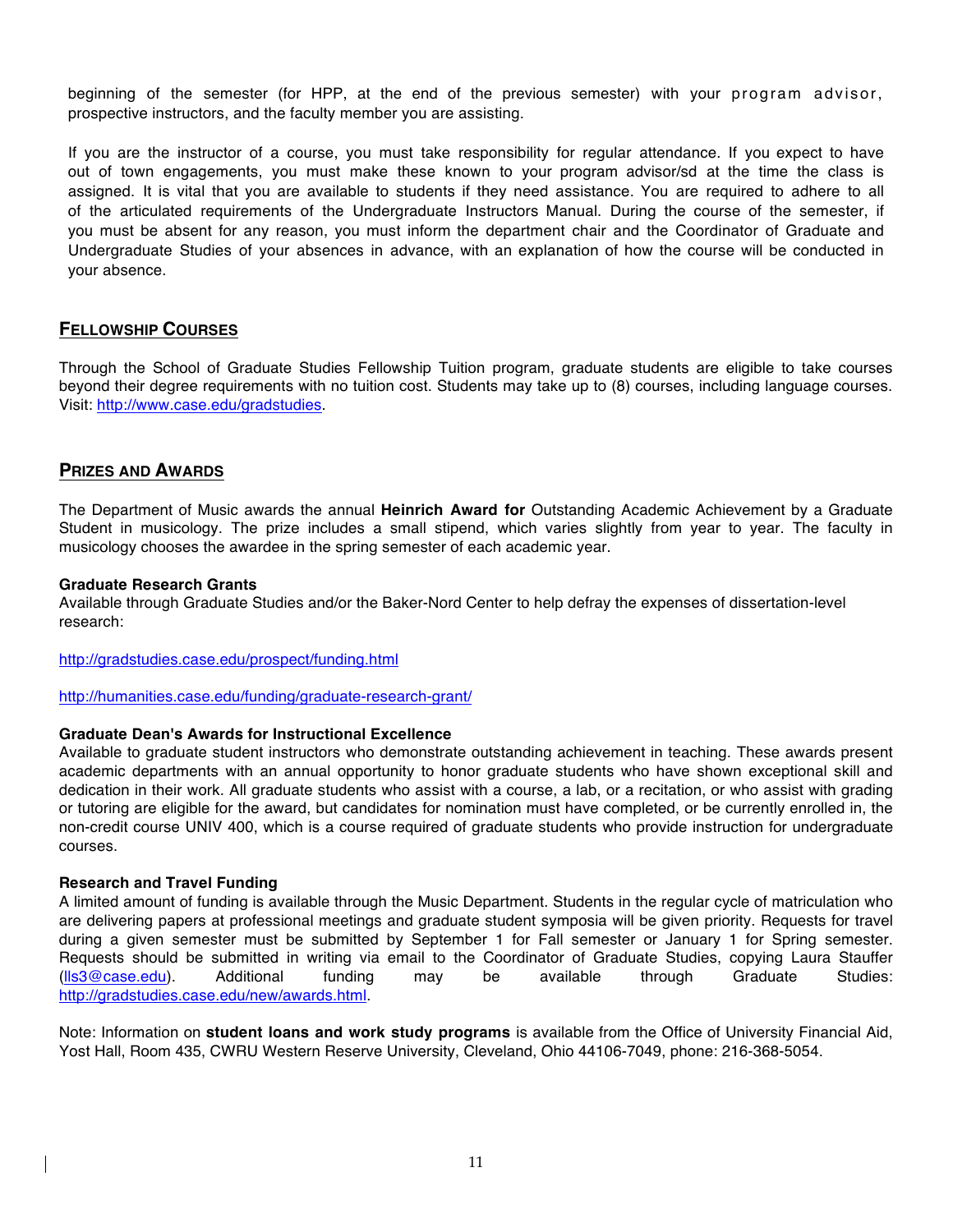# **PLANNED PROGRAM OF STUDY**

All students enrolled in the School of Graduate Studies must have a Planned Program of Study on file. This document, planned in collaboration with the research advisor and certified by the Coordinator of Graduate Studies, should list all coursework required for the student's degree program. At the latest, this form must be completed and submitted to Graduate Studies **by the end of the second semester of study.** This form should only include coursework hours, not research courses (level 651, 701). Only include courses that are required for graduation. It will be assumed that the courses listed on the form will have a passing grade. Information may be found at: http://www.case.edu/gradstudies.

# **DEGREE REQUIREMENTS IN MUSICOLOGY, HISTORICAL PERFORMANCE PRACTICE, AND MUSIC EDUCATION**

Complete information regarding degree requirements and curriculum may be found in the General Bulletin of the University, which is available on-line at the Department website. The following is intended as a summary of the graduate degrees offered by the Department of Music, including degrees in Musicology, Historical Performance Practice, and Music Education.

# **MUSICOLOGY AND HPP- EXAMINATIONS**

#### **Diagnostic Examinations**

In the week prior to the beginning of classes, students entering the degree programs in Music History, Musicology, and HPP take diagnostic Din Music History and Music Theory. The results of these exams will allow for assignment into courses best suited to the needs of each student. Three hours are allotted for the Theory exam, and three hours are allotted for the History exam; the Music History exam covers material from the Middle Ages to through the present, while the Theory Exam tests analysis skills and covers material from the common-practice period. The Theory diagnostic does not include ear training, sight singing, figured bass, or other practical skills.

#### **Language Examinations**

- **1.** Departmental language examinations are given two times during the academic year: the second week of October, and the first week of April; precise dates will be announced in advance. Students should sign up for an examination with the Coordinator of Graduate Studies by the end of the second week of classes in the fall or spring.
- **2.** A graduate student may retake an examination but only during the scheduled exam times.
- **3.** Examples of past exams may be found on the Department website.
- 4. Language examinations are taken prior to the comprehensive examination, unless a successful petition allows for extension of the deadline. Students should consult with the Coordinator of Graduate Studies regarding language requirements at the beginning of their first semester on campus. At that time, they should agree upon a tentative schedule by which they will satisfy the language requirement.
- 5. Candidates for the M.A. must demonstrate the ability to read German, French, or a language relevant to the student's research project.
- 6. Candidates for the Ph.D. must demonstrate the ability to read German or French plus one other language, usually drawn from German, French, Italian, Latin, and Spanish, with other languages possible by petition.

7. Candidates for the D.M.A. must demonstrate the ability to read two languages, usually drawn from German, French, Italian, and Latin, with other languages possible by petition.8. Each examination consists of two excerpts (200-300 words in length); both may be translated with the aid of a dictionary. Two hours are permitted for the examination, with up to one hour allotted for each excerpt. The minimum required level of reading ability is usually attained by the equivalent of two years of college-level study of the language plus further reading in musical and musicological writings in the language. See "Fellowship Courses" under Funding in regard to funding for optional language courses.

8. Students will be provided a computer for the examination.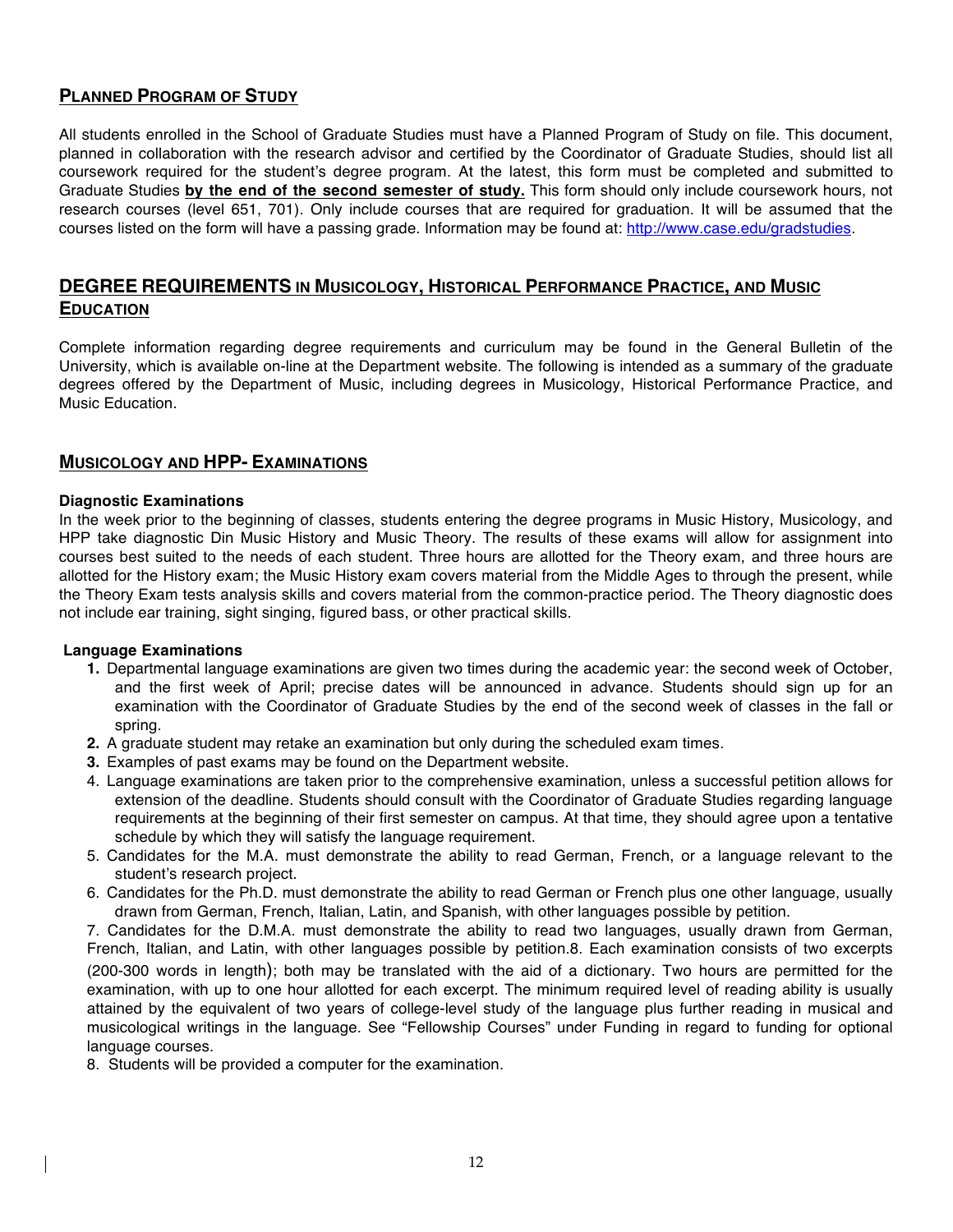## **Requirements for the M. A. in Music History**

The M.A. in Music History requires a minimum of 30 credit hours of course work and seminars, of which at least 18 hours must be coursework and at least 6 hours must be Course 651 Thesis. At least 18 semester hours of coursework, including the thesis, must be at the 400-level or higher. *Please note: Once you begin registration of 651 Thesis hours, you must register for at least one credit hour of 651 every semester until graduation.* A minimum of two years of full time study in Cleveland should be expected.

An oral defense of the thesis is required. A committee of three university faculty members, appointed by the Department Chair and typically chaired by the candidate's research advisor conducts the examination. The examining committee must agree unanimously that the candidate has passed the thesis examination.

Course requirements for the M.A. in Music History are as follows:

|                 | 30 hours minimum |                                                                                                                |
|-----------------|------------------|----------------------------------------------------------------------------------------------------------------|
| Electives       | 6-9 hours        | - Selected with approval of the CGS and/or advisor,<br>selection based in part on results of diagnostic tests. |
| History 9 hours |                  | - Selected with approval of research advisor, based in part on results of diagnostic tests                     |
| Theory/Analysis | 6 hours -        | -MUTH 602 and an elective                                                                                      |
| Research        | 6-9 hours        | - MUHI 610 and a seminar or thesis                                                                             |

M.A. students must also pass one foreign language examination (see section on language examinations for details).

### **Requirements for the Ph.D. in Musicology**

The Ph.D. in Historical Musicology is granted in recognition of superior scholarly ability and attainment. Award of the degree is based not only on computation of time or enumeration of courses, but also upon distinguished work.

All programs are formulated to suit the individual needs of the student and require the consent of the research advisor and Coordinator of Graduate Studies. The Ph.D. in Historical Musicology requires 36 credit hours of coursework and an additional 18 hours of dissertation research (MUHI 701) credit. Required coursework includes three doctoral seminars, MUHI 610 (Bibliography), MUHI 612 (Analysis for Music Historians). Students must also complete three seminars at the MUHI 590 level. In the first two years students will be expected to take three seminars (or 9 credits) per semester, for a total of 36 hours. Students entering with a Master's degree from another institutionmay petition to have up to 12 credits from their previous study transferred to meet the Ph.D. requirements.

**Diagnostic Examinations**. Students admitted to the program will take diagnostic examinations prior to the start of classes in the first year of the program. Based on these examinations, students may be required to enroll in specific courses to address deficiencies; these course credits may be applied toward the requirement.

**Research Advisor.** During the first year of study each student should acquaint themselves with the research interests of the full-time musicology faculty so that they can identify a faculty member to serve as their research advisor.

**Annual Review.** Beginning in AY 2015 – 16, the Department of Music is mandated by the university to conduct formal annual reviews of all graduate students. Information on the nature of the review will be available as protocols are brought into compliance with this mandate.

**Research Advisor**. During the first year of study students should acquaint themselves with the research interests of the full-time musicology faculty so that they can identity a faculty member to serve as their research advisor.

**Comprehensive/Qualifying Examinations**. At the beginning of the third year of study, students will take comprehensive examinations, which will also function as qualifying exams for advancement to the Ph.D. program. These examinations will consist of written and oral sections, and will be conducted and evaluated by the musicology faculty. Students who do not advance but who have done satisfactory work will be eligible to receive the M.A. in Music History at this juncture. *(See description of Qualifying Exams.)*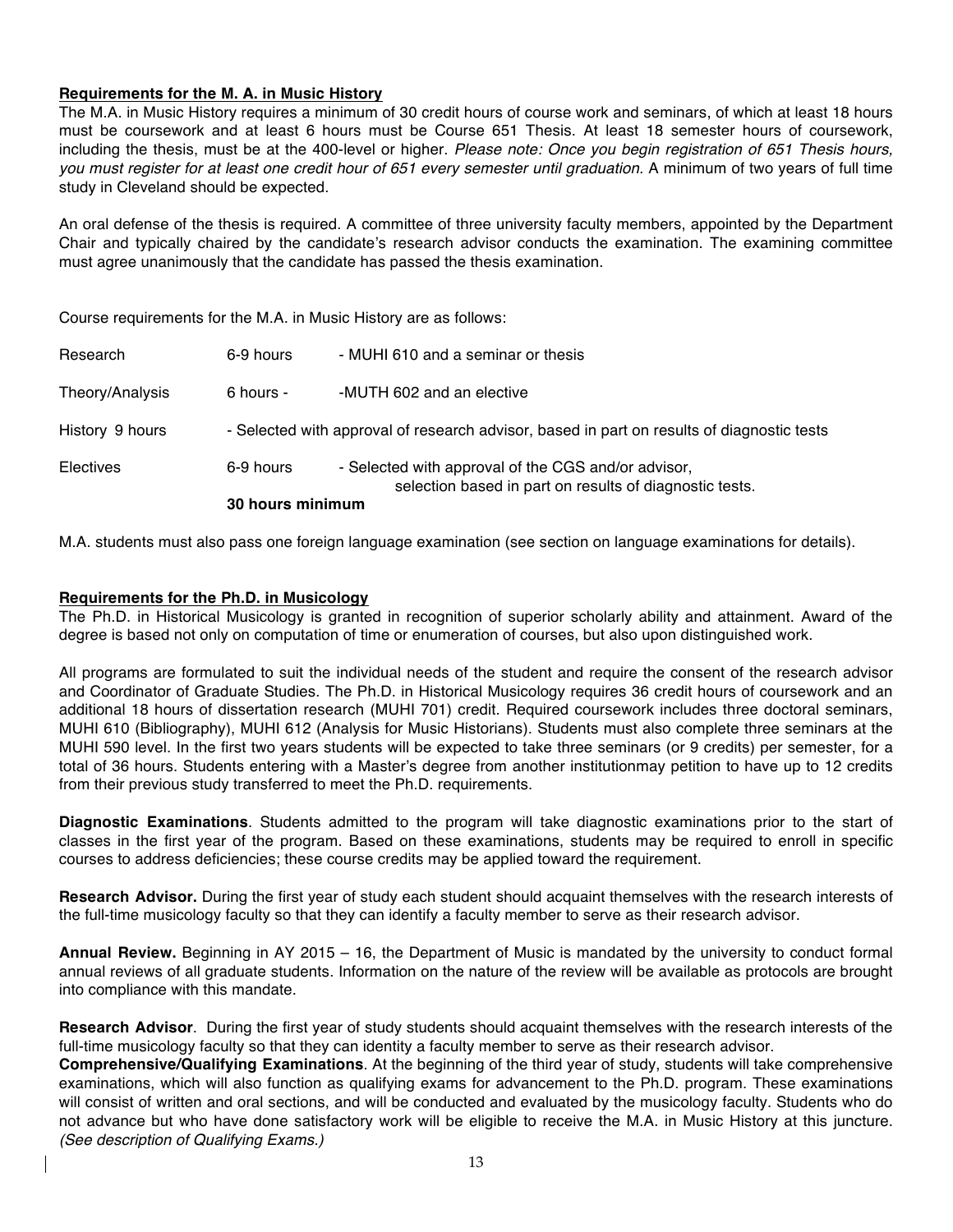**Dissertation prospectus and defense:** Students who pass their qualifying exams will register for dissertation research credits and begin research work for the dissertation. Working with his or her research advisor, the student will develop a prospectus for the dissertation, which will be presented in writing to the musicology faculty no later than the end of the third year of study.

The prospectus must be a substantially researched overview of the proposed dissertation that demonstrates that the student is prepared to undertake the dissertation project. The prospectus should be 10 to 12 pages, in addition to a bibliography. Attached to it should be a separate one-paragraph abstract of the dissertation project.

The prospectus defense is the final stage a doctoral student must complete before being formally admitted to candidacy. All other requirements must be satisfied before this defense can be scheduled. The examining committee must include three members of the musicology faculty and may include the outside faculty member that is required by the Graduate School for the Dissertation Defense. This committee must be constituted by the candidate, at least a month before the scheduled defense, in consultation with the research advisor who, as described by the Graduate Studies Handbook, "assists with the selection of at least two other faculty to serve as members of the dissertation advisory committee." Students are strongly encouraged to consult with the members of their committee before the defense, which concentrates on the feasibility and significance of the project and the student's preparation for it. The prospectus, along with the list of committee members, is submitted to the Coordinator of Graduate Studies, who will present these to the faculty for approval, only after the student's dissertation advisor has determined it is ready and no later than two weeks before the scheduled defense. The dissertation advisor schedules the time and place for the defense, which will not exceed two hours in duration.

If the defense is unsatisfactory, the candidate may repeat the examination once, at the discretion of the faculty. After passing this examination, the student is advanced to candidacy and begins to write the dissertation.

It is expected that the fourth and fifth years of study will be devoted to work on the dissertation. Upon completion of the thesis, each student will present a formal defense to the dissertation committee.

Under the rules of the School of Graduate Studies, a student must complete the thesis no later than five years after registering for the first dissertation research (701) credits.

#### **Ph.D. Qualifying Exams**

Qualifying exams are taken at the beginning of the third year and involve four sections based on chronological periods:

- 1) Up to 1600
- 2) 1600-1750
- 3) 1750-1900
- 4) 1900-onward.

For each period, the student must develop a topic that falls into one of the following categories (each category may only be used once):

- 1) a work, broadly conceived
- 2) a person (composer, performer, writer)
- 3) a genre
- 4) an original topic (examples might include a methodology, an instrument, a place, a technology)

Students will work with the research advisor and the Coordinator for Graduate Studies in the fall semester of the second year of the Ph.D. program to discuss the constitution of their examination committee and to develop a plan for devising topics of appropriate breadth and focus in consultation with the appropriate committee members (four members of the Musicology faculty). The proposed topics and committee members will be submitted to the Coordinator of Graduate Study, who will then present them to the musicology faculty for approval. The topics chosen will be formally proposed to the Faculty by the first week of the spring semester; the faculty will provide approval and/or requests for revision within one week. The topics are meant both to coordinate with and complement material students have covered in seminars. For each of the topics the student will produce a bibliography and repertory list (scores and/or recordings, as applicable),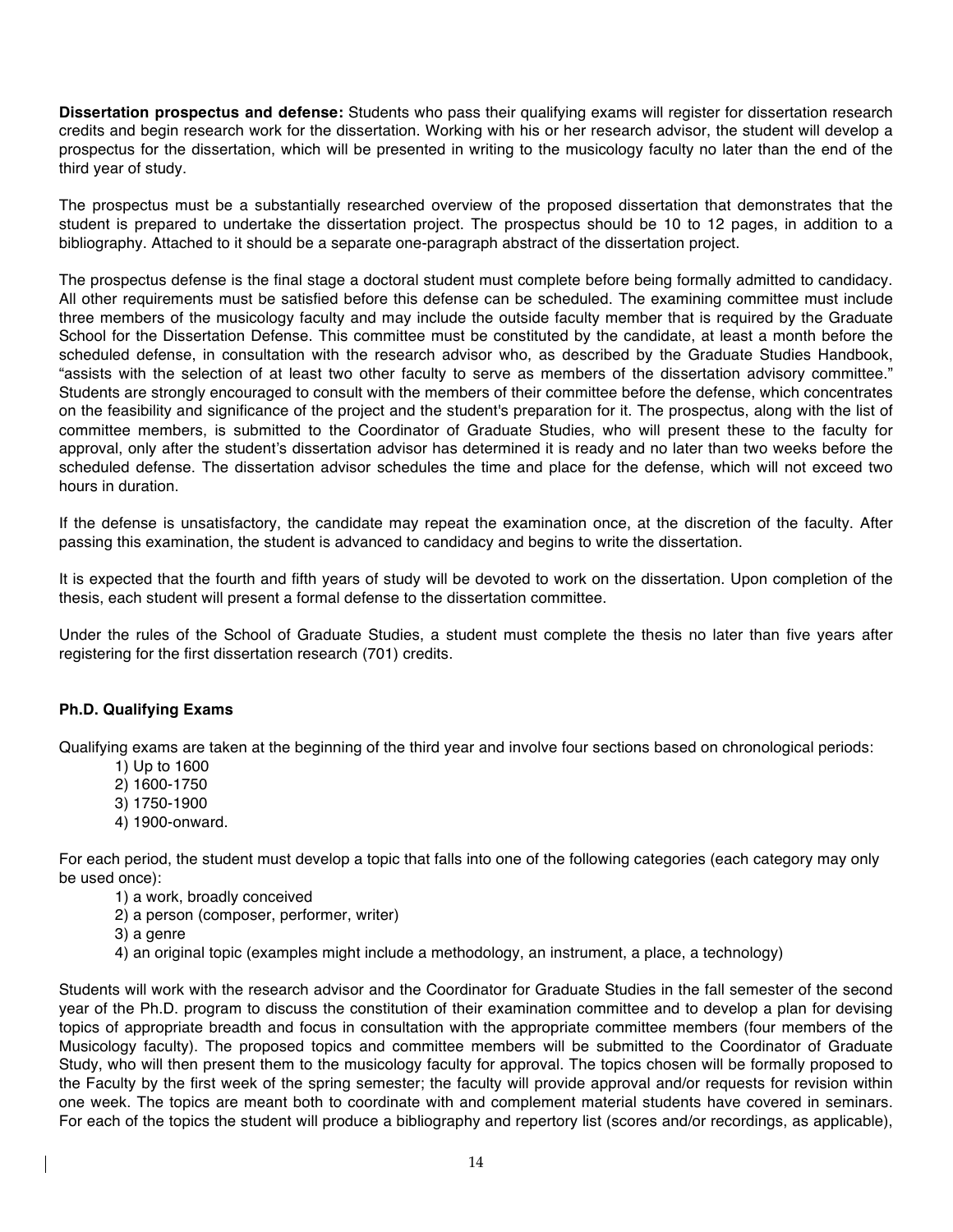due by April 1. The student's examination committee will vet bibliographies and repertory lists by April 15 and the student will receive feedback and suggestions. Final revised bibliographies and repertory lists are due by May 1.

A required Exam Preparation class (MUHI 699) will be offered for zero credit in the spring semester. Students should bring any questions and concerns to the instructor and individual members of their committee over the course of the spring.

The examination, consisting of four essay questions (one for each topic), will take place over the course of two days in the week preceding the first week of classes. The student will answer two questions each day, with three hours provided for each question. The questions, made up by the exam committee, are meant to the give students the opportunity to indicate both comprehensive and specific knowledge of the topics chosen from a number of different perspectives, including historical, analytical, methodological, etc. Effective and persuasive responses will demonstrate numerous points of view and approaches to the given subject. Scores and/or recordings may be provided as part of the question, usually drawn from the repertory list. The examinee will be provided solely with a laptop; no additional materials or Internet access is allowed.

After distribution of the exam and answers to the examinee and the members of the committee, the Coordinator of Graduate Studies will schedule a time for the oral examination, which will last no more than two hours. Examinees may bring only a copy of the exam, their answers, and any notes meant to direct their comments in the orals.

Exam results will fall into one of the following categories: pass with honors; pass; partial pass; or fail. If the student fails the exam or only passes some sections, she or he may retake the pertinent sections of the exam the following semester. If all sections of the exam are not passed after the second attempt, the student will be released from the program. Students who have done satisfactory coursework will be eligible to receive the M.A. in Music History at this juncture.

Schedule:

End of fall – discuss committee and topics with research advisor and Coordinator of Graduate Studies; submit proposed topics and committee to CGS; consult with committee members to develop topics First week of spring semester- topics proposed to committee Second week of spring semester– faculty responds to topics April 1- submission of bibliographies/repertoire lists April 15- faculty responds to bibliographies/repertoire lists May 1- submission of final revised bibliographies/repertoire lists

## **Requirements for the MA in Historical Performance Practice**

This program in early music (up to 1850) combines advanced study in performance, music history, and performance practices. Students should expect to spend two years in full-time study in Cleveland.

## **Admission Information**

Admission to the program is granted to those who demonstrate a high level of early music performance skill and good scholarly potential. An audition is required.

Students in this program who demonstrate exceptional accomplishment may petition to enter either the DMA in Historical Performance Practice or the PhD in Musicology with an Emphasis on HPP degree program before the completion of the MA degree. On this possibility, see the Degree Overlap section below.

#### **Audition Information**

Along with their application, candidates should submit a recording for consideration by the admissions committee. From these, the committee will select those who will be invited to travel to Cleveland for a live audition and interview. For these on-campus auditions, it is expected that the candidate will provide an accompanist where applicable, unless arrangements have been made in advance to provide one through the CWRU Music Department. It is also possible to use the recording in lieu of the live audition, although a campus visitation is strongly recommended as part of the audition process.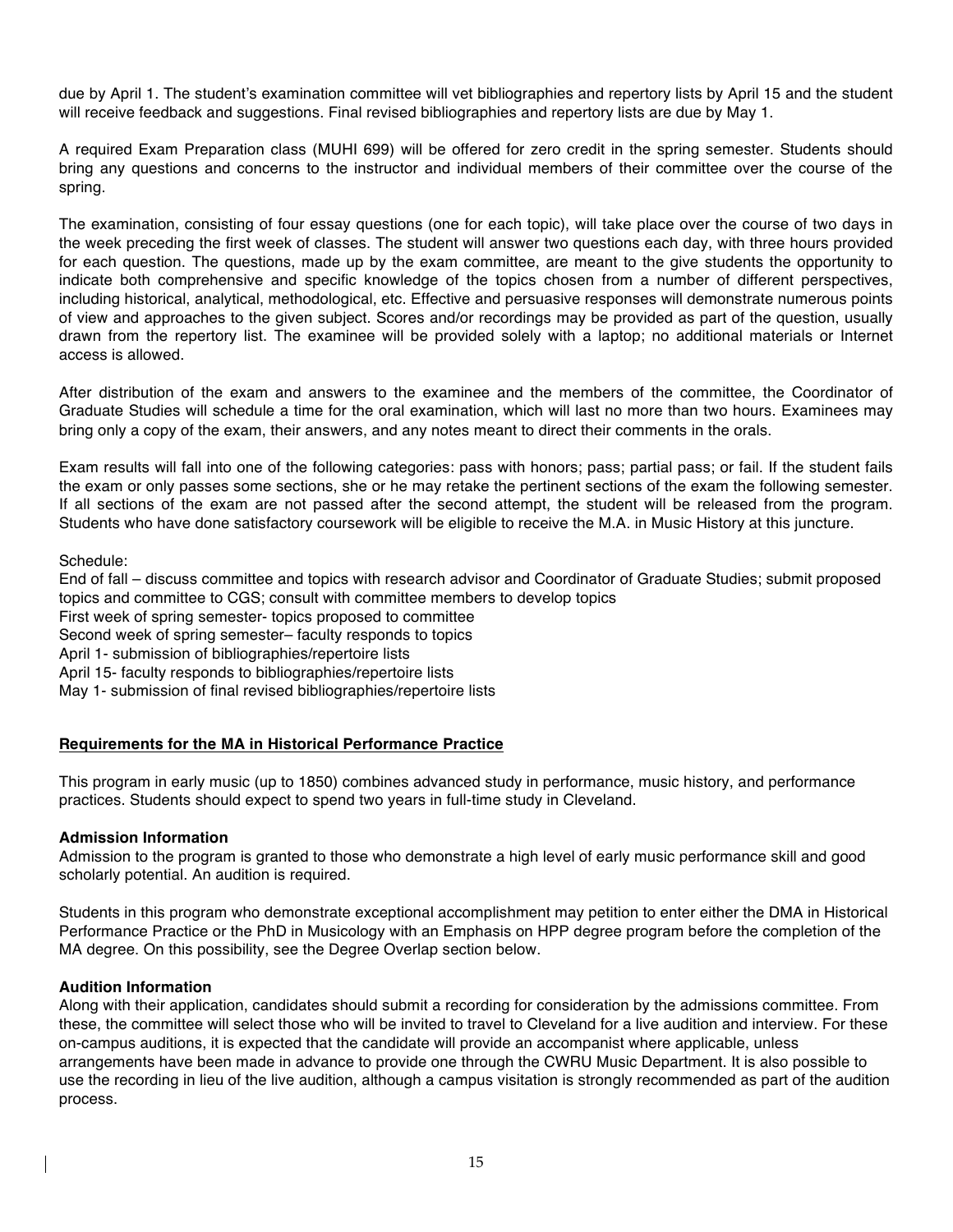Three pieces are required, of differing style and character, with a total length of approximately 20 minutes. We are interested to observe the candidate's command of various national idioms, ornamentation styles, and other aspects of historical performance as well as the overall level of artistry.

## **Degree Overview**

All programs are formulated to suit the needs of the individual student (based in part on a diagnostic examination taken upon entering the program) and require the consent of the HPP advisor. A minimum of 21 hours of course work is required, together with 12 hours of applied music and a lecture-recital (3 hours)

## **Coursework and Applied Music**

Coursework must include Bibliography and Research (MUHI 610), Introduction to Historical Performance Practice (MUHI 441), Medieval/Renaissance Notation (MUHI 443) or Pre-Tonal Theory and Analysis (MUTH 416), and at least two Seminars in Historical Performance Practice (MUHI 442).

Applied music (including individual lessons (2 credit hours), ensembles (0 credit hours) and MUAP 500 (1 credit hour to reflect participation in multiple ensembles) will generally be taken every semester that the student is on campus. Applied faculty will be chosen in consultation with the student.

A typical trajectory through the degree is shown below.

| Year | Fall                                                                        | Spring                                                                                                           |
|------|-----------------------------------------------------------------------------|------------------------------------------------------------------------------------------------------------------|
|      | MUHI 610 Bibliography<br>MUHI 441 HPP Intro                                 | MUHI 442 HPP Seminar<br>MUHI 431-6/450/590                                                                       |
|      | Applied Lessons and Ensembles                                               | Applied Lessons and Ensembles<br>Jury MUAP 600                                                                   |
| 2    | MUHI 442 HPP Seminar<br>MUHI 431-6/450/590<br>Applied Lessons and Ensembles | MUHI 443 or MUTH 416<br>Lecture Recital MUAP 651<br>Applied Lessons and Ensembles<br>Lecture Recital Performance |

## **Ensemble Participation and Outside Engagements**

All students in this program will participate in two or more of the CWRU early music ensembles during each semester in which they are on campus.

Students are encouraged to take outside engagements that will contribute to their professional development, but any engagements that might have a significant impact on class attendance, TA/RA duties, or ensemble participation must be cleared by the HPP committee by the end of the previous semester. (See also Performances, Scholarly Activities, and Outside Work section above, p. XXX)

## **Jury**

A jury is required in the Spring of the 1<sup>st</sup> year (MUAP 600, 0 credit hours). The program should be decided in consultation with the student's applied teacher and should consist of approximately 15 minutes of music. The jury will consist of the student's applied teacher together with at least two other HPP faculty. If the performance is unsatisfactory, the student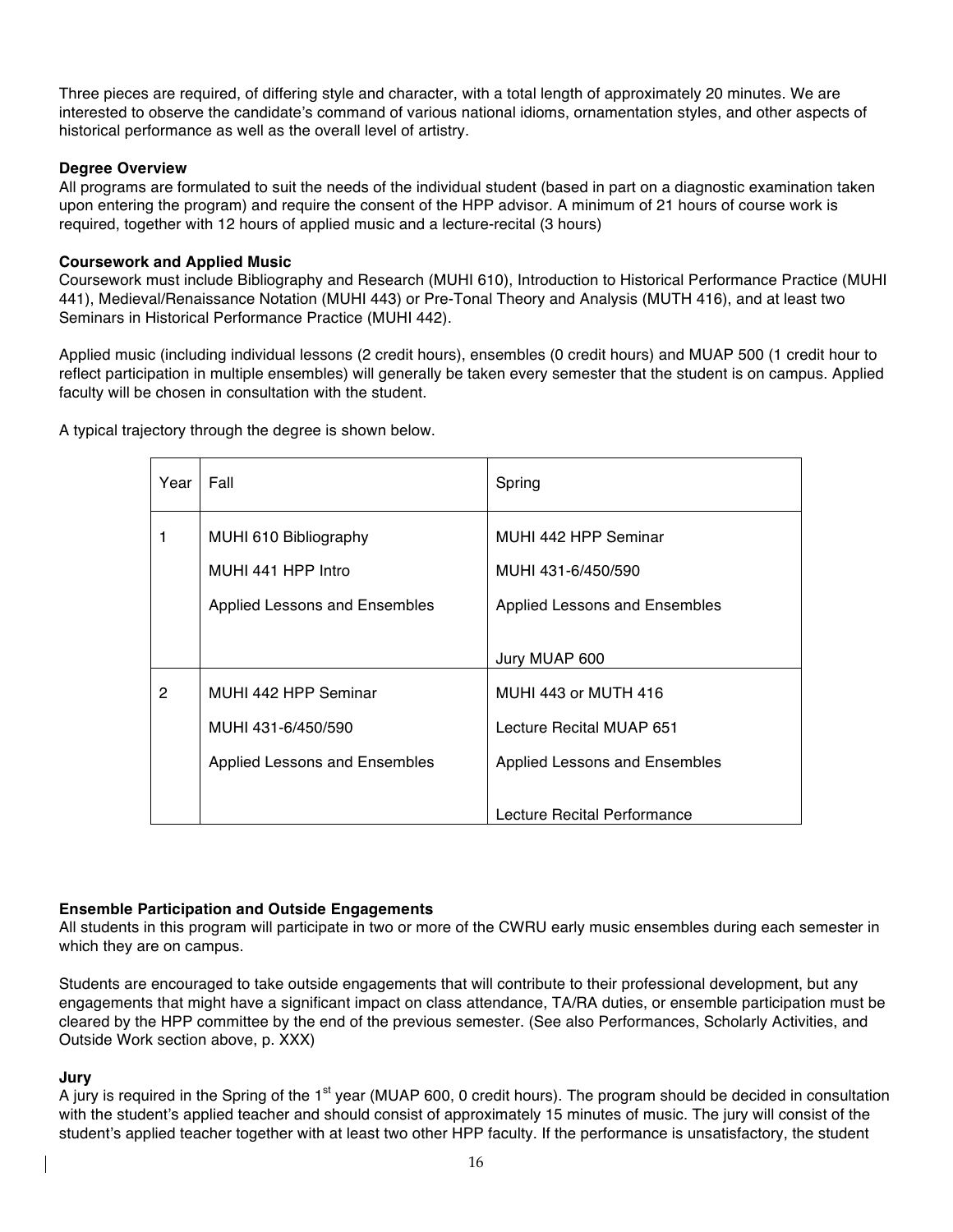will have the opportunity to repeat the jury the following semester. If the second attempt is also unsatisfactory, the student will not be allowed to continue in the degree program.

## **Foreign Languages**

Students must demonstrate ability to read one language approved by the HPP committee as relevant to the student's research. (These are generally drawn from German, French, Italian, and Latin, though exceptions can be made.) The examination consists of two excerpts on subjects related to the student's area of specialty (each excerpt ca. 200-300 words in length). Both may be translated with the aid of a dictionary. Two hours are permitted for the examination—one hour for each excerpt.

The minimum required level of reading ability is usually attained by the equivalent of two years of college-level study of the language plus further reading in musical and musicological writings in the language.

### **Lecture-Recital and Document**

One juried lecture-recital is required, taken in the Spring of the 2<sup>nd</sup> year (MUAP 651, 3 credit hours). The lecture-recital consists of a 45-minute performance generally preceded by a 30-45 minute research-based lecture dealing with the musical, historical and performance practice issues relevant to the chosen repertoire. (The entire lecture recital should not exceed 90 minutes).

In the semester before the lecture recital, the student should approach a member of the faculty to act as their advisor and should then work with that advisor on a proposal to be submitted to the HPP committee before November 1. (The proposal should be accompanied by the LR Proposal form, available on the department website.) If the proposal is approved, the HPP committee will decide (in consultation with both student and the advisor) which other faculty members are to act as jurors (at least two Musicology/HPP faculty, together with the appropriate applied faculty if possible). After securing a date acceptable to the jury and available on the Department calendar, the student will then work with the advisor to prepare a lecture draft, which will be distributed to the entire jury no less than one month before the performance. The final version of the lecture will incorporate changes mandated by the jury. In addition, the advisor, along with the applied teacher, will monitor the preparation of the recital portion, and this will be previewed for the jury approximately one month before the public presentation. Inadequate preparation or failure to comply with the hearing schedule will result in cancellation or postponement of the lecture-recital. The successful completion of the lecture-recital will be certified by a majority of the jury.

An accompanying document (15-25 pages) will be finalized after the lecture-recital performance with the further advice and ultimate approval of the advisor, and submitted by the end of the semester.

Students are expected to publicize the lecture-recital by all appropriate means, in addition to its listing on the Department concert calendar.

#### **Degree Overlap**

Students in the CWRU MA in HPP program who wish to continue on to the DMA may formally petition to do so after three semesters of study. If the petition is granted, any coursework already taken will count towards the DMA requirements.

A student who graduates with an MA in HPP, but who subsequently wishes to return to the program, may, if readmitted, continue on to the DMA by completing the remaining DMA requirements (typically the final two years of the degree).

## **Requirements for the DMA in Historical Performance Practice**

This program in early music (up to 1850) combines advanced study in performance, music history, and performance practices. Students should expect to spend four years in full-time study in Cleveland.

#### **Admission information**

Admission to the program is granted to those who demonstrate the potential to be leaders in the field of early music: candidates are expected to show excellent scholarly potential in music history and performance practices, and to demonstrate a high level of performance skill. An audition is required.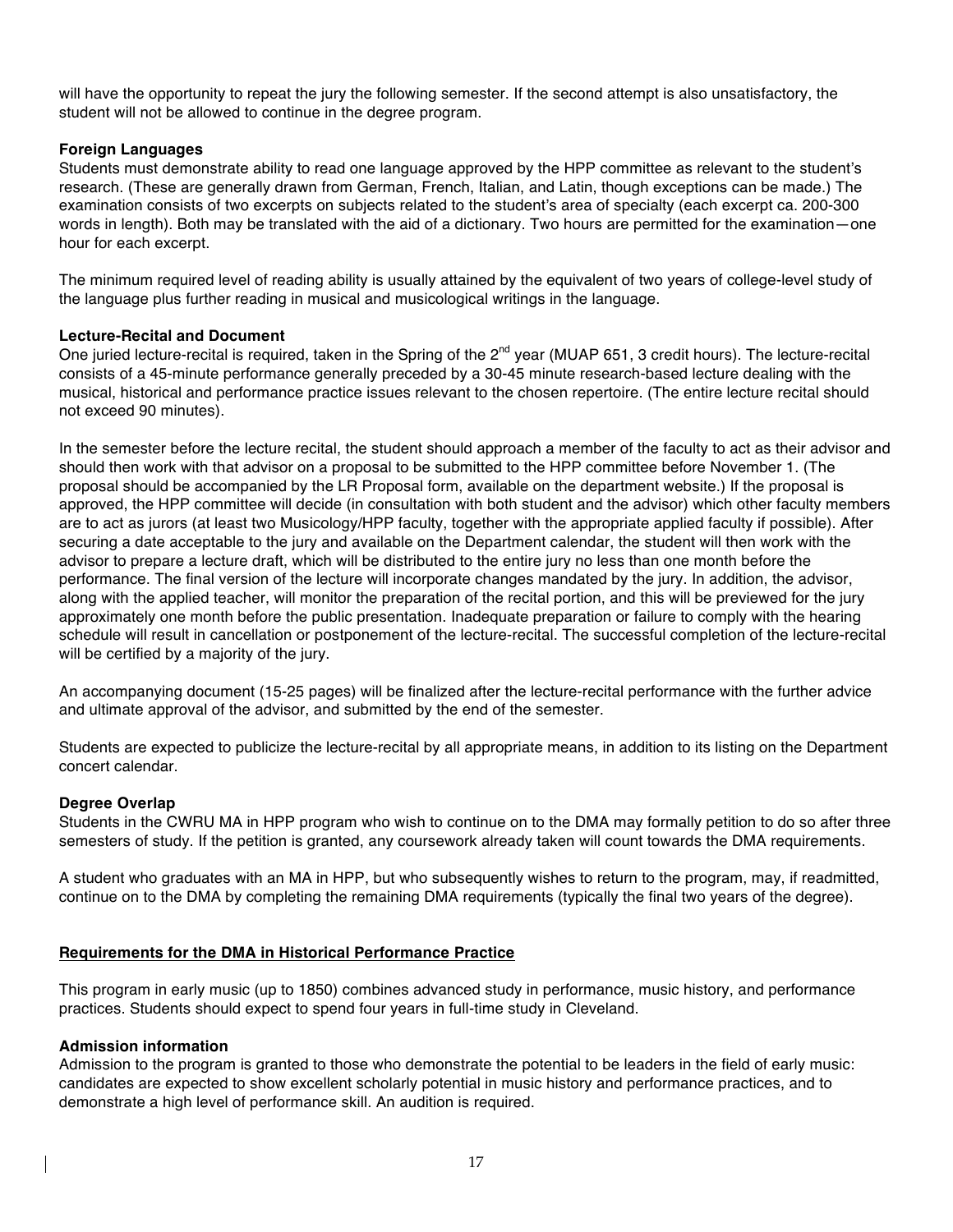## **Audition Information**

Along with their application, candidates should submit a recording for consideration by the admissions committee. From these, the committee will select those who will be invited to travel to Cleveland for a live audition and interview. For these on-campus auditions, it is expected that the candidate will provide an accompanist where applicable, unless arrangements have been made in advance to provide one through the CWRU Music Department.

Three pieces are required, of differing style and character, with a total length of approximately 20 minutes. We are interested to observe the candidate's command of various national idioms, ornamentation styles, and other aspects of historical performance as well as the overall level of artistry.

## **Degree Overview**

All programs are formulated to suit the needs of the individual student (based in part on a diagnostic examination taken upon entering the program) and require the consent of the HPP Advisor. A minimum of 36 hours of coursework is required (which includes the first lecture-recital and the recital - see below), together with a minimum of 18 hours of applied music, and qualifying examinations (to be taken in Fall of the  $4<sup>th</sup>$  year). After successful completion of comprehensive examinations, the student will advance to candidacy and undertake the second lecture-recital (6 hours)

### **Coursework and Applied Music**

Coursework must include Bibliography and Research (MUHI 610), Introduction to Historical Performance Practice (MUHI 441), Medieval/Renaissance Notation (MUHI 443), Pre-Tonal Theory and Analysis (MUTH 416), and at least three seminars in Historical Performance Practice (MUHI 442).

Applied music (including individual lessons (2 credit hours), ensembles (0 credit hours) and MUAP 500 (1 credit hour to reflect participation in multiple ensembles)) will generally be taken every semester that the student is on campus. Applied faculty will be chosen in consultation with the student.

A typical trajectory through the degree is shown below.

*(continue to next page)*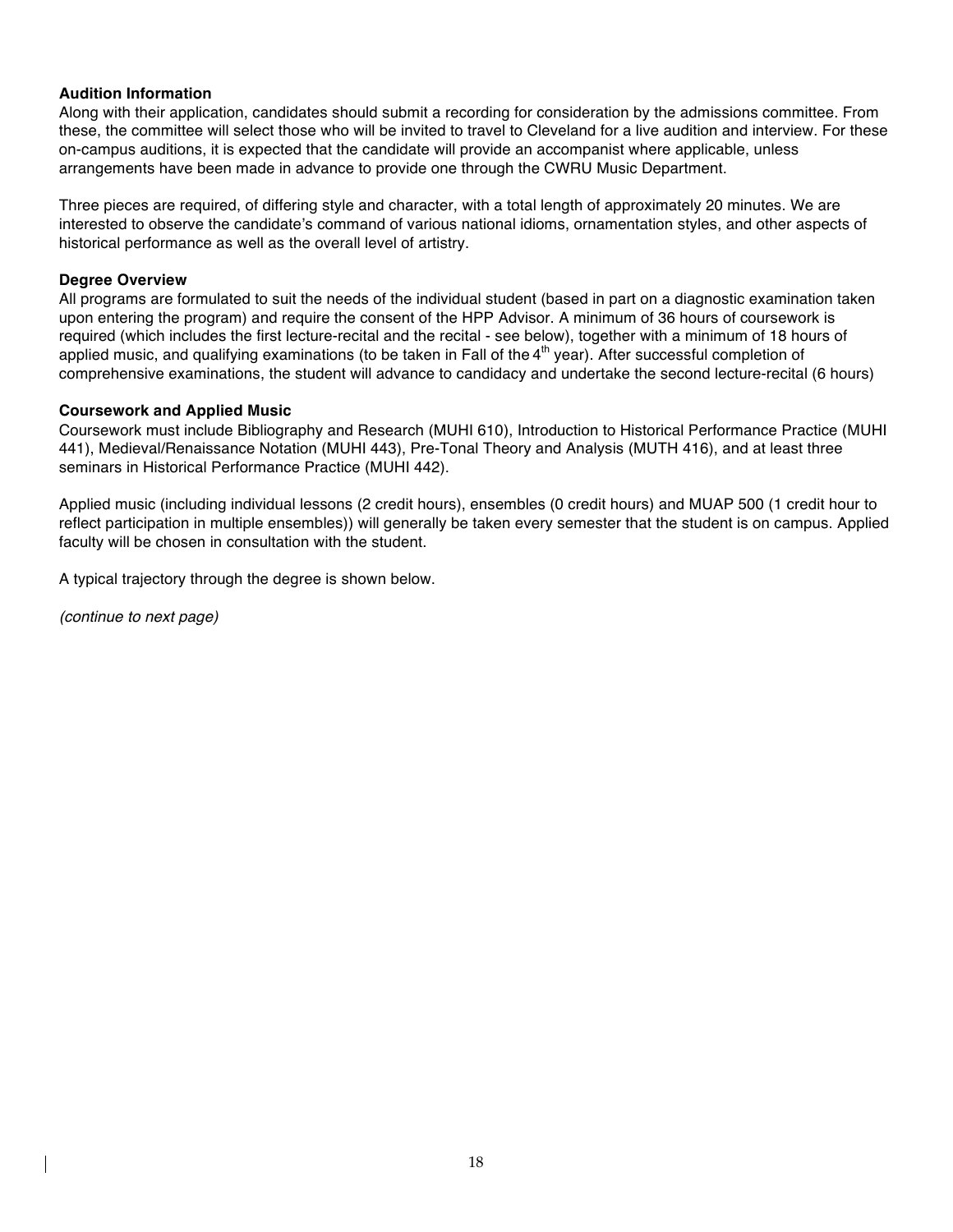| Year           | Fall                                          | Spring                                    |
|----------------|-----------------------------------------------|-------------------------------------------|
| 1              | MUHI 610 Bibliography                         | MUHI 442 HPP Seminar                      |
|                | MUHI 441 HPP Intro                            | MUHI 431-6/450/590                        |
|                | Applied Lessons and Ensembles                 | Applied Lessons and Ensembles             |
|                |                                               | Jury MUAP 600                             |
| $\overline{2}$ | MUHI 442 HPP Seminar                          | MUHI 443 or MUTH 416                      |
|                | MUHI 431-6/450/590                            | Lecture-Recital 1 MUHI 751                |
|                | Applied Lessons and Ensembles                 | Applied Lessons and Ensembles             |
|                |                                               | Lecture-Recital 1 Performance             |
| 3              | MUHI 442 HPP Seminar                          | MUHI 442 HPP Seminar or 431-6/450/590     |
|                | MUHI 431-6/450/590                            | MUHI 443 or MUTH 416                      |
|                | Applied Lessons and Ensembles                 | Applied Lessons and Ensembles             |
|                |                                               |                                           |
|                |                                               | Recital MUAP 700                          |
| 4              | Lecture-Recital 2 MUHI 753                    | Lecture-Recital 2 MUHI 753                |
|                | Applied Lessons and Ensembles                 | Applied Lessons and Ensembles             |
|                | [Possible MUHI 442 or MUHI 431-<br>6/450/590] | [Possible MUHI 442 or MUHI 431-6/450/590] |
|                | <b>Qualifying Exams</b>                       | Lecture-Recital 2 Performance             |

## **Ensemble Participation**

All students in this program will participate in two or more of the CWRU early music ensembles during each semester in which they are on campus

## **Jury**

A jury is required in the Spring of the 1<sup>st</sup> year (MUAP 600, 0 credit hours). The program should be decided in consultation with the student's applied teacher and should consist of approximately 15 minutes of music. The jury will consist of the student's applied teacher together with at least two other HPP faculty. If the performance is unsatisfactory, the student will have the opportunity to repeat the jury the following semester. If the second attempt is also unsatisfactory, the student will not be allowed to continue in the degree program.

## **Lecture-Recitals and Documents**

Two juried lecture-recitals are required - MUHI 751, taken in the Spring of the  $2^{nd}$  year (3 credit hours), and MUHI 753, taken in the Spring of the  $4<sup>th</sup>$  year (6 credit hours, 3 each in the Fall and Spring semesters). Each lecture-recital consists of a 45-minute performance generally preceded by a 30-45 minute research-based lecture dealing with the musical, historical and performance practice issues relevant to the chosen repertoire. (The entire lecture recital should not exceed 90 minutes.).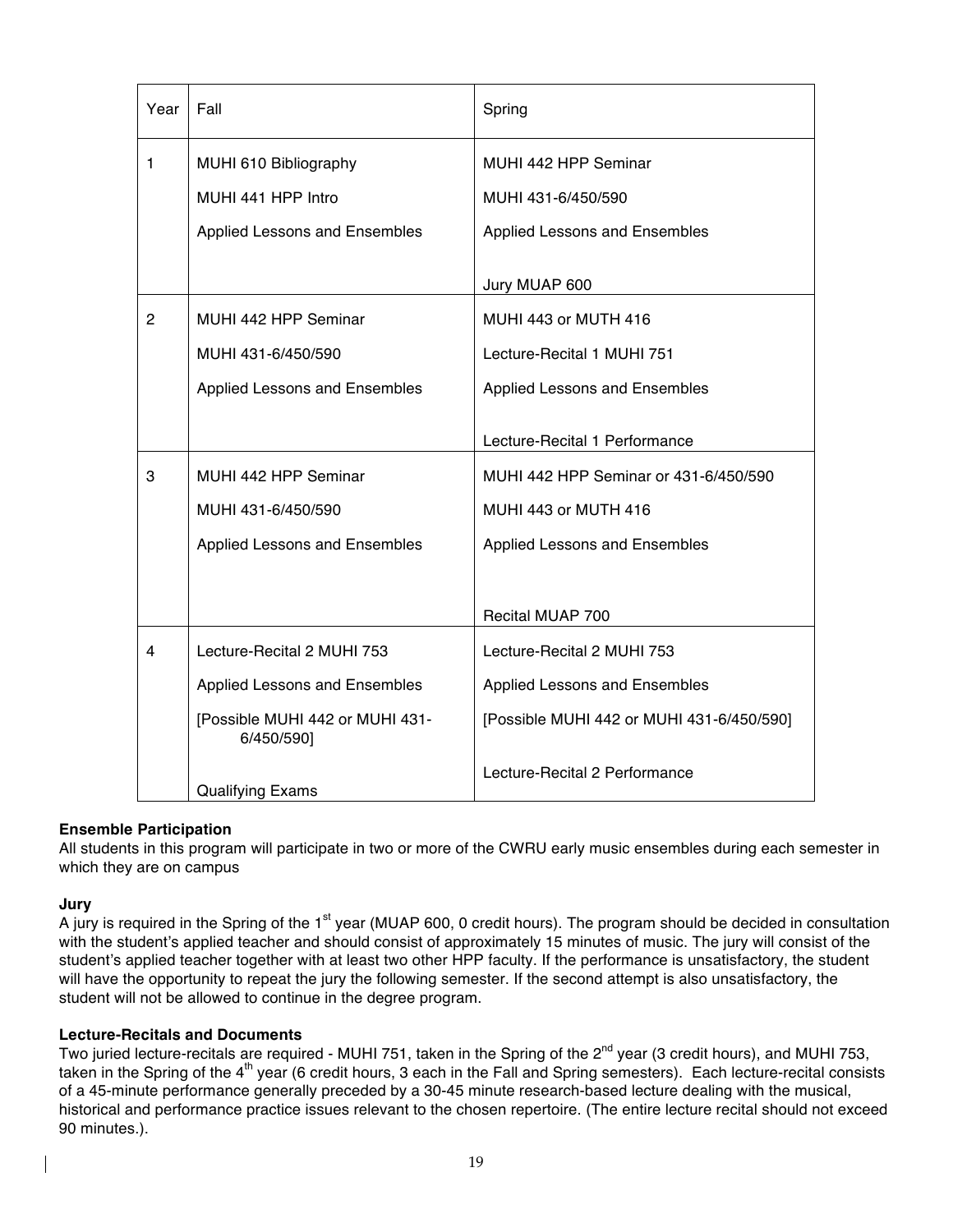In the semester before registering for lecture-recital credit, the student should approach a member of the faculty to act as their advisor and should then work with that advisor on a proposal to be submitted to the HPP committee before November 1 (for the first lecture-recital) or April 1 (for the second lecture-recital). (The proposal should be accompanied by the LR Proposal form, available on the department website.) If the proposal is approved, the HPP committee will decide (in consultation with both student and the advisor) which other faculty members are to act as jurors (at least two Musicology/HPP faculty, together with the appropriate applied faculty if possible). After securing a date acceptable to the jury and available on the Department calendar, the student will then work with the advisor to prepare a lecture draft, which will be distributed to the entire jury no less than one month before the performance. The final version of the lecture will incorporate changes mandated by the jury. In addition, the advisor, along with the applied teacher, will monitor the preparation of the recital portion, and this will be previewed for the jury approximately one month before the public presentation. Inadequate preparation may result in postponement of the lecture-recital. The successful completion of the lecture-recital will be certified by a majority of the jury. The student will also have a debriefing session with the jury following the presentation to discuss ways for future improvement, as necessary.

For lecture-recital 1, an accompanying document (15-25 pages, based primarily on the lecture) will be finalized after the lecture-recital performance with the further advice and ultimate approval of the advisor, and submitted by the end of the semester. For lecture-recital 2, a substantial piece of research (50-100 pages) is expected (again to be submitted by the end of the semester). The whole jury will evaluate the final document.

Students are expected to publicize the lecture-recital by all appropriate means, in addition to its listing on the Department concert calendar.

#### **Recital**

A juried recital is required in the Spring of the 3<sup>rd</sup> year (MUAP 700, 0 credit hours). The recital (50-60 minutes) should feature works from variety of national schools and periods, and should showcase the student's solo performing abilities: the program will be decided in consultation with the student's applied teacher and the HPP advisor, and must be approved by the HPP committee. (The student should submit a proposal to the committee by November 1 using the Recital Proposal Form, available on the department website.) The performance will be evaluated by the applied teacher and a committee consisting of at least two other HPP faculty. If the performance is unsatisfactory, the student will have the opportunity to repeat the recital the following semester. If the second attempt is also unsatisfactory, the student will not be allowed to continue in the degree program.

#### **Foreign Languages**

Prior to the comprehensive examination, students must demonstrate ability to read in two languages approved by the HPP committee as relevant to the student's research. (These are generally drawn from German, French, Italian, and Latin, though exceptions can be made by petition.) Each examination consists of two excerpts on subjects related to the student's area of specialty (each excerpt ca. 200-300 words in length). Both may be translated with the aid of a dictionary. Two hours are permitted for the examination—one hour for each excerpt.

The minimum required level of reading ability is usually attained by the equivalent of two years of college-level study of the language plus further reading in musical and musicological writings in the language.

#### **Qualifying Examination**

Qualifying examinations are taken at the beginning of the  $4<sup>th</sup>$  year and involve four sections based on chronological periods:

1) Up to 1450 2) 1450 – 1650 3) 1650 – 1800 4) 1800 – onward

For each period, the student must a) develop a topic that falls into one of the following categories (each category may only be used once) and b) make themselves familiar with the historical performance practice issues pertaining to that period, as well as those that relate specifically to their chosen topic.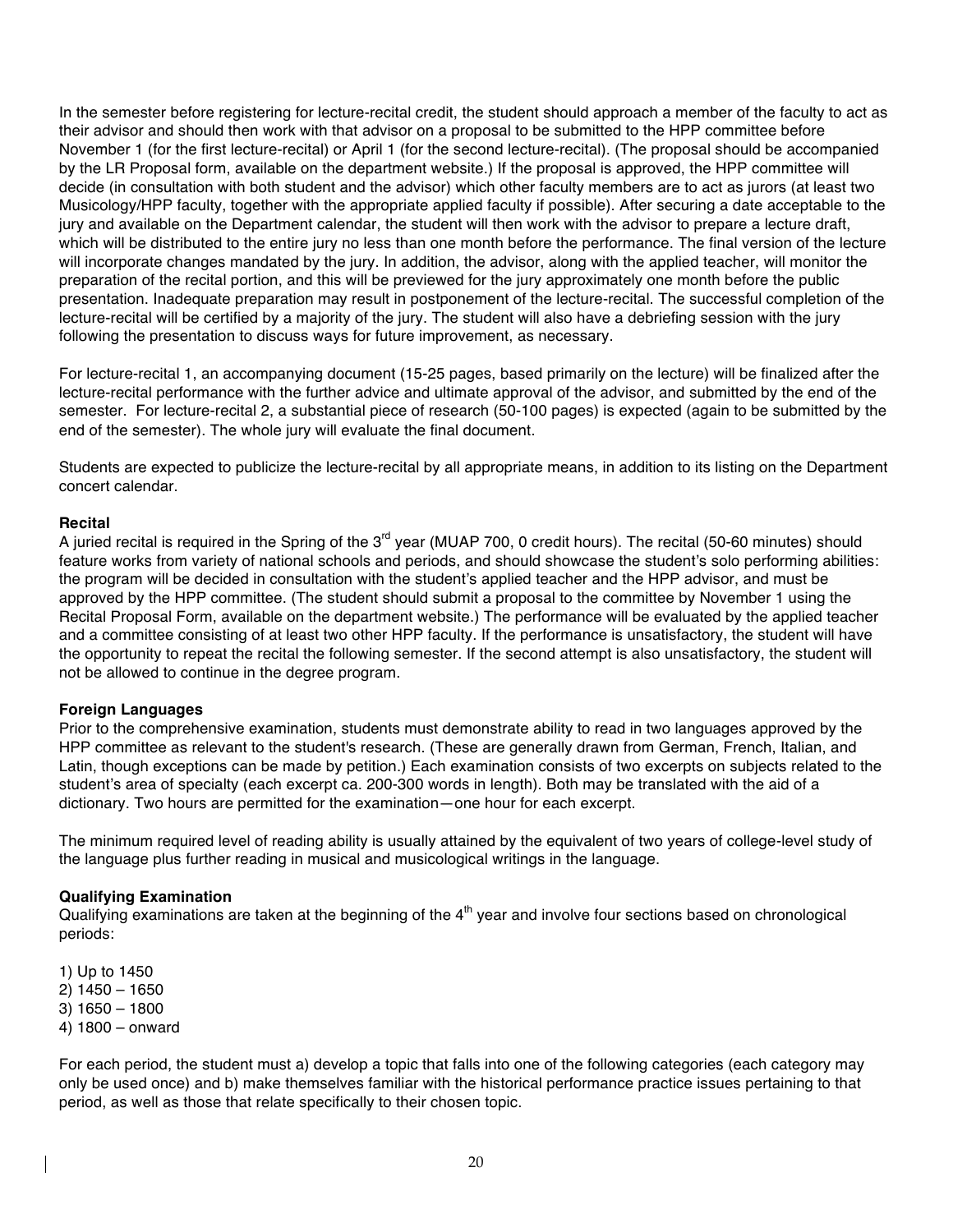1) a work, broadly conceived

2) a person (composer, performer, writer)

3) a genre

4) an original topic (examples might include a methodology, an instrument, a place, a technology)

Students will meet with the Coordinator of Graduate Studies and the HPP advisor by the end of the fall semester of their third year in the DMA program to discuss the constitution of their examination committee, as well as to devise topics of appropriate breadth and focus. The committee of five members will consist of faculty members from the Musicology faculty. The topics chosen will be formally proposed to the faculty by the first week of the spring semester; the faculty will provide approval and/or requests for revision within one week. The topics are meant both to coordinate with and complement material students have covered in seminars. For each of the topics the student will produce a bibliography (of both historical and performance-practice related literature) and a repertory list (scores and/or recordings, as applicable), due by April 1<sup>st</sup>. The student's examination committee will vet bibliographies and repertory lists by April 15<sup>th</sup> and the student will receive feedback and suggestions. Final revised bibliographies and repertory lists are due by May  $1<sup>st</sup>$ .

The examination, consisting of four essay questions (one for each topic), will take place over the course of two days in the week preceding the first week of fall classes. The student will answer two questions each day, with three hours provided for each question. The questions, made up by the exam committee, are meant to the give students the opportunity to indicate both comprehensive and specific knowledge of the chosen topics from a number of different perspectives, including historical, analytical, methodological, etc., and to demonstrate their command of the relevant performance practice issues. Effective and persuasive responses will demonstrate numerous points of view and approaches to the given subject. Scores and/or recordings may be provided as part of the question, usually drawn from the repertory list. The examinee will be provided solely with a laptop; no additional materials or Internet access will be allowed.

After distribution of the exam and answers to the examinee and the members of the committee, the Coordinator of Graduate Studies will schedule a time for the oral examination, which will last no more than two hours. The examinee may bring only a copy of the exam, their answers, and any notes meant to direct their comments in the orals.

Exam results can be: pass with honors; pass; partial pass; or fail. If the student fails the exam or only passes some sections, they may retake the pertinent sections of the exam the following semester. If all sections of the exam are not passed after the second attempt, the student will be released from the program. Students who have done satisfactory coursework will be eligible to receive the M.A. in Music History at this juncture.

Schedule:

End of fall – meet with CGS to discuss committee and topics; consult with committee members to develop topics First week of spring semester- topics proposed to committee Second week of spring semester– faculty responds to topics April 1<sup>st</sup> - submission of bibliographies/rep. lists April 15<sup>th</sup> - faculty responds to bibliographies/rep. lists May  $1^{st}$  - submission of final revised bibliographies/rep. lists

## **Degree overlap**

Students in the CWRU MA in HPP program who wish to continue on to the DMA may formally petition to do so after three semesters of study. If the petition is granted, any coursework already taken will count towards the DMA requirements.

A student who graduates with an MA in HPP, but who subsequently wishes to return to the program, may, if readmitted, continue on to the DMA by completing the remaining DMA requirements (typically the final two years of the degree).

## **Requirements for the PhD in Musicology with Emphasis on Historical Performance Practice**

This is a specialized program within the PhD degree in Musicology offered by the CWRU Music Department. Study in this program leads to a research degree that combines comprehensive knowledge of music history, historical performance practice (up to 1850), and performance of early music (also up to 1850). A minimum of three years of full-time study in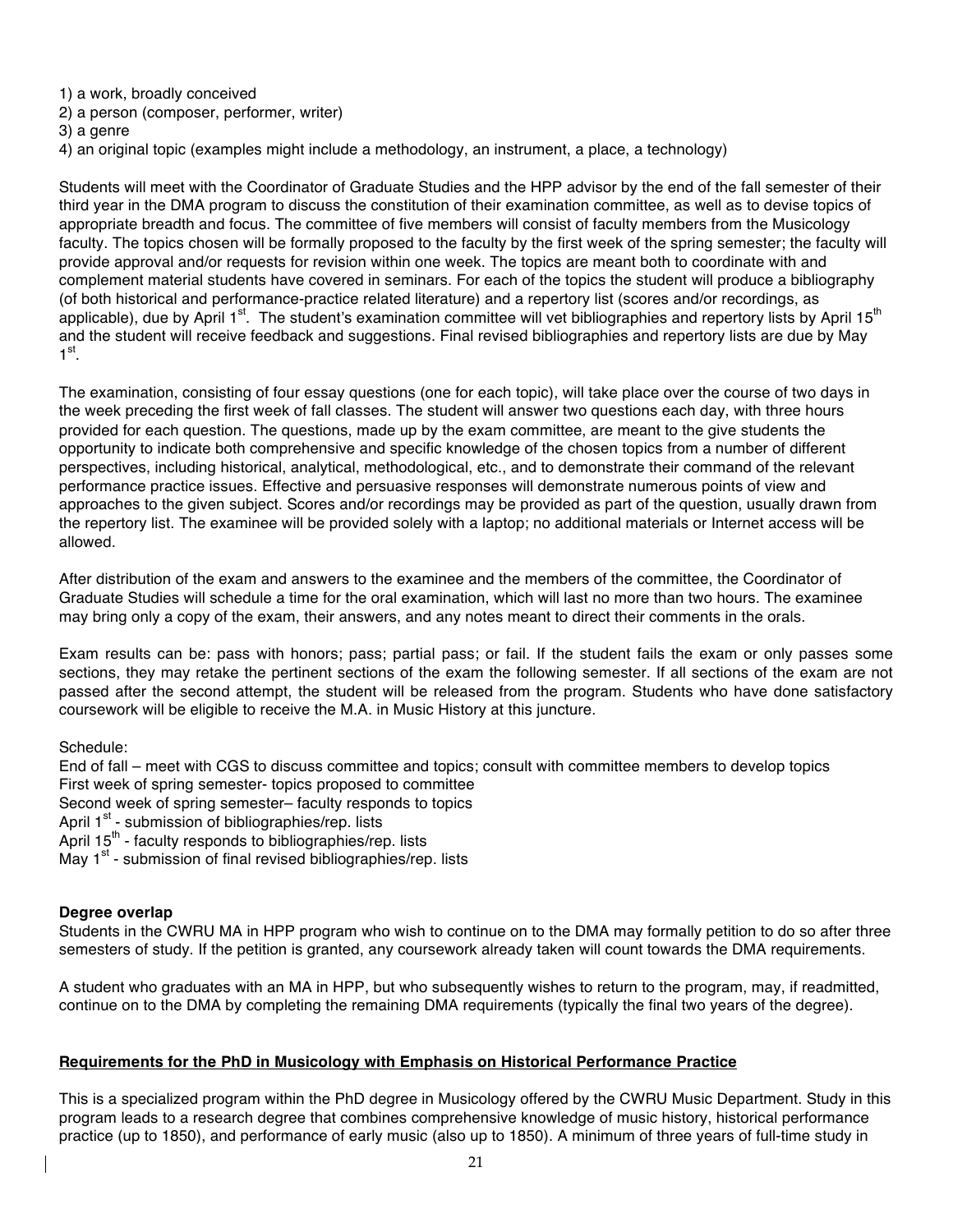Cleveland should be expected, plus whatever time is needed to prepare for the comprehensive examination, complete the lecture recital and document, and complete the dissertation (see below).

### **Admission Information**

Admission to the program is granted to those who demonstrate a high degree of skill in early music performance and excellent scholarly potential in music history. Admission requirements include those for the PhD in Musicology plus an audition.

### **Audition Information**

Three pieces are required, of differing style and character, with a total length of approximately 20 minutes. We are interested to observe the candidate's command of various national idioms, ornamentation styles, and other aspects of historical performance as well as the overall level of artistry. It is expected that the candidate will provide an accompanist where applicable, unless arrangements have been made well in advance to provide one through the CWRU Music Department. It is also possible to submit a recording in lieu of a live audition, although a campus visitation is strongly recommended as part of the audition process.

### **Coursework and Applied Music**

All programs are formulated to suit the needs of the individual student and require the consent of the HPP advisor and Coordinator of Graduate Studies. A minimum of 36 hours of course work, seminars and tutorials is required, together with an additional 18 hours of dissertation research (MUHI 701). Required coursework includes Bibliography and Research (MUHI 610), Analysis for Music Historians (MUHI 612), Introduction to Historical Performance Practice (MUHI 441), Medieval/Renaissance Notation (MUHI 443), Pre-Tonal Theory and Analysis (MUTH 416), two Seminars in Historical Performance Practice (MUHI 442), two Doctoral Seminars in Musicology (MUHI 590), and the PhD Lecture-Recital & Document (MUAP 751; see below). In addition, a minimum of three semesters of applied music lessons (MUAP 501, 502, etc.) is required for zero credit hours.

Students admitted to the program will take diagnostic examinations prior to the start of classes in the first year of the program. Based on these examinations, students may be required to enroll in specific courses to address deficiencies; these course credits may be applied toward the requirement. At the end of each academic year, a committee of the musicology faculty will conduct a formal review with each student. This process will include an evaluation of progress to date and advisement regarding the remainder of the program. A written summary of this review, along with coursework grades and materials, will constitute the beginnings of the portfolio maintained by the Coordinator of Graduate Studies that will be the basis for consideration of a student's advancement into the Ph.D. program.

At the beginning of the fall in the third year of study, students will take comprehensive examinations, which will also function as qualifying exams for advancement to the Ph.D. program. These examinations will consist of written and oral sections, and will be conducted and evaluated by the musicology faculty. Students who do not advance but who have done satisfactory work will be eligible to receive the M.A. in Music History at this juncture. *(See description of Qualifying Exams.)*

#### **Dissertation Prospectus and Defense**

Students who pass their qualifying exams will register for dissertation research credits and begin research work for the dissertation. Working with a faculty advisor, the student will develop a prospectus for the dissertation, which will be presented in writing to the faculty no later than the end of the third year of study.

The prospectus must be a substantially researched overview of the proposed dissertation that demonstrates that the student is prepared to undertake the dissertation project. The prospectus should be 10-12 pages in length, plus a bibliography. Attached to it should be a separate one-paragraph abstract of the dissertation project.

The prospectus defense is the final stage a doctoral student must complete before being formally admitted to candidacy. All other requirements must be satisfied before this defense can be scheduled. The examining committee must include three members of the musicology faculty and may include the outside faculty member that is required by the Graduate School for the Dissertation Defense. This committee must be constituted by the candidate and the faculty advisor at least a month before the scheduled defense. Students are encouraged to consult with the members of their committee before the defense, which concentrates on the feasibility and significance of the project and the student's preparation for it. The prospectus is distributed to the entire faculty only after the student's dissertation advisor has determined it is ready and no later than two weeks before the scheduled defense. The dissertation advisor schedules the time and place for the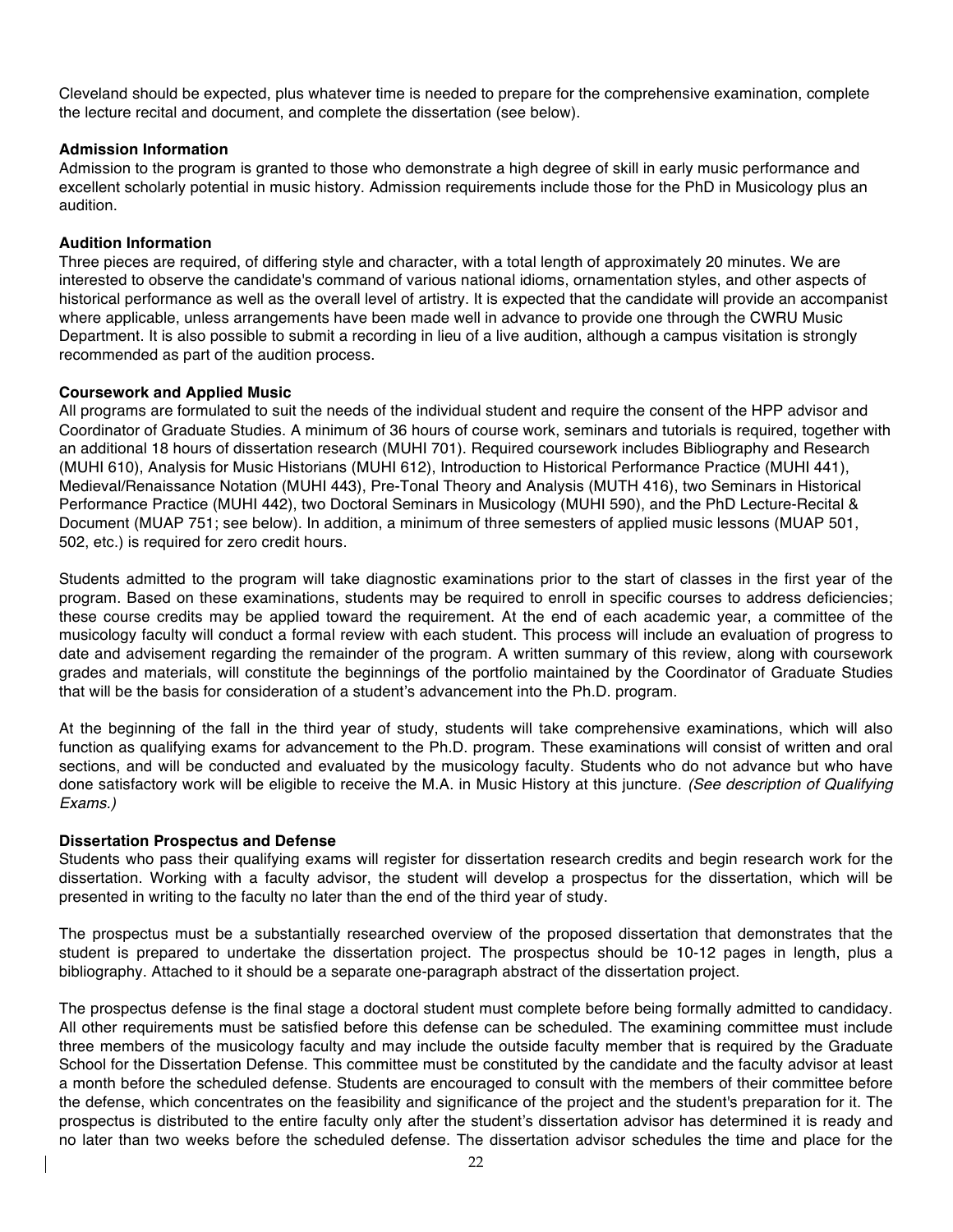defense, which will not exceed two hours in duration.

If the defense is unsatisfactory, the candidate may repeat the examination once, at the discretion of the faculty. After passing this examination, the student is advanced to candidacy and begins to write the dissertation.

It is expected that the fourth and fifth years of study will be devoted to work on the dissertation. Upon completion of the thesis, each student will present a formal defense to the dissertation committee.

Under the rules of the School of Graduate Studies, a student must complete the thesis no later than five years after registering for the first dissertation research (701) credits.

### **Ensemble Participation**

All students in this program will participate in one or more of the CWRU early music ensembles during each semester in which they are on campus. This is in order to benefit from working with the faculty, to learn repertory, and to contribute to the success of the ensembles.

### **Foreign Languages**

Prior to the comprehensive examination, students must demonstrate ability to read in two languages approved by their advisor (in consultation with the HPP committee) as relevant to the student's research. (These are generally drawn from German, French, Italian, and Latin, though exceptions can be made by petition.) Each examination consists of two excerpts on subjects related to the student's area of specialty (each excerpt ca. 200-300 words in length). Both may be translated with the aid of a dictionary. Two hours are permitted for the examination—one hour for each excerpt.

The minimum required level of reading ability is usually attained by the equivalent of two years of college-level study of the language plus further reading in musical and musicological writings in the language.

## **Qualifying Examination**

Qualifying exams are taken at the beginning of the third year and involve four sections based on chronological periods:

- 1) Up to 1450 2) 1450 – 1650 3) 1650 – 1800
- 4) 1800 onward

For each period, the student must a) develop a topic that falls into one of the following categories (each category may only be used once) and b) make themselves familiar with the historical performance practice issues pertaining to that period, as well as those that relate specifically to their chosen topic.

- 1) a work, broadly conceived
- 2) a person (composer, performer, writer)
- 3) a genre

4) an original topic (examples might include a methodology, an instrument, a place, a technology)

Students will meet with the Coordinator of Graduate Studies by the end of the fall semester of their second year in the PhD program to discuss the constitution of their examination committee, as well as to devise topics of appropriate breadth and focus. The committee of five members will consist of faculty members from the Musicology faculty. The topics chosen will be formally proposed to the Faculty by the first week of the spring semester; the faculty will provide approval and/or requests for revision within one week. The topics are meant both to coordinate with and complement material students have covered in seminars. For each of the topics the student will produce a bibliography (of both historical and performance-practice related literature) and a repertory list (scores and/or recordings, as applicable), due by April 1<sup>st</sup>. The student's examination committee will vet bibliographies and repertory lists by April 15<sup>th</sup> and the student will receive feedback and suggestions. Final revised bibliographies and repertory lists are due by May 1<sup>st</sup>.

The examination, consisting of four essay questions (one for each topic), will take place over the course of two days in the week preceding the first week of fall classes. The student will answer two questions each day, with three hours provided for each question. The questions, made up by the exam committee, are meant to the give students the opportunity to indicate both comprehensive and specific knowledge of the chosen topics from a number of different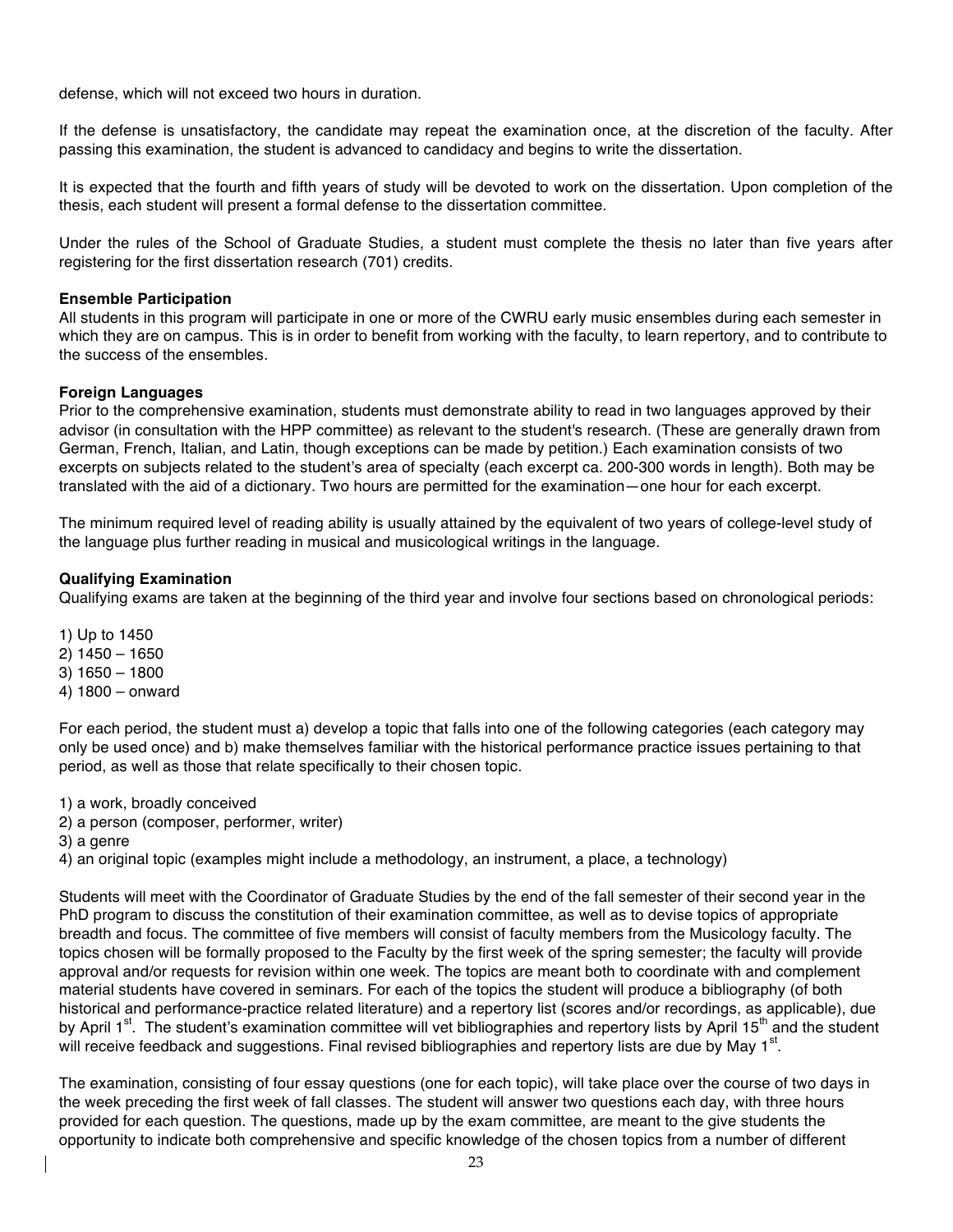perspectives, including historical, analytical, methodological, etc., and to demonstrate their command of the relevant performance practice issues. Effective and persuasive responses will demonstrate numerous points of view and approaches to the given subject. Scores and/or recordings may be provided as part of the question, usually drawn from the repertory list. The examinee will be provided solely with a laptop; no additional materials or Internet access will be allowed.

After distribution of the exam and answers to the examinee and the members of the committee, the Coordinator of Graduate Studies will schedule a time for the oral examination, which will last no more than two hours. The examinee may bring only a copy of the exam, their answers, and any notes meant to direct their comments in the orals.

Exam results can be: pass with honors; pass; partial pass; or fail. If the student fails the exam or only passes some sections, she or he may retake the pertinent sections of the exam the following semester. If all sections of the exam are not passed after the second attempt, the student will be released from the program. Students who have done satisfactory coursework will be eligible to receive the M.A. in Music History at this juncture.

Schedule:

End of fall – meet with CGS to discuss committee and topics; consult with committee members to develop topics First week of spring semester- topics proposed to committee Second week of spring semester– faculty responds to topics April  $1^{st}$  - submission of bibliographies/rep. lists April 15<sup>th</sup> - faculty responds to bibliographies/rep. lists May  $1^{st}$  - submission of final revised bibliographies/rep. lists

# **Lecture-Recital and Document**

One juried lecture-recital, generally relating to the topic of the student's dissertation, is required, accompanied by a written document. The 3 credit hours of registration for this (MUAP 751) are included in the required 36 hours of coursework. In the semester before the lecture recital, the student should work with their advisor on a proposal to be submitted to the HPP committee before November 1 (for Spring recitals) or April 1 (for Fall recitals). (The proposal should be accompanied by the LR Proposal form, available on the department website.) If the proposal is approved, the HPP committee will decide (in consultation with both student and the advisor) which other faculty members are to act as jurors (at least two Musicology/HPP faculty, together with the appropriate applied faculty if possible). After securing a date acceptable to the jury and available on the Department calendar, the student will work with the advisor to prepare a lecture draft, which will be distributed to the entire jury no less than one month before the performance. The final version of the lecture will incorporate changes mandated by the jury. In addition, the advisor, along with the applied teacher, will monitor the preparation of the recital portion, and this will be previewed for the jury approximately one month before the public presentation. Inadequate preparation or failure to comply with the hearing schedule will result in cancellation or postponement of the lecture-recital. The successful completion of the lecture-recital will be certified by a majority of the jury. The student will also have a debriefing session with the jury following the presentation to discuss ways for future improvement, as necessary.

Generally, the lecture and performance components will be of approximately equal length, with the overall event not exceeding ninety minutes, including intermission(s). The accompanying document will be finished after the lecture-recital with the further advice and ultimate approval of the advisor.

Students are expected to publicize the lecture-recital by all appropriate means, in addition to its listing on the Department concert calendar.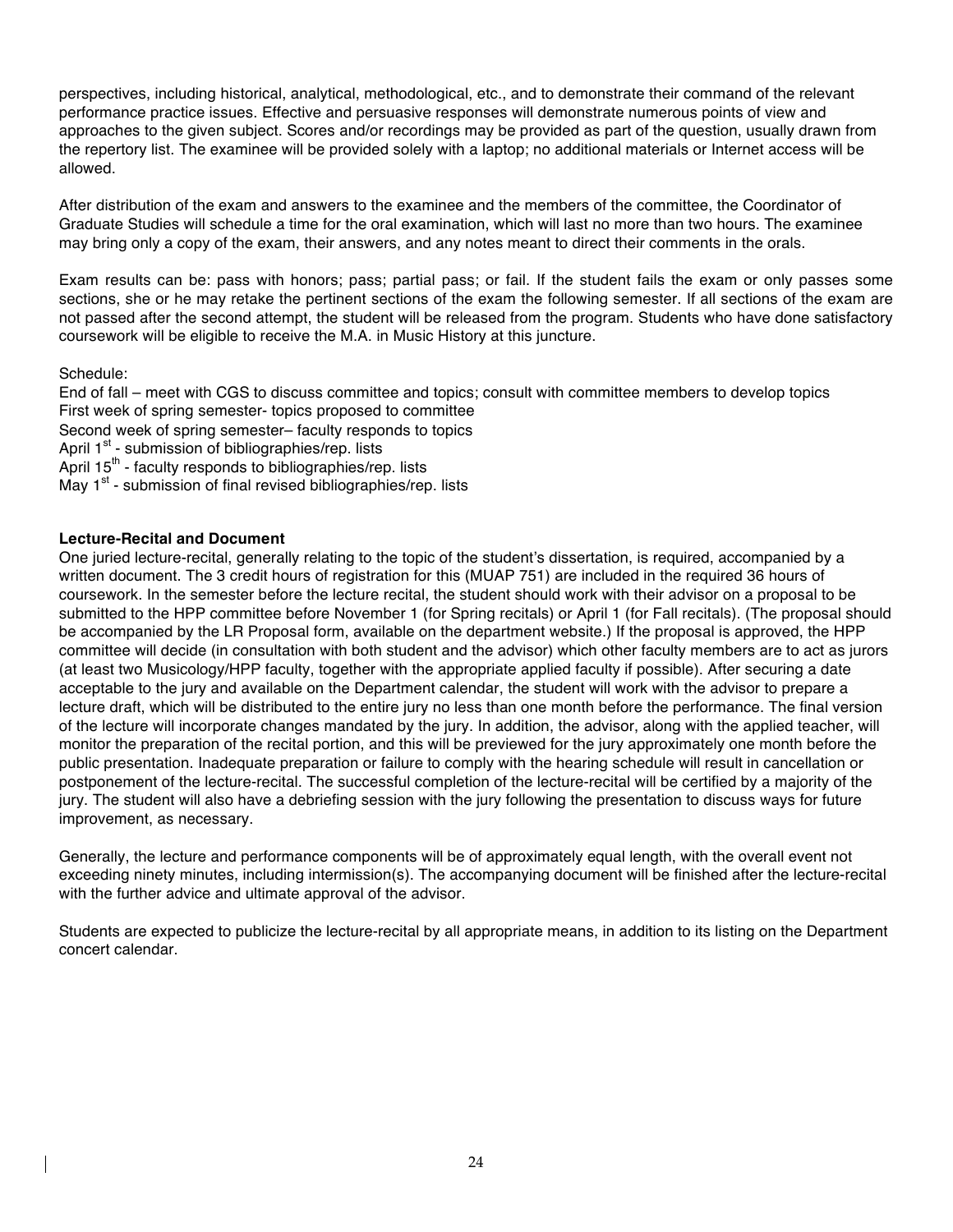# **MUSIC EDUCATION DEGREES**

## **General expectations for all Music Education Graduate Students:**

- 1. Graduate Students are strongly encouraged to participate in Music Education professional organizations. Students may join the National Association for Music Education (NAfME)/Ohio Music Education Association (OMEA) as an active member (full cost of membership) or a student member (reduced cost of membership). For information about becoming a member, speak to your advisor or Dr. Kruse, OCMEA Advisor.
- 2. All part-time and full-time students are expected to exhibit professional behaviors including being responsible for meeting all deadlines and completing required paperwork. Poor performance in this area could result in loss of funding or dismissal from the program.
- 3. All full-time music education graduate students are expected to participate in the Graduate Research Seminars that are held during school hours and all part-time students will be required to join in for the evening seminars. The schedule of seminars will be distributed no later than the beginning of each semester. Students may count the time spent in the seminar toward their required assistantship hours.
- 4. Each semester, all full-time students who have a graduate assistantship will receive written feedback from their assistantship supervisor(s) evaluating the performance of assistantship duties. Poor evaluations will result a reduction in funding or removal of all funding.
- 5. All Music Education students will be required to have a cumulative GPA of 3.0. The University will not confer a degree without this. A grade of C or below could result in the loss of funding.
- 6. Each Music Education student will be held accountable for all of School of Graduate Studies articulated policies, procedures, and deadlines.

## **Graduate Music Education Exam Preparation Guidelines**

Each of the graduate programs in Music Education requires some form of a written and oral exam to complete degree requirements. Preparation for this exam begins with the first class and extends through the entire course sequence. A topic that you encountered in your first music education course could provide the impetus for more research and become one of your paper topics. Additionally, you might believe that a topic covered in one class could be applicable to the content of another class, and you decide to explore this relationship and propose that as a possible research question. Classes offer you background in many topics as they relate to Music, Education and other disciplines, and the graduate exam is designed to give you the opportunity to explore a topic more fully, and connect and transfer it to other areas.

Each of the programs (Master of Arts with Licensure, Master of Arts, and Ph.D.) has slightly different exam requirements and procedures that are tied to the content of their curriculum. (See specific exam guidelines and procedures for your program). The design of any exam at the end of coursework allows each student to show mastery of the degree content by applying this cumulative knowledge to various music education and/or research environments. Then, the accompanying presentation and oral examination allows the student the opportunity to think on the spot and transfer that information to other areas by responding to questions and new scenarios posed by the committee. This usually serves as the end of the degree for the Masters level and the beginning of the dissertation process for Doctoral students.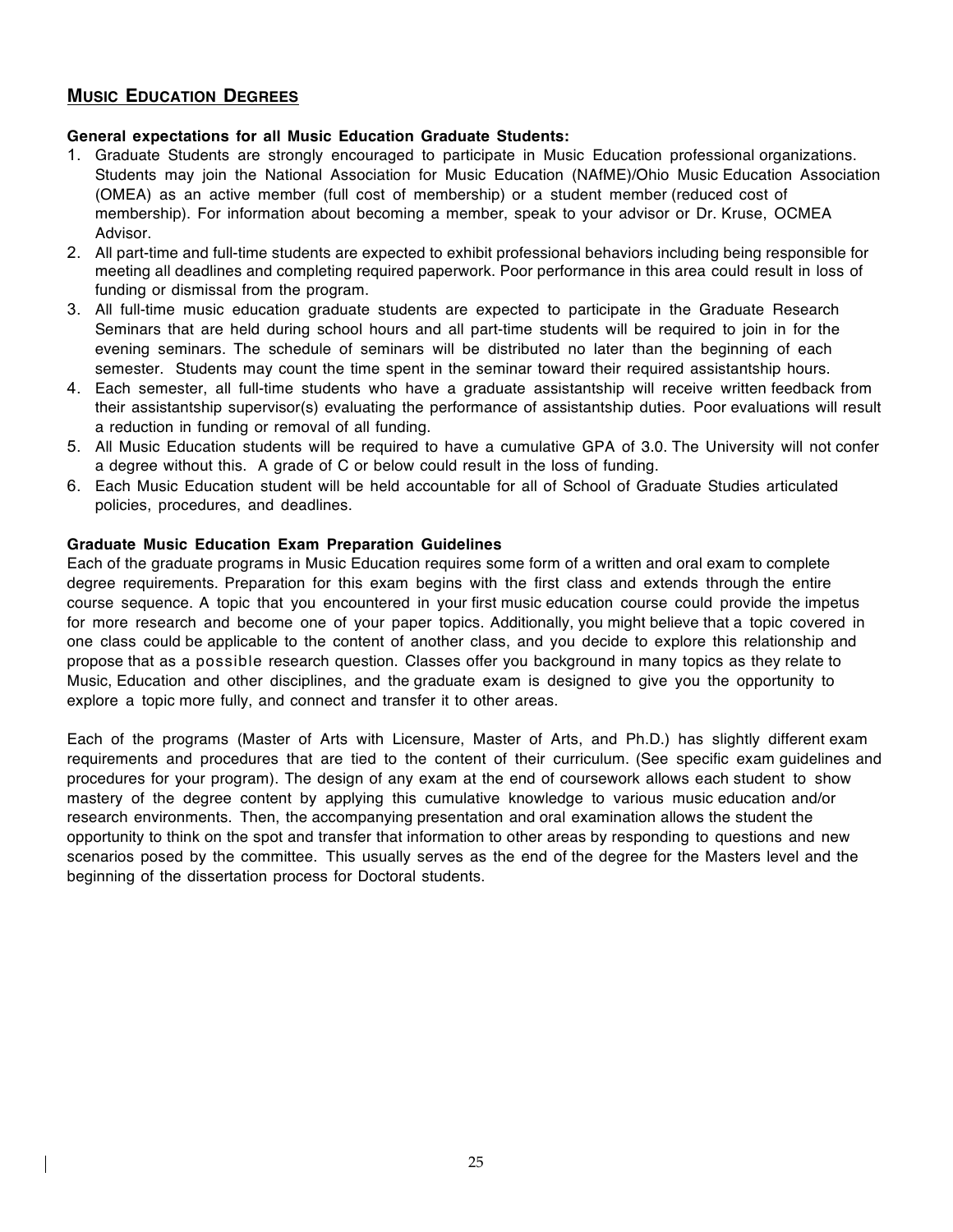The exam process is rigorous and requires much advance preparation. The first aspect of the exam is that is it cumulative and includes all of the material covered in each class. In effect, this means that you are never done with the content of any single course. Second, it presumes that you have taken time to link together the different course content areas and have explored how these topics, concepts, and other information are connected. Third, it requires clear and concise oral communication skills that you work on in a number of classes. Oral presentations are a critical skill that educators need in today's workplace. Your job here is to bring these ideas forward, and discuss intersections with music, education, and other disciplines as well as answer questions posed by the committee. You should be prepared to dialogue, defend your thought process, and substantiate your conclusions. Anything that is written down or expressed verbally can be questioned. Therefore, careful attention to the clarity of your expression, both written and oral, is necessary when preparing for your exam. This is also true of the thought process behind the questions you pose. The clearer the questions, the easier the paper or presentation is to write.

While courses are unique and separate in their content, they are related in an overarching way. As with all curricula, each separate course brings a piece of the larger picture to light, and once completed, the full picture is realized. It is your job to examine these pieces collectively and look for that connectivity and intersection that brings these separate strands together.

The semester before the exam is when a student should begin working with her/his academic advisor to craft the topics for investigation, begin the preliminary resource investigation, and establish a timeline for the following term. Once the topics are chosen and some resources have been consulted, the student will work with her/his advisor to craft the research questions/topics and choose the Music Materials content. Students should submit a "preliminary" draft to their academic advisor by Week 1 of the semester in which they intend to complete their exam. Students must have their exam topics and questions approved no later than Week 5 of the semester that they intend to defend. The deadline for the defense is set for no later than Week 10 of the semester, but often it is much easier to set defense dates earlier in the semester, so that if revisions are necessary, it is possible to still make the Week 10 deadline.

Finally, the exam is designed for each student to show his or her level of professional preparation and scholarship. It is meant to be the culmination of the degree that shows mastery and competence.

#### **Master of Arts with Licensure**

The MA for Licensure (MAL) option is for persons with an undergraduate degree in music who wish to obtain a license to teach music in the public schools while simultaneously pursuing the study of music education at the graduate level. Course requirements span 6 semesters and combine music education licensure courses (approximately 23 hours), student teaching (12 hours), with graduate music and music education courses (30 hours). Graduates of the program are eligible to apply for an Ohio teacher license for Music P-12. Licensure may be transferred to other states. Students will also need to pass the Ohio Assessments for Educators exam and meet other state requirements for teacher licensure, such as passing a criminal background check.

Classes at the 200-level, while required for teacher licensure, do not count toward the graduate degree (i.e., no graduate credit is received) and therefore are not included in GPA calculations. However, they do appear on the transcript with a grade and serve to satisfy the academic requirements for Licensure. MAL students may take additional 300-level classes, if approved by the music education faculty, provided that they have *at least* 18 credits of 400-level courses. In addition, students who already hold an MA in music may be eligible for an exemption of up to 9 hours of requirements. Students should contact their advisor or the Coordinator of Graduate Studies and/or the Coordinator of Undergraduate Studies in Music Education for more information.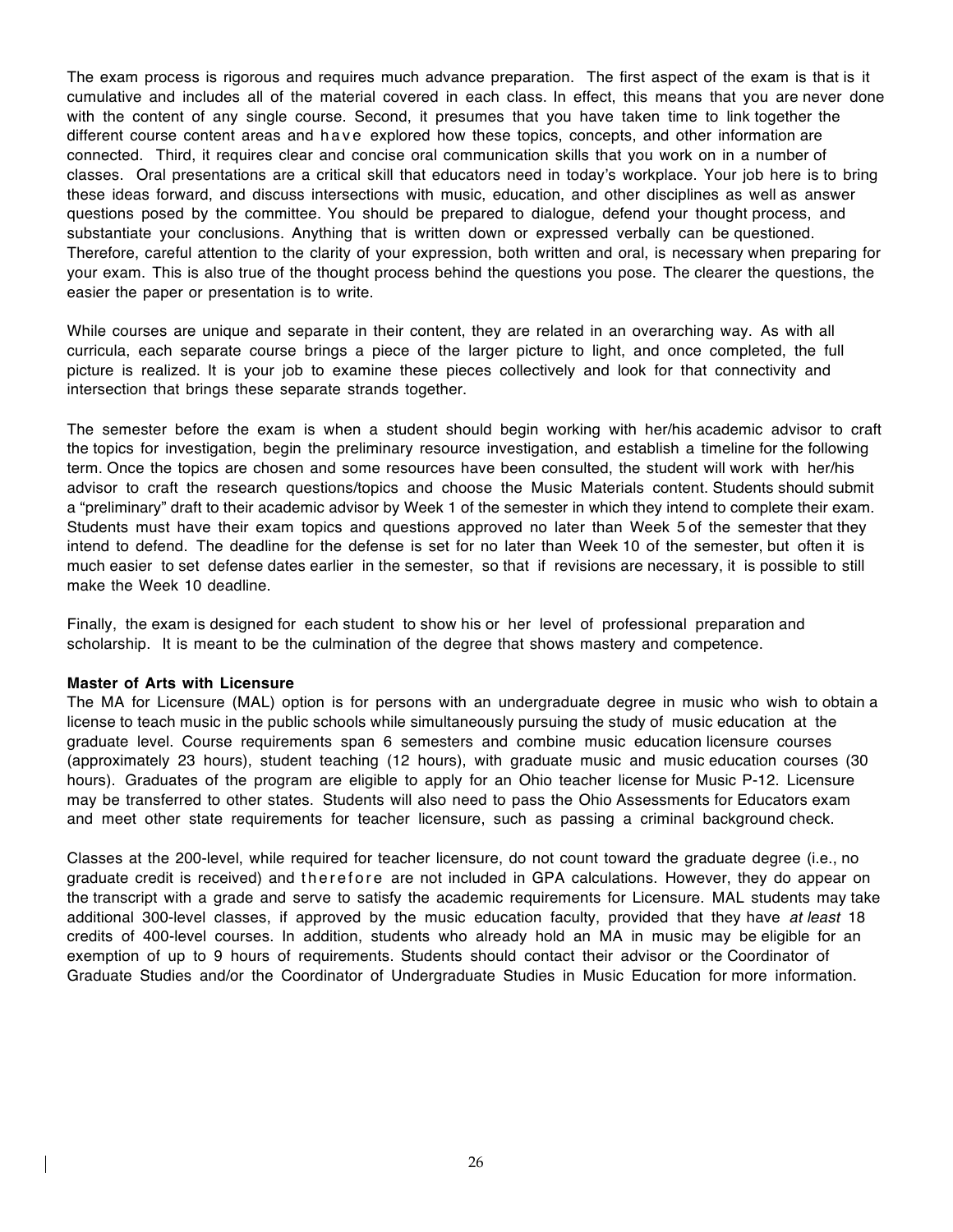| Course Number<br>Course Name<br>Skills & Pedagogy Class<br>$-1$<br>Skills & Pedagogy Class<br>$-2$<br>Skills & Pedagogy Class<br>Skills & Pedagogy Class<br>Skills & Pedagogy Class<br>$-6$<br>Skills & Pedagogy Class<br>Conducting<br>World Music in Education<br><b>General Music Methods</b><br>Instrumental/Choral Music Methods<br><b>Vernacular Music in Education</b><br><b>Clinical/Field Experience</b><br>Professional Music Education: A Career Introduction<br>Technology Assisted Music Teaching & Learning<br>Student Teaching<br>Student Teaching Seminar<br>Course Name<br>Literacy Across the Content Areas<br>Introduction to Education<br><b>Educational Psychology</b><br>Course Name<br>Philosophy in Music Education<br>Curriculum and Assessment in Music Education<br>Music Cognition and Learning<br><b>Research in Music Education</b><br>Course Name | <b>Credit Hours</b><br>1<br>1<br>1 |
|----------------------------------------------------------------------------------------------------------------------------------------------------------------------------------------------------------------------------------------------------------------------------------------------------------------------------------------------------------------------------------------------------------------------------------------------------------------------------------------------------------------------------------------------------------------------------------------------------------------------------------------------------------------------------------------------------------------------------------------------------------------------------------------------------------------------------------------------------------------------------------|------------------------------------|
| <b>MUED 200</b><br><b>MUED 200</b><br>MUED 200 - 3<br>MUED 200 ___ - 4<br>MUED 200 - 5<br><b>MUED 200</b><br><b>MUED 275</b><br><b>MUED 305</b><br><b>MUED 350</b><br>MUED 352 or MUED 353<br><b>MUED 355</b><br><b>MUED 400</b><br><b>MUED 410</b><br><b>MUED 420</b><br>MUED 496A<br>MUED 496B<br>Teacher Licensure Professional Education Core (9 hours)<br>Course Number<br><b>EDUC 255</b><br><b>EDUC 401</b><br><b>EDUC 404</b><br><b>Graduate Music Education Core (12 hours)</b><br>Course Number<br>MUED 441<br><b>MUED 442</b><br><b>MUED 443</b><br>MUED 444<br><b>Graduate Music Core (9 hours)</b><br>Course Number                                                                                                                                                                                                                                                 |                                    |
|                                                                                                                                                                                                                                                                                                                                                                                                                                                                                                                                                                                                                                                                                                                                                                                                                                                                                  |                                    |
|                                                                                                                                                                                                                                                                                                                                                                                                                                                                                                                                                                                                                                                                                                                                                                                                                                                                                  |                                    |
|                                                                                                                                                                                                                                                                                                                                                                                                                                                                                                                                                                                                                                                                                                                                                                                                                                                                                  |                                    |
|                                                                                                                                                                                                                                                                                                                                                                                                                                                                                                                                                                                                                                                                                                                                                                                                                                                                                  | 1                                  |
|                                                                                                                                                                                                                                                                                                                                                                                                                                                                                                                                                                                                                                                                                                                                                                                                                                                                                  | 1                                  |
|                                                                                                                                                                                                                                                                                                                                                                                                                                                                                                                                                                                                                                                                                                                                                                                                                                                                                  | 1                                  |
|                                                                                                                                                                                                                                                                                                                                                                                                                                                                                                                                                                                                                                                                                                                                                                                                                                                                                  | $\overline{c}$                     |
|                                                                                                                                                                                                                                                                                                                                                                                                                                                                                                                                                                                                                                                                                                                                                                                                                                                                                  | 3                                  |
|                                                                                                                                                                                                                                                                                                                                                                                                                                                                                                                                                                                                                                                                                                                                                                                                                                                                                  | 3                                  |
|                                                                                                                                                                                                                                                                                                                                                                                                                                                                                                                                                                                                                                                                                                                                                                                                                                                                                  | 3                                  |
|                                                                                                                                                                                                                                                                                                                                                                                                                                                                                                                                                                                                                                                                                                                                                                                                                                                                                  | 3                                  |
|                                                                                                                                                                                                                                                                                                                                                                                                                                                                                                                                                                                                                                                                                                                                                                                                                                                                                  | $\mathbf 0$                        |
|                                                                                                                                                                                                                                                                                                                                                                                                                                                                                                                                                                                                                                                                                                                                                                                                                                                                                  | 1                                  |
|                                                                                                                                                                                                                                                                                                                                                                                                                                                                                                                                                                                                                                                                                                                                                                                                                                                                                  | 3                                  |
|                                                                                                                                                                                                                                                                                                                                                                                                                                                                                                                                                                                                                                                                                                                                                                                                                                                                                  | 9                                  |
|                                                                                                                                                                                                                                                                                                                                                                                                                                                                                                                                                                                                                                                                                                                                                                                                                                                                                  | 3                                  |
|                                                                                                                                                                                                                                                                                                                                                                                                                                                                                                                                                                                                                                                                                                                                                                                                                                                                                  |                                    |
|                                                                                                                                                                                                                                                                                                                                                                                                                                                                                                                                                                                                                                                                                                                                                                                                                                                                                  |                                    |
|                                                                                                                                                                                                                                                                                                                                                                                                                                                                                                                                                                                                                                                                                                                                                                                                                                                                                  | Credit Hours                       |
|                                                                                                                                                                                                                                                                                                                                                                                                                                                                                                                                                                                                                                                                                                                                                                                                                                                                                  | 3                                  |
|                                                                                                                                                                                                                                                                                                                                                                                                                                                                                                                                                                                                                                                                                                                                                                                                                                                                                  | 3                                  |
|                                                                                                                                                                                                                                                                                                                                                                                                                                                                                                                                                                                                                                                                                                                                                                                                                                                                                  | 3                                  |
|                                                                                                                                                                                                                                                                                                                                                                                                                                                                                                                                                                                                                                                                                                                                                                                                                                                                                  |                                    |
|                                                                                                                                                                                                                                                                                                                                                                                                                                                                                                                                                                                                                                                                                                                                                                                                                                                                                  |                                    |
|                                                                                                                                                                                                                                                                                                                                                                                                                                                                                                                                                                                                                                                                                                                                                                                                                                                                                  | <b>Credit Hours</b>                |
|                                                                                                                                                                                                                                                                                                                                                                                                                                                                                                                                                                                                                                                                                                                                                                                                                                                                                  | 3                                  |
|                                                                                                                                                                                                                                                                                                                                                                                                                                                                                                                                                                                                                                                                                                                                                                                                                                                                                  | 3                                  |
|                                                                                                                                                                                                                                                                                                                                                                                                                                                                                                                                                                                                                                                                                                                                                                                                                                                                                  | 3                                  |
|                                                                                                                                                                                                                                                                                                                                                                                                                                                                                                                                                                                                                                                                                                                                                                                                                                                                                  | 3                                  |
|                                                                                                                                                                                                                                                                                                                                                                                                                                                                                                                                                                                                                                                                                                                                                                                                                                                                                  |                                    |
|                                                                                                                                                                                                                                                                                                                                                                                                                                                                                                                                                                                                                                                                                                                                                                                                                                                                                  |                                    |
|                                                                                                                                                                                                                                                                                                                                                                                                                                                                                                                                                                                                                                                                                                                                                                                                                                                                                  | <b>Credit Hours</b>                |
| Music Theory for Educators<br><b>MUTH 422</b>                                                                                                                                                                                                                                                                                                                                                                                                                                                                                                                                                                                                                                                                                                                                                                                                                                    | 3                                  |
| <b>MUHI 430</b><br>Music History for Educators                                                                                                                                                                                                                                                                                                                                                                                                                                                                                                                                                                                                                                                                                                                                                                                                                                   | 3                                  |
| Music Electives (Theory, History, and/or Performance)<br>MU                                                                                                                                                                                                                                                                                                                                                                                                                                                                                                                                                                                                                                                                                                                                                                                                                      | 3                                  |
|                                                                                                                                                                                                                                                                                                                                                                                                                                                                                                                                                                                                                                                                                                                                                                                                                                                                                  |                                    |
| <b>Oral Comprehensive Exam</b>                                                                                                                                                                                                                                                                                                                                                                                                                                                                                                                                                                                                                                                                                                                                                                                                                                                   |                                    |

Because many courses are not offered every year, MAL students should adhere to the following course sequence in completing their degree requirements.

 $\overline{\phantom{a}}$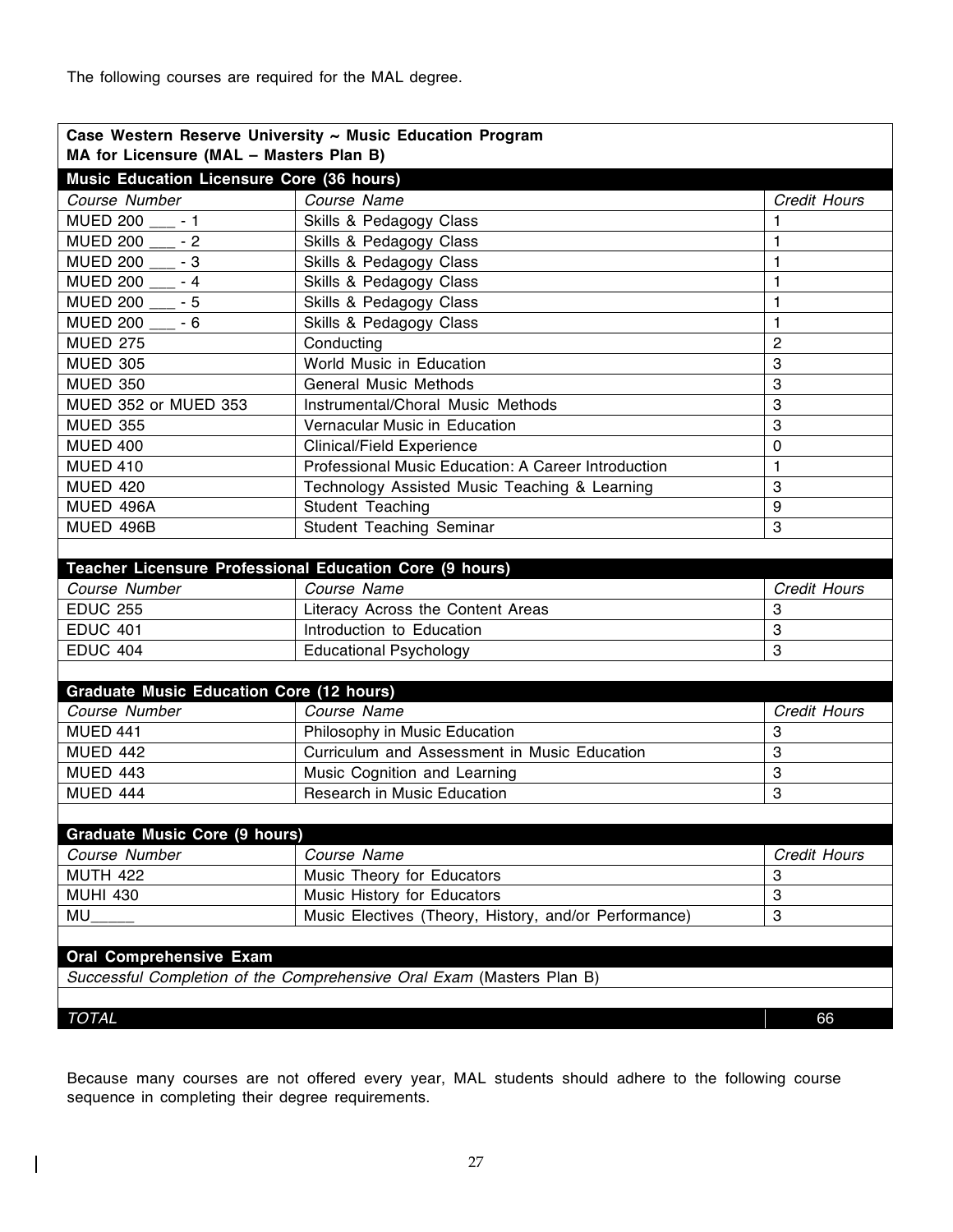### **Master of Arts for Teacher Licensure (MAL) Course Sequence**

| Students Entering in 2015 |                                  |                |                    |                |  |  |  |
|---------------------------|----------------------------------|----------------|--------------------|----------------|--|--|--|
|                           | Fall<br><b>Spring</b><br>credits |                |                    |                |  |  |  |
| Year 1                    | <b>MUED 200X-1</b>               | 1              | MUED 200X-2 & 3    | $\overline{c}$ |  |  |  |
|                           | <b>MUED 275</b>                  | $\overline{c}$ | <b>MUED 305</b>    | 3              |  |  |  |
|                           | <b>MUED 410</b>                  | 1              | <b>MUED 420</b>    | 3              |  |  |  |
|                           | <b>MUED 444</b>                  | 3              | <b>MUTH 422</b>    | 3              |  |  |  |
|                           | <b>EDUC 401</b>                  | 3              | Electives          | $\mathbf{1}$   |  |  |  |
|                           | Electives                        | $\overline{2}$ |                    |                |  |  |  |
|                           |                                  |                |                    |                |  |  |  |
|                           | <b>TOTAL</b>                     | $12*$          | <b>TOTAL</b>       | 12             |  |  |  |
| <b>Year 2</b>             | <b>MUED 200X-4</b>               | 1              | <b>MUED 200X-5</b> | 1              |  |  |  |
|                           | <b>MUED 350</b>                  | 3              | <b>MUED 355</b>    | 3              |  |  |  |
|                           | <b>MUED 441</b>                  | 3              | <b>MUED 400</b>    | $\mathbf 0$    |  |  |  |
|                           | <b>MUED 443</b>                  | 3              | <b>MUED 442</b>    | 3<br>3         |  |  |  |
|                           | Electives                        | $\overline{2}$ | <b>MUHI 430</b>    |                |  |  |  |
|                           |                                  |                | Electives          | $\overline{c}$ |  |  |  |
|                           |                                  |                |                    |                |  |  |  |
|                           | <b>TOTAL</b>                     | 12             | <b>TOTAL</b>       | 12             |  |  |  |
| <b>Year 3</b>             | <b>MUED 200X-6</b>               | $\mathbf{1}$   | MUED 496A          | 9              |  |  |  |
|                           | MUED 352 or 353                  | 3              | MUED 496B          | 3              |  |  |  |
|                           | <b>MUED 400</b>                  | $\mathbf 0$    |                    |                |  |  |  |
|                           | <b>EDUC 255</b>                  | 3              |                    |                |  |  |  |
|                           | <b>EDUC 404</b>                  | 3              |                    |                |  |  |  |
|                           | Electives                        | $\overline{2}$ |                    |                |  |  |  |
|                           | <b>TOTAL</b>                     | 12             | <b>TOTAL</b>       | 12             |  |  |  |

In addition to the requirements specified in this document, Graduate Music Education students enrolled in the Licensure Program are responsible for all Teacher Licensure requirements as articulated in the *Educational Licensure Handbook*, available from the Office of Teacher Education located at 11635 Euclid Avenue, Cleveland Ohio, 44106, or their website: http://www.case.edu/artsci/teachlic

\* *If you are not receiving financial assistance in the form of a graduate teaching assistant stipend, contact your academic advisor to complete a recommended course sequence*.

# **TEACHER EDUCATION STAFF AND FACULTY**

Dr. Denise K. Davis, Director of Teacher Education (216) 368-1505 denise.davis@case.edu

Ms. Kathryn Shafer, Department Administrator of Teacher Education (216) 368-0792 kathryn.shafer@case.edu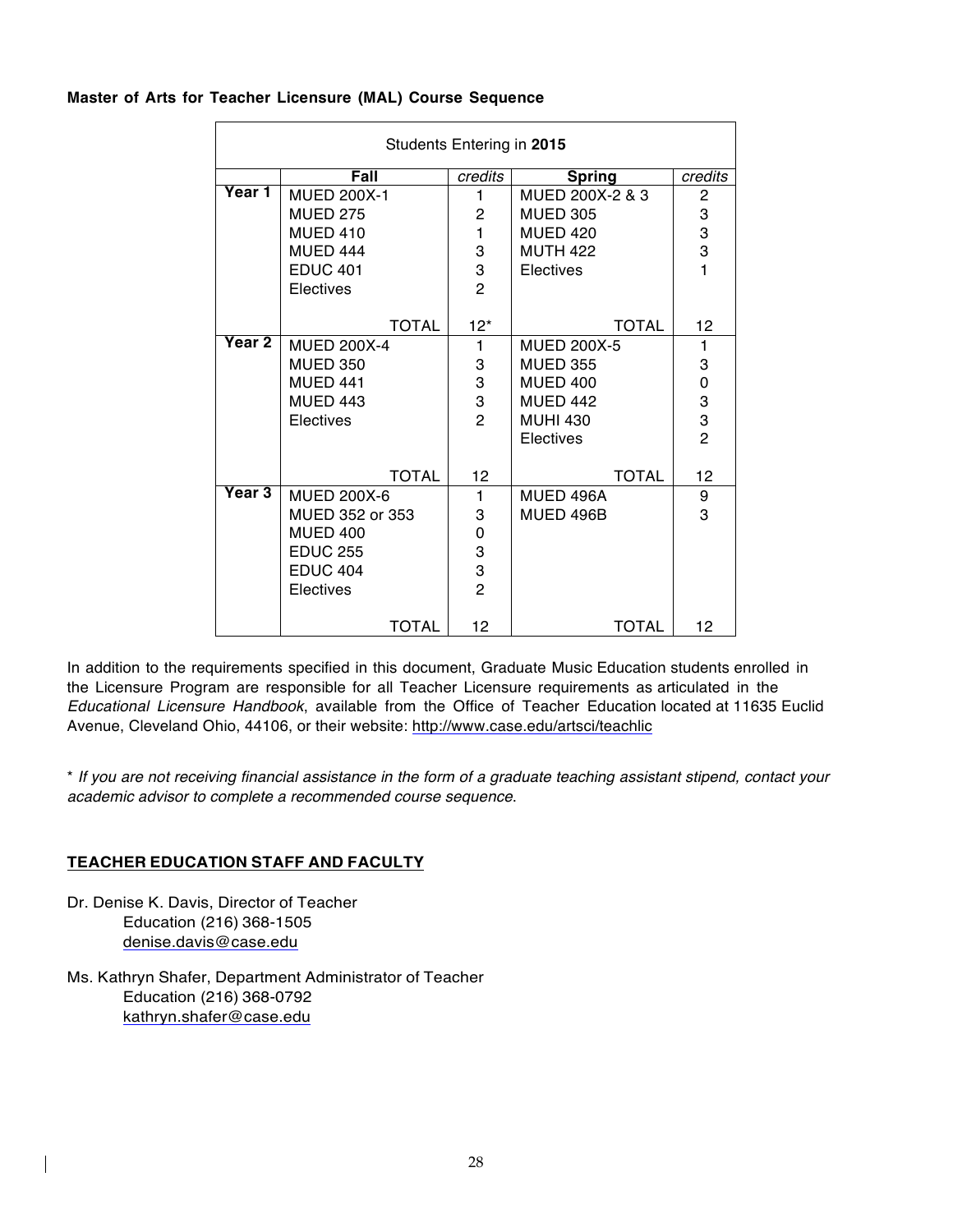## **TEACHER EDUCATION MISSION:**



The mission of the Case Western Reserve University educator preparation unit is to prepare *Proactive Scholar Practitioners* who demonstrate skill in instructional planning, delivery, and assessment, and who demonstrate dispositions consistent with the principles of commitment, collaboration, and creativity. We define Proactive Scholar Practitioners as educators who, upon entering the teaching profession, demonstrate through their performance in instructional contexts:

- The values, commitments, and personal ethics necessary to be an effective educator in twenty-first century schools *(Proactive)*;
- Thorough understanding of content in their field, of child and adolescent development and diversity, of principles of learning and teaching, and of evidence-based teaching practices specific to their field (*Scholar)*;
- Superior skill in creating optimal learning environments, in assessing and monitoring individual student performance and instructional effectiveness, in adapting instruction to accommodate changing student performance including effective application of technology, and in communicating effectively and working collaboratively with students, families, and co-workers (*Practitioner)*.

The philosophical orientation unifying our efforts in preparing educators to be *Proactive Scholar Practitioners* is based on our PSP Model, which consists of a shared set of beliefs about teachers, learners, and the learning process.

## **TEACHER EDUCATION PROGRAM OUTCOMES**

The purposes and goals of educator preparation at Case Western Reserve University are summarized in the statement of our mission to prepare educators as Proactive Scholar-Practitioners and are expressed as 10 Program Outcomes that reflect Ohio's Standards for the Teaching Profession and the national teaching standards of the Interstate Teacher Assessment and Support Consortium (InTASC). These program outcomes are also aimed at meeting the Teacher Education Accreditation Council's (TEAC) goal of preparing competent, caring and qualified educators:

- 1. Learner Development
- 2. Learning Differences
- 3. Learning Environments
- 4. Content Knowledge
- 5. Application of Content
- 6. Assessment
- 7. Planning for Instruction
- 8. Instructional Strategies
- 9. Professional Learning and Ethical Practice
- 10. Leadership and Collaboration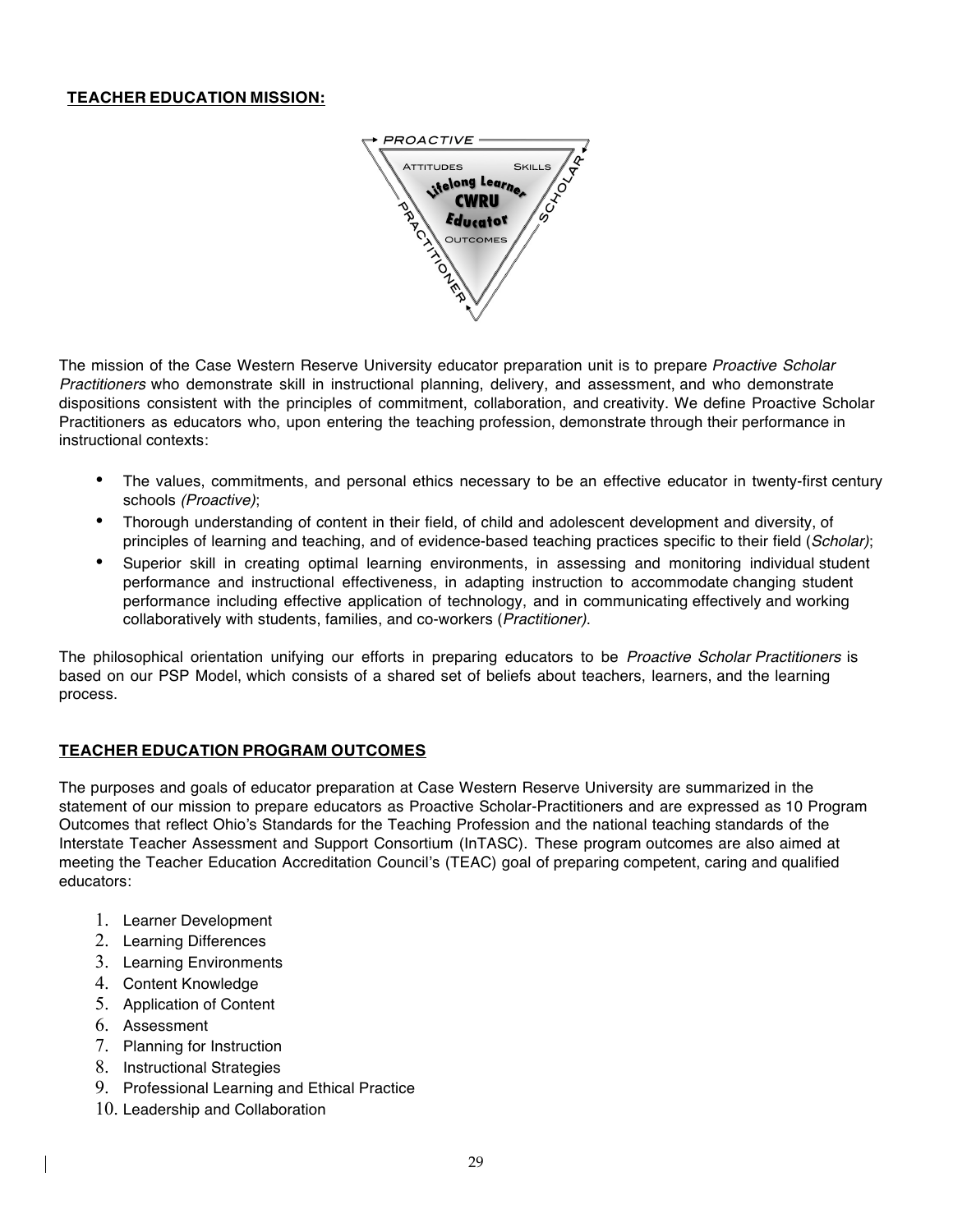## **TEACHER EDUCATION DISPOSITIONS**

Dispositions are the "values, commitments, and professional ethics that influence behaviors toward students, families, colleagues, and communities and affect student learning, motivation, and development as well as the educator's own professional growth. Dispositions are guided by beliefs and attitudes related to values such as caring, fairness, honesty, responsibility, and social justice" (National Council for Accreditation of Teacher Education, 2002, p. 53). The dispositions of CWRU Educators include:

- The belief that all children can learn
- A value of diversity
- A caring, respectful demeanor
- Fairness and personal ethics
- Reflection and efficacy
- Professional commitment

*Please see the Teacher Education Handbook for more detailed information.*

# **TEACHER EDUCATION DECISION POINTS AND RETENTION POLICY**

### **ADMISSION**

Admission to a teacher licensure program at Case Western Reserve University requires admission to the University and admission to the specific licensure program. In general, admission criteria include previous accomplishment in the content area, successful overall academic performance and evidence of one's potential ability to master the complex intellectual, interpersonal and performance requirements of teaching.

### **RETENTION**

Once admitted to a licensure program, students move through a series of Decision Points as they progress to each level of their program. At each of these decision points, students may be (a) granted unconditional admission to the next level, (b) granted conditional admission to the next level with a prescribed remedial plan, which when successfully completed will result in unconditional admission, or (c) denied admission to the next level and removed from the program. The decision points and score criteria for each licensure program are outlined in the tables on pages 18-22 of the Teacher Education Handbook and additional information has been provided in a Handout about the Decision Point System that is distributed each fall as part of the yearly orientation schedule.

To remain in the licensure program, students must:

- Meet the requirements for each decision point
- Maintain the required GPA in each area
- Maintain the required average score on the ePortfolio where specified, the DAI, and the Student Teaching Assessment Forms at points in the program where specified

To be recommended for licensure, the student must pass all of the established Decision Point criteria, meet health and background check criteria, complete degree requirements, and pass Ohio's designated tests for teacher licensure.

30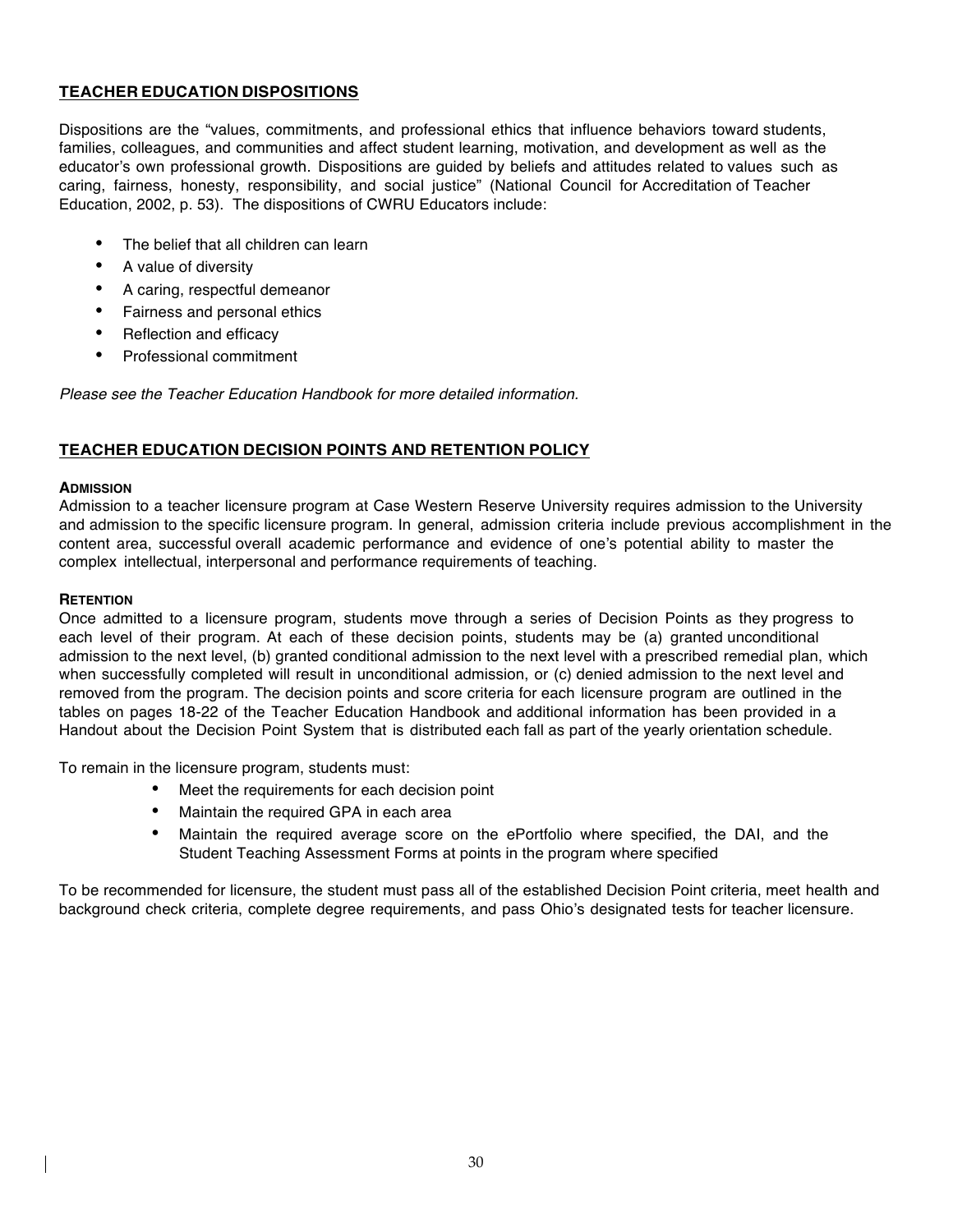|                                                                                                                | Admission and Retention in MUSIC EDUCATION- Master of Arts with Licensure Degree                                                                                                                                                                                                                                                                                                                                                                                                                                                                                                                                                                                                                                                              |                                                                                                                                                              |                                                                                                                                                                                                                                                                                                  |                                                                    |                                                                                                                                                                                                                                                                                                                                                                                                                                                                                                                                                                                                                     |
|----------------------------------------------------------------------------------------------------------------|-----------------------------------------------------------------------------------------------------------------------------------------------------------------------------------------------------------------------------------------------------------------------------------------------------------------------------------------------------------------------------------------------------------------------------------------------------------------------------------------------------------------------------------------------------------------------------------------------------------------------------------------------------------------------------------------------------------------------------------------------|--------------------------------------------------------------------------------------------------------------------------------------------------------------|--------------------------------------------------------------------------------------------------------------------------------------------------------------------------------------------------------------------------------------------------------------------------------------------------|--------------------------------------------------------------------|---------------------------------------------------------------------------------------------------------------------------------------------------------------------------------------------------------------------------------------------------------------------------------------------------------------------------------------------------------------------------------------------------------------------------------------------------------------------------------------------------------------------------------------------------------------------------------------------------------------------|
|                                                                                                                | Decision Point 1: Entry to a the Program                                                                                                                                                                                                                                                                                                                                                                                                                                                                                                                                                                                                                                                                                                      |                                                                                                                                                              |                                                                                                                                                                                                                                                                                                  |                                                                    |                                                                                                                                                                                                                                                                                                                                                                                                                                                                                                                                                                                                                     |
| $\bullet$<br>$\bullet$<br>$\bullet$<br>$\bullet$<br>$\bullet$<br>$\bullet$<br>$\bullet$                        | What?<br>Successful interview and satisfactory score on the<br><b>Teacher Licensure Admission Assessment</b><br>Admission to the University for graduate applicants<br>Demonstration of entry-level competency in the<br>discipline through successful presentation of a<br>music performance audition<br>Signed statement of Good Moral Character<br>What?<br>Cumulative GPA of 3.0 or better<br>Discipline GPA of 3.0 or better<br>Education GPA of 3.0 or better                                                                                                                                                                                                                                                                           | Program<br><b>Outcomes</b><br>Assessed<br>4, 9<br>Program<br><b>Outcomes</b><br>Assessed<br>1, 2, 3, 4,                                                      | When?<br>Upon admission<br>to the University<br>and the MAL<br>program.<br>Statement signed<br>during Diagnostic<br>Meeting, end of the<br><b>Decision Point 2: Admission to Advanced Standing</b><br>When?<br>End of the $3^{\text{rd}}$<br>semester after<br>admission as a<br>music education | $\bullet$<br>$\bullet$<br>$\bullet$<br>$\bullet$<br>$\bullet$      | <b>Result</b><br>Unconditional admission to the<br>program, or<br>Conditional admission to the<br>program with a prescribed remedial<br>plan which when successfully<br>completed will result in unconditional<br>admission, or<br>Denial of admission to the program.<br><b>Result</b><br>Unconditional admission to<br>Advanced Standing, or<br>Conditional admission to Advanced<br>Standing with a prescribed remedial                                                                                                                                                                                          |
| ٠                                                                                                              | Minimum average score of 2.0 on Candidate<br><b>Disposition Assessment Inventory</b><br>Minimum average score of 2.0 on the ePortfolio                                                                                                                                                                                                                                                                                                                                                                                                                                                                                                                                                                                                        | 5, 6, 7, 8,<br>9                                                                                                                                             | major.                                                                                                                                                                                                                                                                                           | $\bullet$                                                          | plan which when successfully<br>completed will result in unconditional<br>admission, or<br>Denial of admission to Advanced<br>Standing.                                                                                                                                                                                                                                                                                                                                                                                                                                                                             |
|                                                                                                                |                                                                                                                                                                                                                                                                                                                                                                                                                                                                                                                                                                                                                                                                                                                                               |                                                                                                                                                              | Decision Point 3: Admission to Student Teaching                                                                                                                                                                                                                                                  |                                                                    |                                                                                                                                                                                                                                                                                                                                                                                                                                                                                                                                                                                                                     |
| $\bullet$<br>$\bullet$<br>$\bullet$<br>$\bullet$<br>$\bullet$<br>$\bullet$<br>٠<br>$\bullet$                   | What?<br>Cumulative GPA of 3.0 or better<br>Discipline GPA of 3.0 or better<br>Education GPA of 3.0 or better<br>Minimum average score of 3.0 on the ePortfolio<br>Pass TB test; present documentation of hepatitis B<br>vaccination<br>Pass criminal background checks (BCI & FBI)<br>Minimum average score of 2.5 on Candidate<br><b>Disposition Assessment Inventory</b><br>Successful completion: Student Teaching Interview<br>Decision Point 4: Retention During the Student Teaching Semester<br>What?<br>Minimum average score of 2.75 on each mid-<br>semester CWRU Student Teaching Assessment by<br>Cooperating Teacher and University Supervisor<br>Minimum average mid-semester score of 2.75 on<br>DAI<br>Self-reflection Essay | Program<br><b>Outcomes</b><br>Assessed<br>1, 2, 3, 4,<br>5,6, 7, 8,<br>9, 10<br>Program<br><b>Outcomes</b><br>Assessed<br>1, 2, 3, 4,<br>5,6, 7, 8,<br>9, 10 | When?<br>One semester prior<br>to student<br>teaching.<br>When?<br>Mid-term<br>student<br>teaching<br>semester                                                                                                                                                                                   | $\bullet$<br>$\bullet$<br>$\bullet$<br>$\bullet$<br>$\bullet$<br>٠ | <b>Result</b><br>Unconditional admission to Student<br>Teaching, or<br>Conditional admission to Student<br>Teaching with a prescribed remedial<br>plan which when successfully<br>completed will result in unconditional<br>admission, or<br>Denial of admission to Student<br>Teaching.<br><b>Result</b><br>Continued unconditional<br>admission in the program, or<br>Conditional continuation with<br>intervention steps and a prescribed<br>remedial plan which, when<br>successfully completed, will result<br>in successful completion of the<br>student teaching, or<br>Dismissal from the licensure program |
|                                                                                                                | <b>Decision Point 5: Recommendation for Initial Licensure</b>                                                                                                                                                                                                                                                                                                                                                                                                                                                                                                                                                                                                                                                                                 |                                                                                                                                                              |                                                                                                                                                                                                                                                                                                  |                                                                    |                                                                                                                                                                                                                                                                                                                                                                                                                                                                                                                                                                                                                     |
| $\bullet$<br>$\bullet$<br>$\bullet$<br>$\bullet$<br>$\bullet$<br>$\bullet$<br>$\bullet$<br>$\bullet$<br>٠<br>٠ | What?<br>Cumulative GPA of 3.0 or better<br>Discipline GPA of 3.0 or better<br>Education GPA of 3.0 or better<br>Minimum grade of "B" in MUED 496 A & B<br>Completion of degree requirements<br>Minimum average score of 3.0 on the ePortfolio<br>Minimum average score of 3.0 on Candidate<br><b>Disposition Assessment Inventory</b><br>Completion of CWRU Student Teaching Assessment<br>by Cooperating Teacher and University Supervisor<br>scoring an average of 3.0 or better on each<br>Achieve passing scores on State licensure exams<br>Completion of CWRU Teacher Licensure Exit<br><b>Interview and Survey</b>                                                                                                                    | Program<br><b>Outcomes</b><br>Assessed<br>1, 2, 3, 4,<br>5, 6, 7, 8,<br>9, 10                                                                                | When?<br>At the completion of<br>all degree and<br>program<br>requirements<br>including<br>achievement of<br>passing scores on<br>State licensure<br>exams                                                                                                                                       | $\bullet$<br>$\bullet$<br>$\bullet$                                | <b>Result</b><br>Recommendation for Ohio teaching<br>license,<br>or<br>Remedial plan which when<br>successfully completed will result in<br>recommendation for Ohio teaching<br>license, or<br>Non-recommendation for Ohio<br>teaching license.                                                                                                                                                                                                                                                                                                                                                                     |

 $\overline{1}$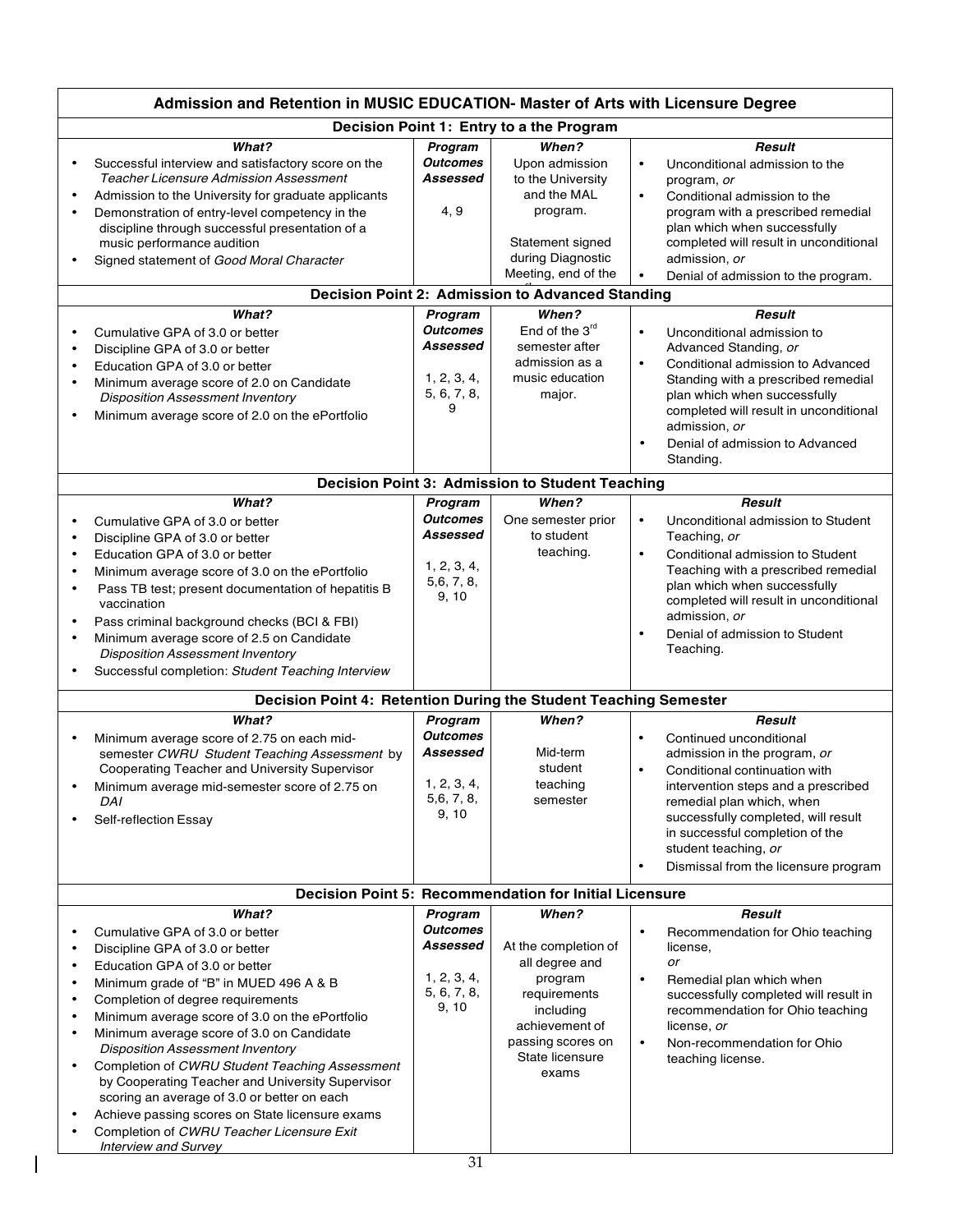### **Decision Point Timeline**

*Please consult the Teacher Licensure Handbook for more detailed information related to the Timeline below.*

**Yearly Renewal of ePortfolio account:** Each Fall semester, contact Ms. Shafer in the Teacher Licensure office to renew your ePortfolio account in Taskstream. This must be completed by September  $1<sup>st</sup>$ .

**Decision Point 2: Advanced Standing:** Materials for Advanced Standing must be submitted by the end of week 10 of the second semester after admission to the Music Education program. Usually that is the  $4<sup>th</sup>$ semester of a typical undergraduate student. Information will be distributed to you at the beginning of the semester that your Advanced Standing Decision point is to be completed detailing the process, the deadlines, and the possible outcomes of the review.

**Decision Point 3: Admission to Student Teaching:** The student must notify by email the Coordinator of Undergraduate Studies in Music Education of her/his intent to student teach one year prior to the semester of intended student teaching. An electronic copy of the transcript and notification via email that the ePortfolio is ready for assessment must be submitted to the Coordinator of Undergraduate Studies in Music Education by week 4 of the semester prior to student teaching. Successful evaluation of the ePortfolio with the score of 3 is required. Documentation of a successful TB test, hepatitis vaccination, and criminal background check must be on file with the Coordinator of Undergraduate Studies in Music Education and Director of Teacher Education by the first day of finals week of the semester prior to student teaching.

Student Teaching is a full time endeavor requiring the student to be available both during the school day and in the evening for related activities. In the semester prior to student teaching each graduate student who has an assistantship will work with his/her TA supervisor to modify work requirements so that student teaching is the priority. Each student is given access to a quality school program and the responsibility to shadow a practicing professional for all school related responsibilities. These kinds of things could include, but are not limited to, evening school assemblies/performances, solo and ensemble festivals, parent teacher meetings, after school rehearsals, and school trips. Students are required to attend everything. Therefore, students will NOT be permitted to participate in ANY other CWRU activities such as service organizations, clubs, classes, and ensembles. If, however, a student has a compelling reason to want embark on such experiences (classes, ensembles, clubs, or service organizations) during 57the student teaching semester, that student must submit a **Petition** to get permission from the faculty. This Petition shall take the form of a letter that is addressed to his/her advisor and the Coordinator of Undergraduate Studies in Music Education that details the reason(s) why additional responsibilities are being requested along with a written statement from the cooperating teacher that he/she is aware of the situation and understands how these extra responsibilities will impact the student teacher's schedule. This paperwork must be submitted not later than the  $8<sup>th</sup>$  week of the semester prior to student teaching. The entire Music Education Faculty will vote on the Petition and disposition of that vote will be communicated to the student in writing by the Coordinator of Undergraduate Studies directly flowing the faculty meeting where the petition was considered.

**Decision Point 4: Retention During the Student Teaching Semester:** Approximately half way into the Student Teaching experience students will be evaluated on their performance in the areas of professional conduct, communication, planning, instruction, assessing, and reflecting on their work with students in the P-12 setting as well as their progress with the TWS project.

**Decision Point 5: Recommendation for Initial Licensure** takes place after successful completion of Student Teaching, successful presentation of the Teacher Work Sample and completion of all degree requirements.

Upon successful completion of the five decision points, the University Director of Teacher Education recommends the student for the Ohio Provisional Music License.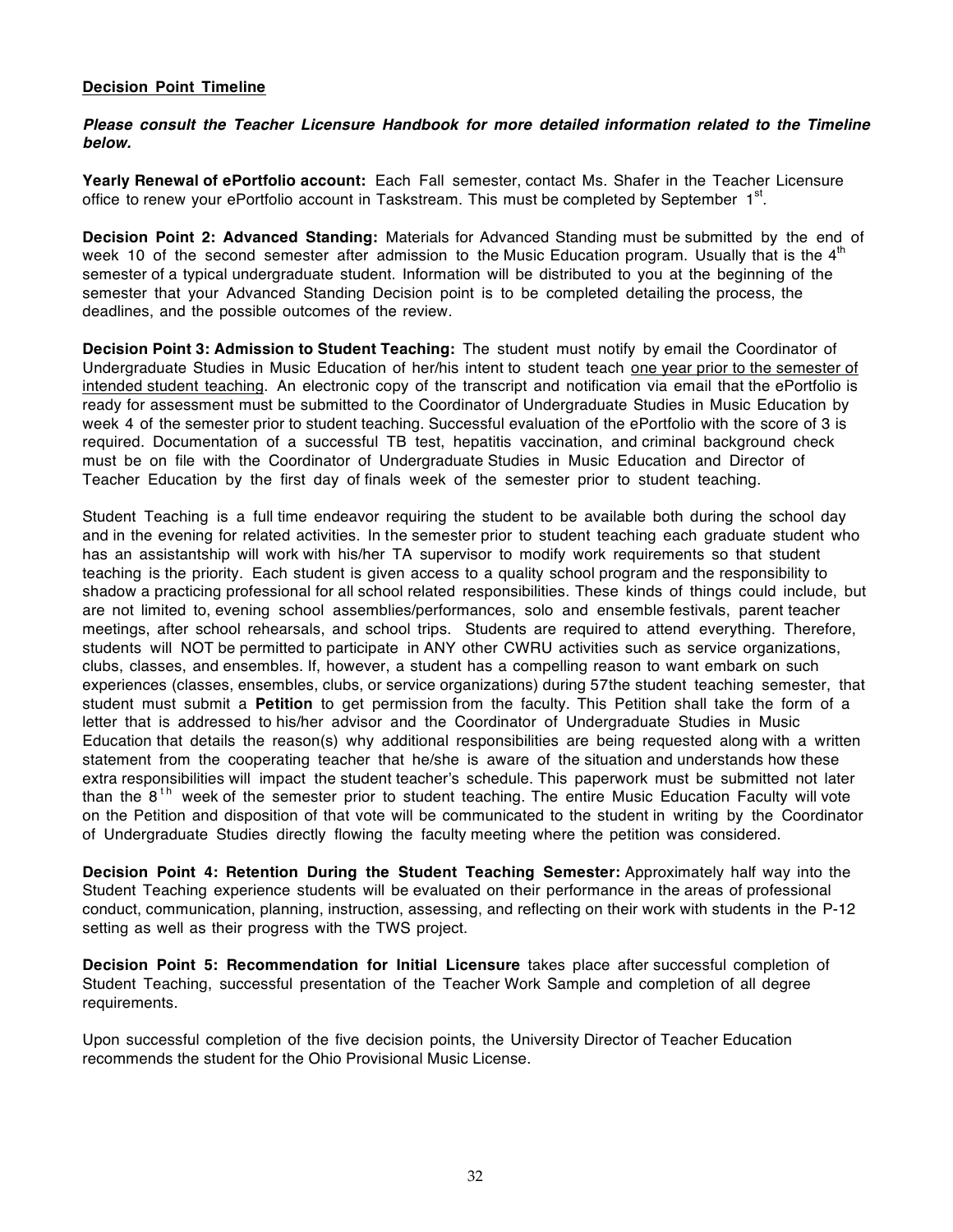## **MAL COMPREHENSIVE ORAL EXAMINATION**

Students enrolled in the MA in Music Education for Teacher Licensure program must complete a comprehensive oral exam (Masters Plan B). *The exam is to be finished no later than Week 10 of the final semester of coursework* and is usually the semester before student teaching.

The exam process is as follows:

**1.** Students will develop two topics for investigation and submit them to their advisor in the form of a research "statement of the problem" with accompanying questions to be investigated. (This is generally done the semester BEFORE the exam but no later than Week 5 of the semester the exam is taken so that the student has sufficient time for feedback from the faculty and then to prepare/write.) A brief, representative list of references must be included for each topic. The topics may be related to, but not exactly the same as, any paper written for a class. Topics should be selected from the following:

**Topic 1:** Philosophy, Curriculum, Sociology, and/or Music Cognition and Learning **Topic 2:** Music Content Application

Students should work with their academic advisor in preparing the topic paper questions. Once the academic advisor endorses the topics, they will be forwarded to the entire music education faculty for approval.

**2.** After the topics are approved, review the relevant research and best practice literature, taking notes. Next, organize your notes and develop a detailed outline for a presentation on each topic that will last approximately 15 minutes per topic. Create the presentations using visual/aural aids (Powerpoint, Keynote, etc.). Presentations should be professional, refer to the following source as a guide:

Doll, W. (2014). *SPEAK: How to talk to classmates and others: A primer to oral presentations.* New York: Oxford University Press.

A handout for faculty and colleagues should be created for each topic. Handouts should include citations and a reference list, using APA style. The presentation should be a reflection of your ability to review, synthesize and apply research literature and present your findings in a scholarly manner.

## Topic 1 Outline:

- a. Define and clarify the problem or question
- b. Summarize and synthesize research literature in order to inform your audience of the current state of your topic
- c. Identify relations, contradictions, gaps, inconsistencies and implications found in the literature
- d. Suggest next steps in solving the problem and provide an example of an application to a school learning environment

For the Musical Content Application topic, students will submit teacher resource guides for repertoire that would be appropriate for a secondary school ensemble. These guides will be modeled after those found in the *Teaching Music Through Performance* texts, published by GIA.

Teacher resource guides should include:

- a. Difficulty classification, using the scale provided in the sample text
- b. Background/historical information of composer
- c. Composition, genre and historical perspective
- d. Musical elements and technical considerations, including instrument or vocal ranges and tessituras
- e. Appropriate period practice/stylistic considerations
- f. One completed lesson plan appropriate for the piece, using the CWRU Music Education lesson plan template and incorporating at least one formal performance assessment tool.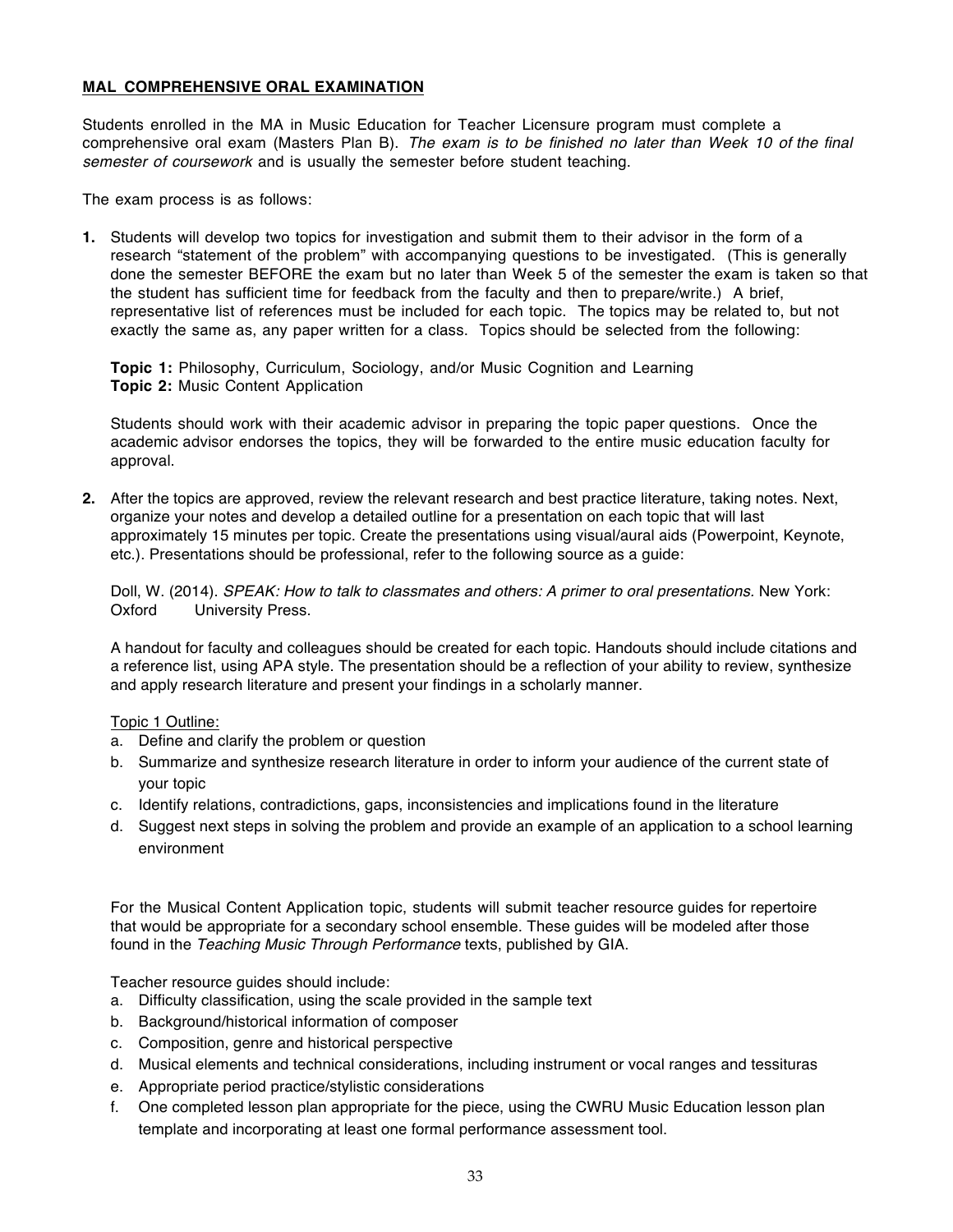- g. Narrative or graphic score analysis
- h. Text and any translation
- i. Bibliography and suggested resources
- j. Copy of student's marked score

Students should work closely with their academic advisor in the preparation of the teacher resource guides so that they are realistic to the desired teaching scenario.

- **3.** Schedule an exam time through your academic advisor for *no later than week 10 of the final semester of coursework*. Possible outcomes of the oral exam are:
	- Pass
	- Needs revision (e.g., revise and re-present one or more of your topics)
	- Fail

The outcome of "Fail" ends the student's pursuit of the MAL degree at Case Western Reserve University. Failure to schedule the exam by the due date delineated above also ends the student's pursuit of the MAL degree at CWRU. Petitions for extensions must be filed by that same due date, but only extreme circumstances would influence the faculty to grant such an extension.

The outcome of "Needs revision" allows the student to make requested alterations to the exam materials, as directed. The full faculty will evaluate revised materials within a specified time frame.

The outcome of "Pass" successfully concludes the MAL Comprehensive Exam process!

## **Master of Arts in Music Education**

This program is for individuals with an undergraduate degree in Music Education, a teaching certificate/license, and at least one year off successful music classroom teaching experience, who wish to pursue further academic study as a means to develop professionally. Coursework combines the study of philosophical, research-based, and theoretical positions of teaching and learning music with pragmatic approaches to improving music learning. Every effort is made to plan a program based on individual students' needs and interests while maintaining standards of musical and scholarly excellence. MA students may take 300-level classes, if approved by the music education faculty, provided that they have *at least* 18 credits of 400-level courses. The MA in music education has two options for a final project: (a) a thesis and oral defense, or (b) a comprehensive written examination and oral defense.

*(continue to next page)*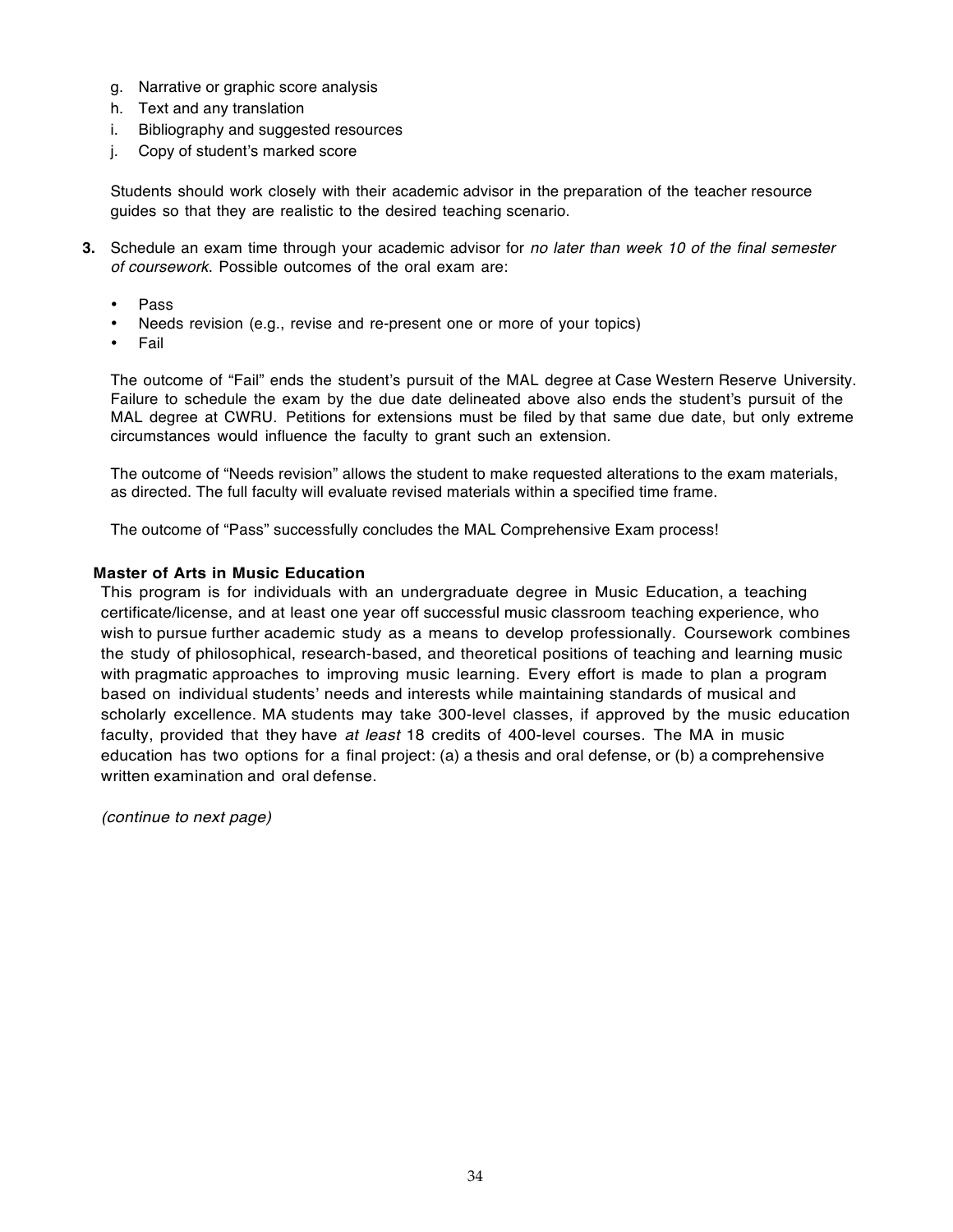| Case Western Reserve University ~ Music Education<br>Program Master of Arts (Thesis Option - Masters Plan A) |                                                                                                       |                     |  |  |
|--------------------------------------------------------------------------------------------------------------|-------------------------------------------------------------------------------------------------------|---------------------|--|--|
|                                                                                                              | <b>Graduate Music Education Core (15 hours)</b>                                                       |                     |  |  |
| Course Number                                                                                                | Course Name                                                                                           | <b>Credit Hours</b> |  |  |
| <b>MUED 441</b>                                                                                              | Philosophy in Music Education                                                                         | 3                   |  |  |
| <b>MUED 442</b>                                                                                              | Curriculum and Assessment in Music Education                                                          | 3                   |  |  |
| <b>MUED 443</b>                                                                                              | Music Cognition and Learning                                                                          | 3                   |  |  |
| <b>MUED 444</b>                                                                                              | Research in Music Education                                                                           | 3                   |  |  |
| <b>MUED 544</b>                                                                                              | <b>Advanced Research in Music Education</b>                                                           | 3                   |  |  |
|                                                                                                              |                                                                                                       |                     |  |  |
| <b>Graduate Music Core (9 hours)</b>                                                                         |                                                                                                       |                     |  |  |
| Course Number                                                                                                | Course Name                                                                                           | <b>Credit Hours</b> |  |  |
| <b>MUTH 422</b>                                                                                              | <b>Music Theory for Educators</b>                                                                     | 3                   |  |  |
| <b>MUHI 430</b>                                                                                              | Music History for Educators                                                                           | 3                   |  |  |
|                                                                                                              | Music Electives – Courses in music theory, music history and/or applied music suited to the student's |                     |  |  |
| interests and needs and approved by the music education faculty (3 hours).                                   |                                                                                                       |                     |  |  |
| MU                                                                                                           |                                                                                                       |                     |  |  |
|                                                                                                              |                                                                                                       |                     |  |  |
| Thesis (6 hours)                                                                                             |                                                                                                       |                     |  |  |
| Course Number                                                                                                | <b>Course Name</b>                                                                                    | <b>Credit Hours</b> |  |  |
| <b>MUED 651</b>                                                                                              | <b>Thesis</b>                                                                                         | 6                   |  |  |
| Successful oral defense of the thesis (Masters Plan A)                                                       |                                                                                                       |                     |  |  |
|                                                                                                              |                                                                                                       |                     |  |  |
| <b>TOTAL</b>                                                                                                 |                                                                                                       | 30                  |  |  |

In the MA thesis option, students conduct research, write a thesis, and then orally defend the thesis document to the music education faculty. Students should contact their academic advisor for further details of the thesis process.

*(continue to next page)*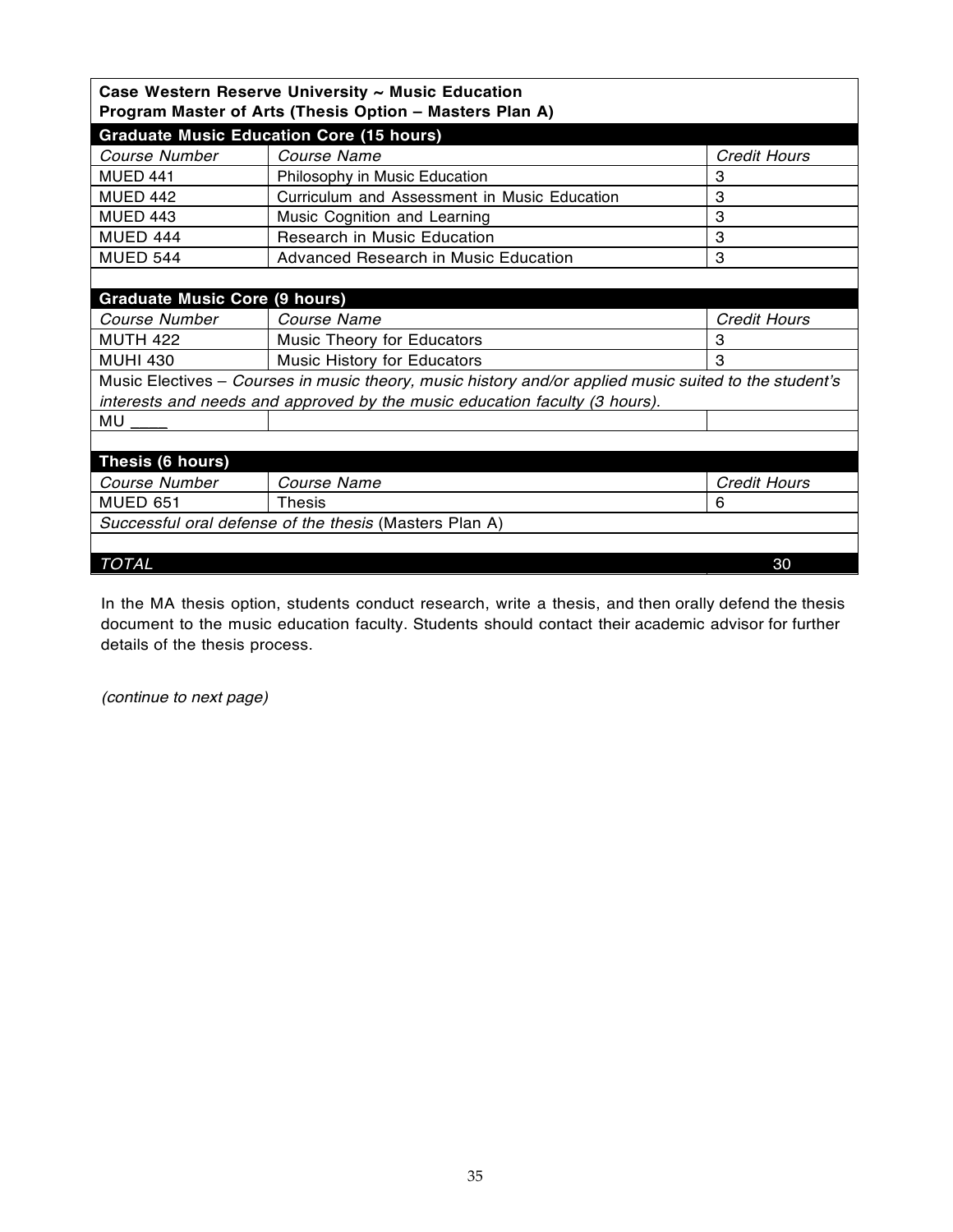| Case Western Reserve University ~ Music Education Program                                              |                                                                                                        |                     |  |  |
|--------------------------------------------------------------------------------------------------------|--------------------------------------------------------------------------------------------------------|---------------------|--|--|
|                                                                                                        | Master of Arts (Comprehensive Exam Option - Plan B)                                                    |                     |  |  |
| <b>Graduate Music Education Core (12 hours)</b>                                                        |                                                                                                        |                     |  |  |
| Course Number                                                                                          | Course Name                                                                                            | <b>Credit Hours</b> |  |  |
| <b>MUED 441</b>                                                                                        | Philosophy in Music Education                                                                          | 3                   |  |  |
| <b>MUED 442</b>                                                                                        | Curriculum and Assessment in Music Education                                                           | 3                   |  |  |
| <b>MUED 443</b>                                                                                        | Music Cognition and Learning                                                                           | 3                   |  |  |
| MUED 444                                                                                               | Research in Music Education                                                                            | 3                   |  |  |
|                                                                                                        |                                                                                                        |                     |  |  |
| Graduate Music Core (9-12 hours)                                                                       |                                                                                                        |                     |  |  |
| Course Number                                                                                          | Course Name                                                                                            | <b>Credit Hours</b> |  |  |
| <b>MUTH 422</b>                                                                                        | <b>Music Theory for Educators</b>                                                                      | 3                   |  |  |
| <b>MUHI 430</b>                                                                                        | Music History for Educators                                                                            | 3                   |  |  |
| Music Electives - Courses in music theory, music history and/or applied music suited to the student's  |                                                                                                        |                     |  |  |
| interests and needs and approved by the music education faculty (3-6 hours).                           |                                                                                                        |                     |  |  |
|                                                                                                        | <u> 1989 - John Stone, mars et al. (</u> † 1920)                                                       |                     |  |  |
| MU                                                                                                     |                                                                                                        |                     |  |  |
|                                                                                                        |                                                                                                        |                     |  |  |
| Electives (6-9 hours): Music education courses, seminars, and independent studies, and/or studies in a |                                                                                                        |                     |  |  |
|                                                                                                        | related field outside of music education (up to 6 credit hours), suited to the student's interests and |                     |  |  |
| needs and approved by the music education faculty.                                                     |                                                                                                        |                     |  |  |
| Course Number                                                                                          | Course Name                                                                                            | <b>Credit Hours</b> |  |  |
|                                                                                                        |                                                                                                        |                     |  |  |
|                                                                                                        |                                                                                                        |                     |  |  |
|                                                                                                        |                                                                                                        |                     |  |  |
|                                                                                                        |                                                                                                        |                     |  |  |
| <b>Comprehensive Exams</b>                                                                             |                                                                                                        |                     |  |  |
|                                                                                                        | Successful completion of the comprehensive written and oral exams (Masters Plan B).                    |                     |  |  |

# *TOTAL* 30

# **MA Comprehensive Written Examination and Oral Defense (Masters Plan B)**

Students electing the Comprehensive Exam Option for the MA in Music Education must participate in a written exam and oral defense. The exam process includes two portions: a takehome portion and an in-house portion, both of which are described below. *Both portions must be defended together and successfully no later than Week 10 of the final semester of coursework (mid-October or mid-March, respectively)*.

The two-part exam process is as follows:

## **I. Take-home Portion**

Students will develop (a) an application paper and (b) a music materials project and will submit proposals (2-3 pages) for each project to their advisor in the form of a research "statement of the problem," with accompanying questions to be investigated. This is generally done the semester BEFORE the official exam, but no later than Week 5 of the semester the exam is taken so that students have time to receive feedback from the faculty and then write the full papers. A brief, representative list of references must be included for each topic. Once the academic advisor endorses the topics, they will be forwarded to the entire music education faculty for their approval. Once the faculty determines that both paper proposals are "defensible," an oral defense will be scheduled before the end of the semester. Students should complete the take-home portion of the exam following faculty approval only.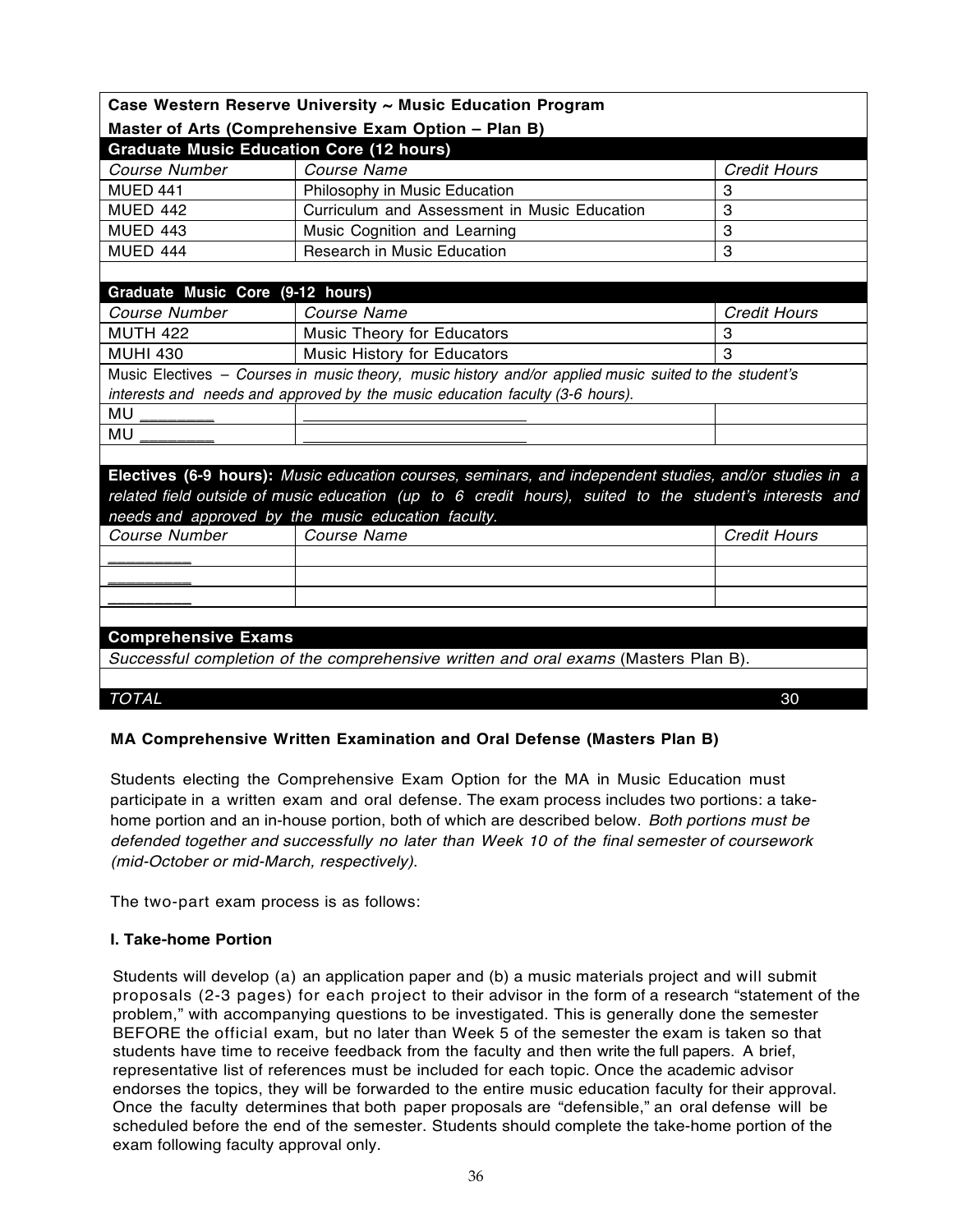- (a) Application papers may be related to, but not exactly the same as, any paper written for a core music education class or elective, and should be selected from the following: (a) Philosophy of Music Education, Curriculum and Assessment, Sociology of Music Education, or Music Cognition and Learning. As stated above, students should work with their academic advisor in preparing the application paper topic and questions. Once the application paper topic is approved, students will write an 8- to 12-page paper (excluding the title page and reference pages). APA style, with complete citations and a complete reference list, must be utilized. This paper is to be representative of students' ability to review literature, write in a scholarly manner, and create practical implications for the music classroom. The format of the application paper should follow this basic outline:
	- Define and clarify the research problem/question.
		- Summarize and synthesize previous investigations/articles in order to inform the reader of the current state of research (i.e., review the literature).
	- Identify relations, contradictions, gaps, inconsistencies, and/or implications found in the literature.
	- Suggest the next step or steps in solving the problem, *and* provide specific application examples to specific teaching situations.
- (b) For the musical materials project, students will submit an analysis (including a diagram or flowchart) of an instrumental or choral score that would be used with middle school or high school students. Teacher and Student Guides that are designed for a comprehensive unit on the piece should be included, as well as applicable assessment tools (e.g., rubrics, rating scales). For flowchart ideas, instrumental students should consult Battisti and Garofalo's (1990) *Guide to Score Study for the Wind Band* as a model for analysis and diagramming a piece. Choral students should consult Jones, A.H. (2009) *Analyzing the Choral-Orchestral Score* published as a section in J.C. Conlon (Ed.), *Wisdom, Wit, and Will: Women Choral Conductors on Their Art* (pp. 13-39). Chicago, IL: GIA Publications, Inc. Additionally, the series of texts published by GIA entitled "*Teaching Music Through Performance in Band, Orchestra or Choir* can also be helpful as models in consultation with your academic advisor. Students should work closely with their academic advisor in the preparation of the Student and Teacher Guides so that they are realistic to the desired teaching scenario.

Teacher resource guides should include:

- Background/historical information of composer
- Composition, genre, and historical perspective
- Musical elements and technical considerations, including instrument or vocal ranges and tessituras
- Appropriate period practice/stylistic considerations
- A detailed diagram or flowchart analysis
- Alignment with the National Standards for Music Education
- Applicable and appropriate assessment tools as they relate to student learning
- Text and any translation
- Bibliography and suggested resources
- Copy of student's marked score

Students should submit copies of both completed papers, as well as the score that was utilized for the musical materials project, to each member of the music education faculty *no later than Week 10 of the semester*.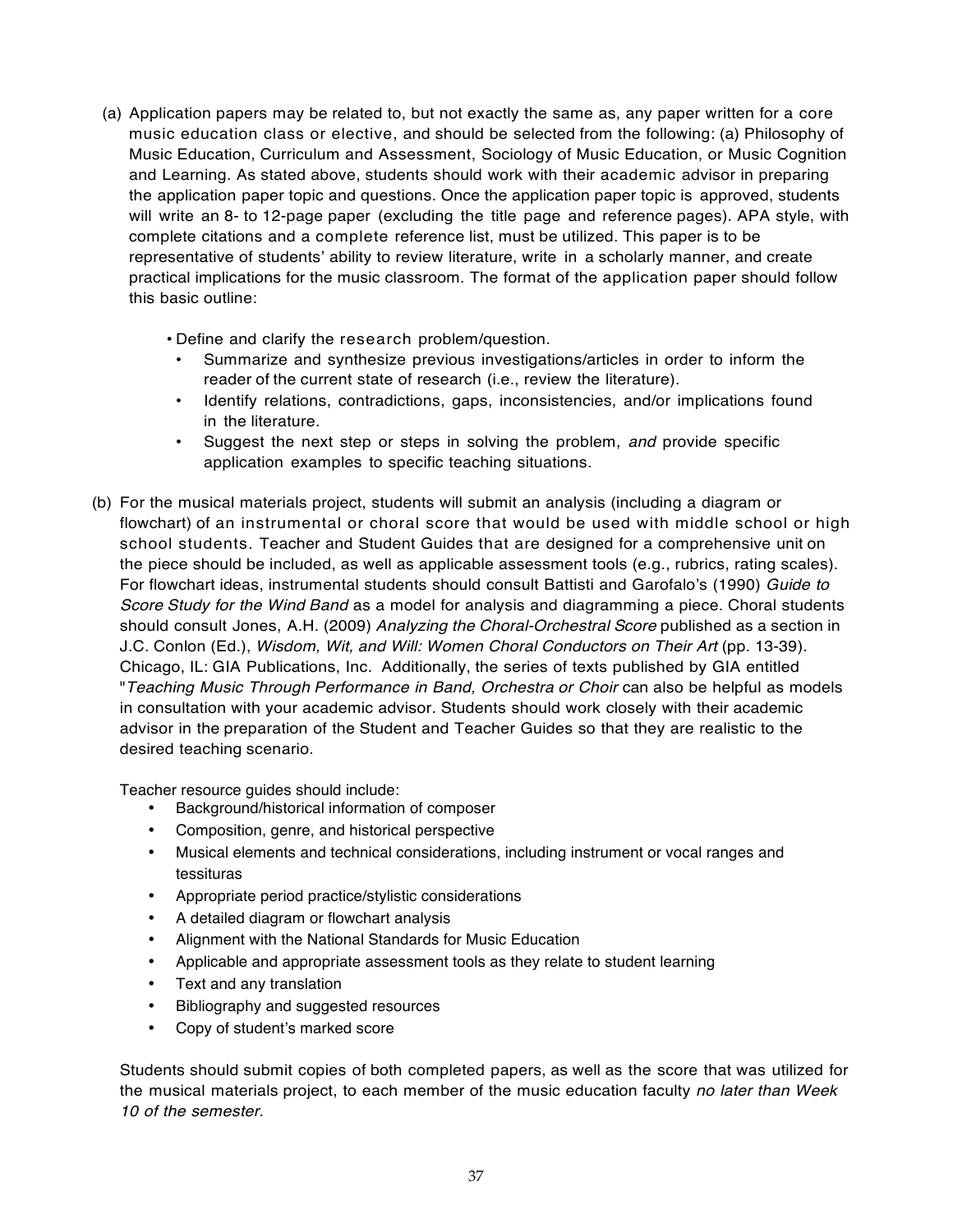## **II. In-house Portion**

Students will contact their academic advisor *no later than the end of Week 5 of the semester*  to schedule the in-house examination, which will cover their understanding of research in music education. Each student should plan on approximately 6-7 hours (9AM-4PM) to take this portion of the MA exam. During this examination, students will be provided with two articles from music education research journals and asked to identify, interpret, and clearly communicate each study's (a) purpose/research questions, (b) review of literature, (c) methodology, (d) data analysis, (e) results, and (f) discussion. Students will critique each study and discuss practical applications to music education. Both article critiques must be completed during the allotted exam time. Following the completion of each article analysis, students will e-mail their critique to the Coordinator of Graduate Studies in Music Education.

The final part of the MA comprehensive exam involves an oral defense of students' written work. Both the take-home and in-house portions of the exam must be completed and submitted to the Coordinator of Graduate Studies in Music Education and/or the music education faculty 2 weeks prior to the scheduled exam defense date. Possible outcomes of the oral defense are:

- a. Pass
- b. Needs revision (e.g., rewrite one or more of the portions)
- c. Fail

The outcome of "Fail" ends the student's pursuit of the MA degree at Case Western Reserve University. Failure to submit written questions by the date delineated above jeopardizes the student's pursuit of the MA degree at CWRU. Petitions for extensions must be filed by that same due date, but only extreme circumstances would influence the faculty to grant such an extension.

#### **Ph.D. in Music Education**

The doctoral program in music education is for those persons who wish to teach at the college level or obtain positions of leadership in the schools. Students admitted to this program will have a previous degree in music education, hold a valid teaching license/certificate, and have at least three years of teaching experience in school settings. A core of studies centered on philosophy and research is supplemented by coursework in music and related fields. The focus of the program is on encouraging each doctoral student to develop to his or her fullest capacity through individual research projects and independent studies with music education faculty. Every effort is made to plan a program based on individual students' needs and interests while maintaining standards of musical and scholarly excellence. Students are required to spend at least one year in full-time residency at CWRU, maintaining 9 credits of enrollment for two consecutive semesters.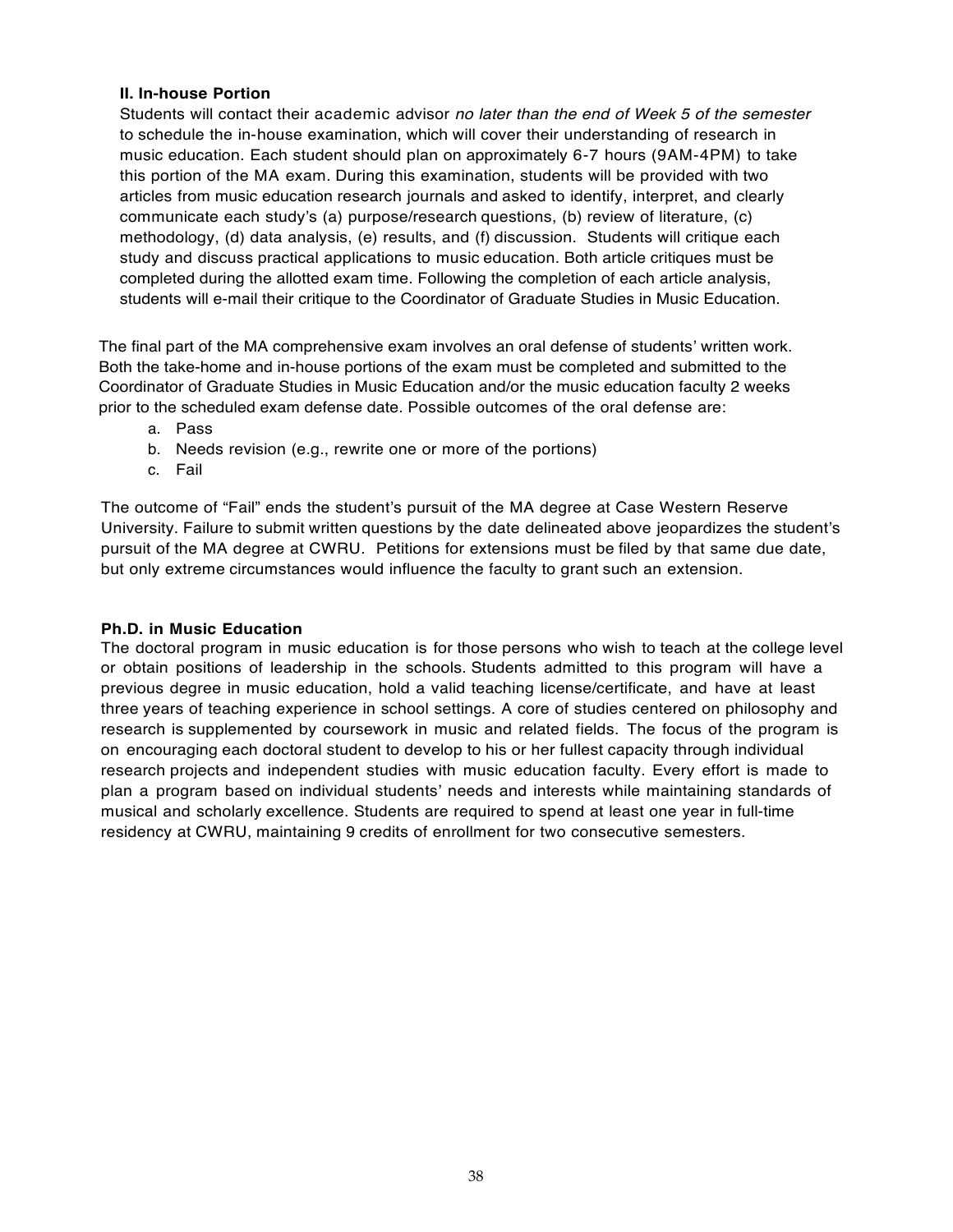|                                                 | Case Western Reserve University ~ Music Education Program                                        |                     |  |  |
|-------------------------------------------------|--------------------------------------------------------------------------------------------------|---------------------|--|--|
| <b>Ph.D. in Music Education</b>                 |                                                                                                  |                     |  |  |
| <b>Graduate Music Education Core (15 hours)</b> |                                                                                                  |                     |  |  |
| Course Number                                   | Course Name                                                                                      | <b>Credit Hours</b> |  |  |
| <b>MUED 441</b>                                 | Philosophy in Music Education                                                                    | 3                   |  |  |
| <b>MUED 442</b>                                 | Curriculum and Assessment in Music Education                                                     | 3                   |  |  |
| <b>MUED 443</b>                                 | Music Cognition and Learning                                                                     | 3                   |  |  |
| <b>MUED 444</b>                                 | Research in Music Education                                                                      | 3                   |  |  |
| <b>MUED 544</b>                                 | <b>Advanced Research in Music Education</b>                                                      | 3                   |  |  |
|                                                 |                                                                                                  |                     |  |  |
| Graduate Music Core (9-12 hours)                |                                                                                                  |                     |  |  |
| Course Number                                   | Course Name                                                                                      | <b>Credit Hours</b> |  |  |
| <b>MUTH 422</b>                                 | Music Theory for Educators                                                                       | 3                   |  |  |
| <b>MUHI 430</b>                                 | Music History for Educators                                                                      | 3                   |  |  |
|                                                 | Music Electives - Courses in music theory, music history and/or applied music suited to the      |                     |  |  |
|                                                 | student's interests and needs and approved by the music education faculty (3 hours).             |                     |  |  |
| MU                                              |                                                                                                  |                     |  |  |
| MU                                              |                                                                                                  |                     |  |  |
|                                                 |                                                                                                  |                     |  |  |
|                                                 | Outside Cognate (6 hours) - Study in a related field outside of music education suited           |                     |  |  |
|                                                 | to the student's interests and needs and approved by the music education faculty.                |                     |  |  |
| Course Number                                   | Course Name                                                                                      | <b>Credit Hours</b> |  |  |
|                                                 |                                                                                                  |                     |  |  |
|                                                 |                                                                                                  |                     |  |  |
|                                                 | Music Education Electives (9-12 hours) - Music education courses, seminars, and independent      |                     |  |  |
|                                                 | studies suited to the student's interests and needs and approved by the music education faculty. |                     |  |  |
| <b>Course Number</b>                            | Course Name                                                                                      | <b>Credit Hours</b> |  |  |
|                                                 |                                                                                                  |                     |  |  |
|                                                 |                                                                                                  |                     |  |  |
|                                                 |                                                                                                  |                     |  |  |
|                                                 |                                                                                                  |                     |  |  |
|                                                 |                                                                                                  |                     |  |  |
| <b>Qualifying Exams</b>                         |                                                                                                  |                     |  |  |
|                                                 | Successful completion of the written and oral qualifying exams. This must be completed           |                     |  |  |
| before work on the dissertation can commence.   |                                                                                                  |                     |  |  |
|                                                 |                                                                                                  |                     |  |  |
| <b>Dissertation (18 hours)</b>                  |                                                                                                  |                     |  |  |
| <b>Course Number</b>                            | Course Name                                                                                      | <b>Credit Hours</b> |  |  |
| <b>MUED 701</b>                                 | <b>Dissertation</b>                                                                              | 18                  |  |  |
|                                                 |                                                                                                  |                     |  |  |
| Successful oral defense of the dissertation     |                                                                                                  |                     |  |  |
|                                                 |                                                                                                  |                     |  |  |
| <b>TOTAL</b>                                    |                                                                                                  | 60                  |  |  |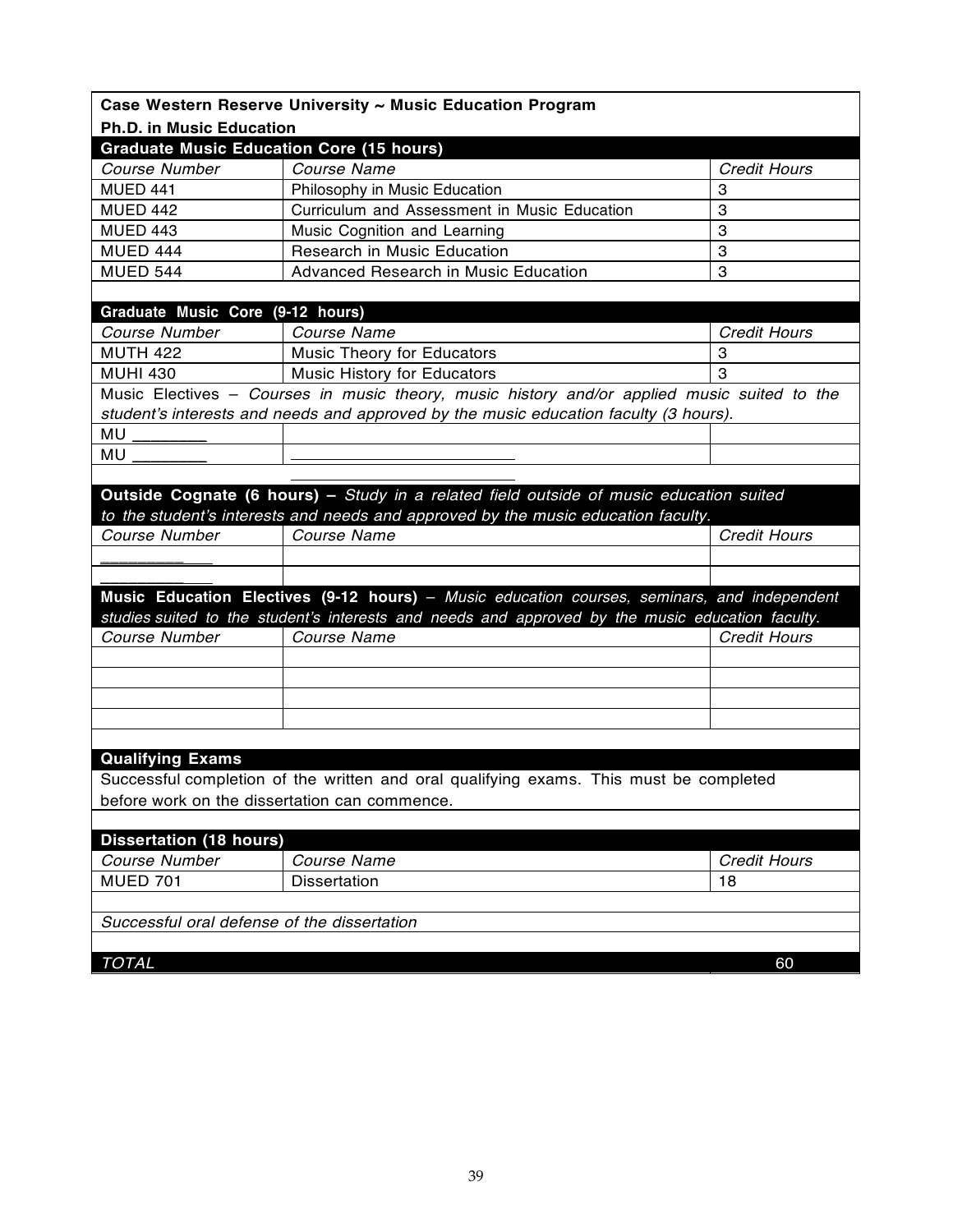# **Ph.D. Qualifying Examinations and Advancement to Candidacy**

Ph.D. students in the Music Education Program have up to 4 years from their first semester of enrollment to finish their required coursework, and one additional semester to complete their qualifying exams and achieve candidacy. Candidacy is granted when students pass their qualifying examinations. Once candidacy is granted, students may enroll in MUED 701 and begin work on a dissertation proposal. If students intend to complete the degree in 3 years, they must adhere to the following timeline:

**Semester 1:** 9 hours of coursework

**Semester 2:** 12 hours of coursework

**Semester 3:** 12 (or 9) hours of coursework; propose and receive approval for qualifying exam questions by the end of the semester

**Semester 4:** 9 (or 12) hours of coursework; complete and defend qualifying exam questions by midsemester; defend and receive approval on dissertation proposal by the end of the semester

**Semester 5:** 9 hours of dissertation credit; conduct dissertation research and write-up

**Semester 6:** 9 hours of dissertation credit; defend dissertation by Week 10 in the semester of intended graduation

The qualifying exam process includes two portions: a take-home portion and an in-house portion, both of which are described below. *Both portions must be defended together and successfully no later than Week 10 of the final semester of coursework (mid-October or mid-March, respectively)*.

The two-part exam process is as follows:

#### **I. Take-home Portion**

Students will develop (a) two application papers and (b) a music materials project and will submit proposals (2-3 pages) for each project to their advisor in the form of a research "statement of the problem," with accompanying questions to be investigated. This is generally done the semester BEFORE the official exam, but no later than Week 5 of the semester the exam is taken so that students have time to receive feedback from the faculty and then write the full papers. A brief, representative list of references must be included for each topic. Once the academic advisor endorses the topics, they will be forwarded to the entire music education faculty for their approval. Once the faculty determines that both paper proposals are "defensible," an oral defense will be scheduled before the end of the semester. Students should complete the take-home portion of the exam following faculty approval only.

- (a) Application papers may be related to, but not exactly the same as, any paper written for a core music education class or elective, and should be selected from the following: (a) Philosophy of Music Education, Curriculum and Assessment, Sociology of Music Education, or Music Cognition and Learning. As stated above, students should work with their academic advisor in preparing the application paper topics and questions. Once the application paper topics are approved, students will write an 8- to 12-page paper (excluding the title page and reference pages) on each. APA style, with complete citations and a complete reference list, must be utilized. These papers are to be representative of students' ability to review literature, write in a scholarly manner, and create practical implications to the music classroom. The format of the application paper should follow this basic outline:
	- Define and clarify the research problem/question.
	- Summarize and synthesize previous investigations/articles in order to inform the reader of the current state of research (i.e., review the literature).
	- Identify relations, contradictions, gaps, inconsistencies, and/or implications found in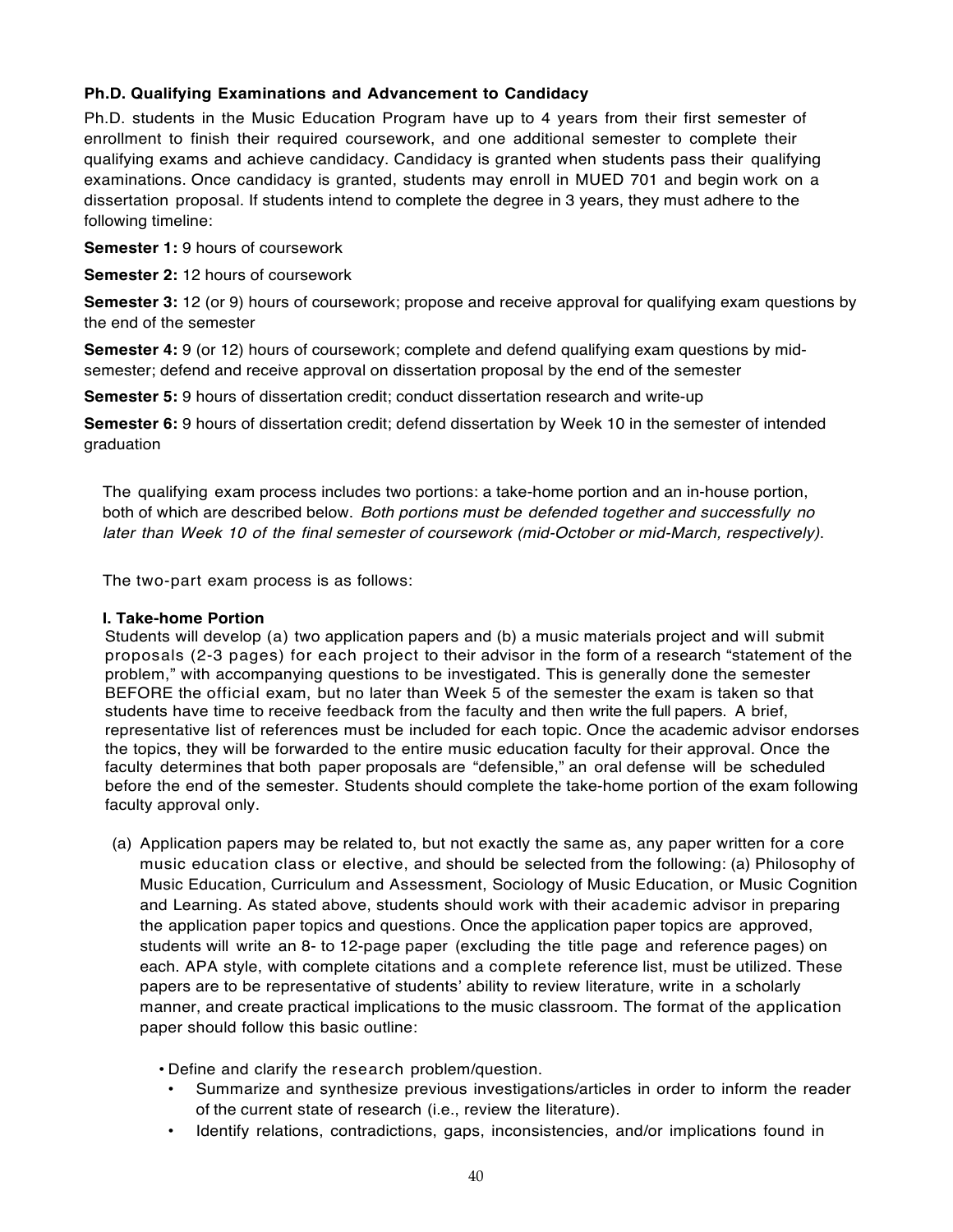the literature.

• Suggest the next step or steps in solving the problem, *and* provide specific application examples to specific teaching situations.

(b) For the musical materials project, students will submit an analysis of an instrumental or choral score that would be used with middle school or high school students, or they may choose another focus. Other music material projects might include an educational resource kit for a regional orchestra, pedagogical materials associated with university methods course development, or other practical applications that are logical and suit students' interests; students should consult their academic advisor for details. Considerations for this project should include:

- Background/historical information of composer
- Composition, genre, and historical perspective
- Musical elements and technical considerations, including instrument or vocal ranges and tessituras
- Appropriate period practice/stylistic considerations
- A detailed diagram or flowchart analysis
- Alignment with the National Standards for Music Education
- Applicable and appropriate assessment tools as they relate to student learning
- Text and any translation
- Syllabus and/or proposed course materials
- Bibliography and suggested resources
- Copy of student's marked score

Students should submit copies of both completed papers, as well as scores that were utilized for the musical materials project, to each member of the music education faculty *no later than Week 10 of the semester*.

## **II. In-house Portion**

Students will contact their academic advisor *no later than the end of Week 5 of the semester* to schedule the in-house examination, which will cover their understanding of research in music education. Each student should plan on approximately 6-7 hours (9AM-4PM) to take this portion of the qualifying exam, which involves two parts. During this examination, students will (a) write a review of a manuscript (a prepublished article), and will be expected to provide helpful feedback and constructive criticism for the author, and will complete a confidential evaluation form on the manuscript, and (b) create two design scenarios of possible research studies that someone has asked you to conduct. Considerations include: the purpose and problems (research questions), an appropriate design choice (quantitative, qualitative, mixed method, or something else), the participants/subjects, the procedures, a detailed analysis (how you plan to analyze the data), and a title for each study. Both portions must be completed during the allotted exam time. Following the completion of each portion, students will e-mail their documents to the Coordinator of Graduate Studies in Music Education.

The final part of the qualifying exam involves an oral defense of students' written work. Both the take-home and in-house portions of the exam must be completed and submitted to the Coordinator of Graduate Studies in Music Education and/or the music education faculty 2 weeks prior to the scheduled exam defense date. Possible outcomes of the oral defense are:

- a. Pass
- b. Needs revision (e.g., rewrite one or more of the portions)
- c. Fail